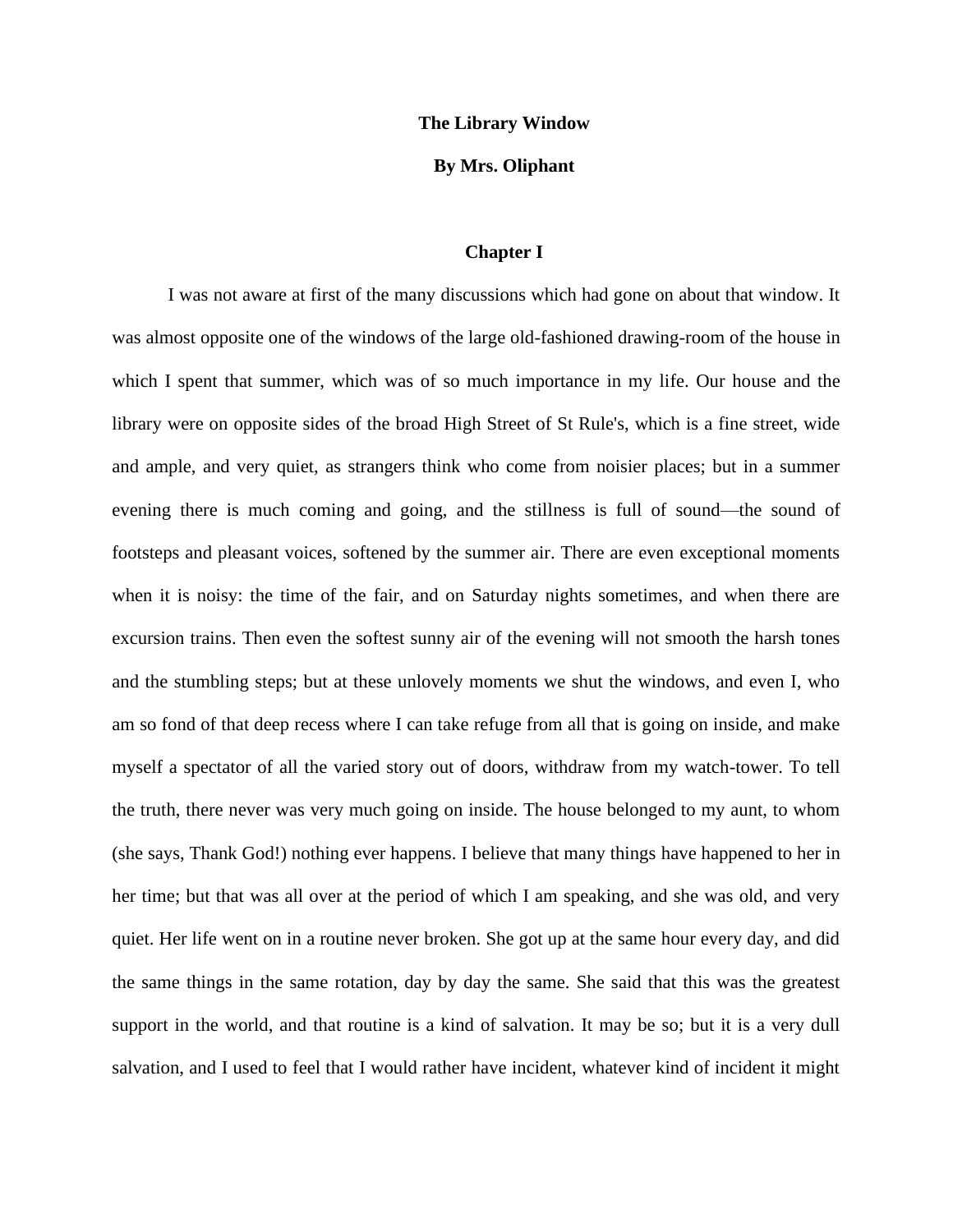be. But then at that time I was not old, which makes all the difference. At the time of which I speak the deep recess of the drawing-room window was a great comfort to me. Though she was an old lady (perhaps because she was so old) she was very tolerant, and had a kind of feeling for me. She never said a word, but often gave me a smile when she saw how I had built myself up, with my books and my basket of work. I did very little work, I fear—now and then a few stitches when the spirit moved me, or when I had got well afloat in a dream, and was more tempted to follow it out than to read my book, as sometimes happened. At other times, and if the book were interesting, I used to get through volume after volume sitting there, paying no attention to anybody. And yet I did pay a kind of attention. Aunt Mary's old ladies came in to call, and I heard them talk, though I very seldom listened; but for all that, if they had anything to say that was interesting, it is curious how I found it in my mind afterwards, as if the air had blown it to me. They came and went, and I had the sensation of their old bonnets gliding out and in, and their dresses rustling; and now and then had to jump up and shake hands with some one who knew me, and asked after my papa and mamma. Then Aunt Mary would give me a little smile again, and I slipped back to my window. She never seemed to mind. My mother would not have let me do it, I know. She would have remembered dozens of things there were to do. She would have sent me up-stairs to fetch something which I was quite sure she did not want, or down-stairs to carry some quite unnecessary message to the housemaid. She liked to keep me running about. Perhaps that was one reason why I was so fond of Aunt Mary's drawing-room, and the deep recess of the window, and the curtain that fell half over it, and the broad window-seat where one could collect so many things without being found fault with for untidiness. Whenever we had anything the matter with us in these days, we were sent to St Rule's to get up our strength. And this was my case at the time of which I am going to speak.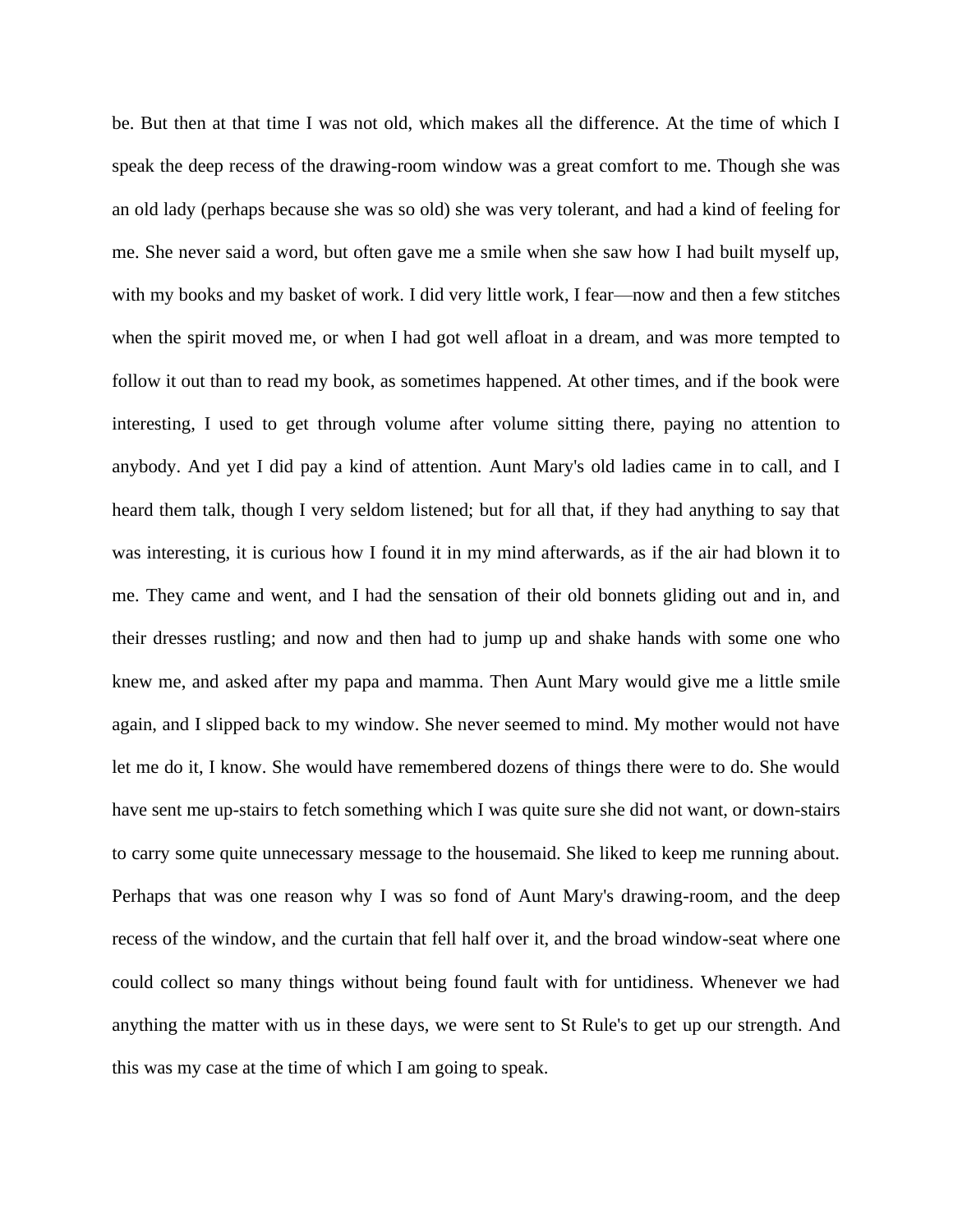Everybody had said, since ever I learned to speak, that I was fantastic and fanciful and dreamy, and all the other words with which a girl who may happen to like poetry, and to be fond of thinking, is so often made uncomfortable. People don't know what they mean when they say fantastic. It sounds like Madge Wildfire or something of that sort. My mother thought I should always be busy, to keep nonsense out of my head. But really I was not at all fond of nonsense. I was rather serious than otherwise. I would have been no trouble to anybody if I had been left to myself. It was only that I had a sort of second-sight, and was conscious of things to which I paid no attention. Even when reading the most interesting book, the things that were being talked about blew in to me; and I heard what the people were saying in the streets as they passed under the window. Aunt Mary always said I could do two or indeed three things at once—both read and listen, and see. I am sure that I did not listen much, and seldom looked out, of set purpose as some people do who notice what bonnets the ladies in the street have on; but I did hear what I couldn't help hearing, even when I was reading my book, and I did see all sorts of things, though often for a whole half-hour I might never lift my eyes.

This does not explain what I said at the beginning, that there were many discussions about that window. It was, and still is, the last window in the row, of the College Library, which is opposite my aunt's house in the High Street. Yet it is not exactly opposite, but a little to the west, so that I could see it best from the left side of my recess. I took it calmly for granted that it was a window like any other till I first heard the talk about it which was going on in the drawingroom. "Have you never made up your mind, Mrs Balcarres," said old Mr Pitmilly, "whether that window opposite is a window or no?" He said Mistress Balcarres—and he was always called Mr Pitmilly, Morton: which was the name of his place.

"I am never sure of it, to tell the truth," said Aunt Mary, "all these years."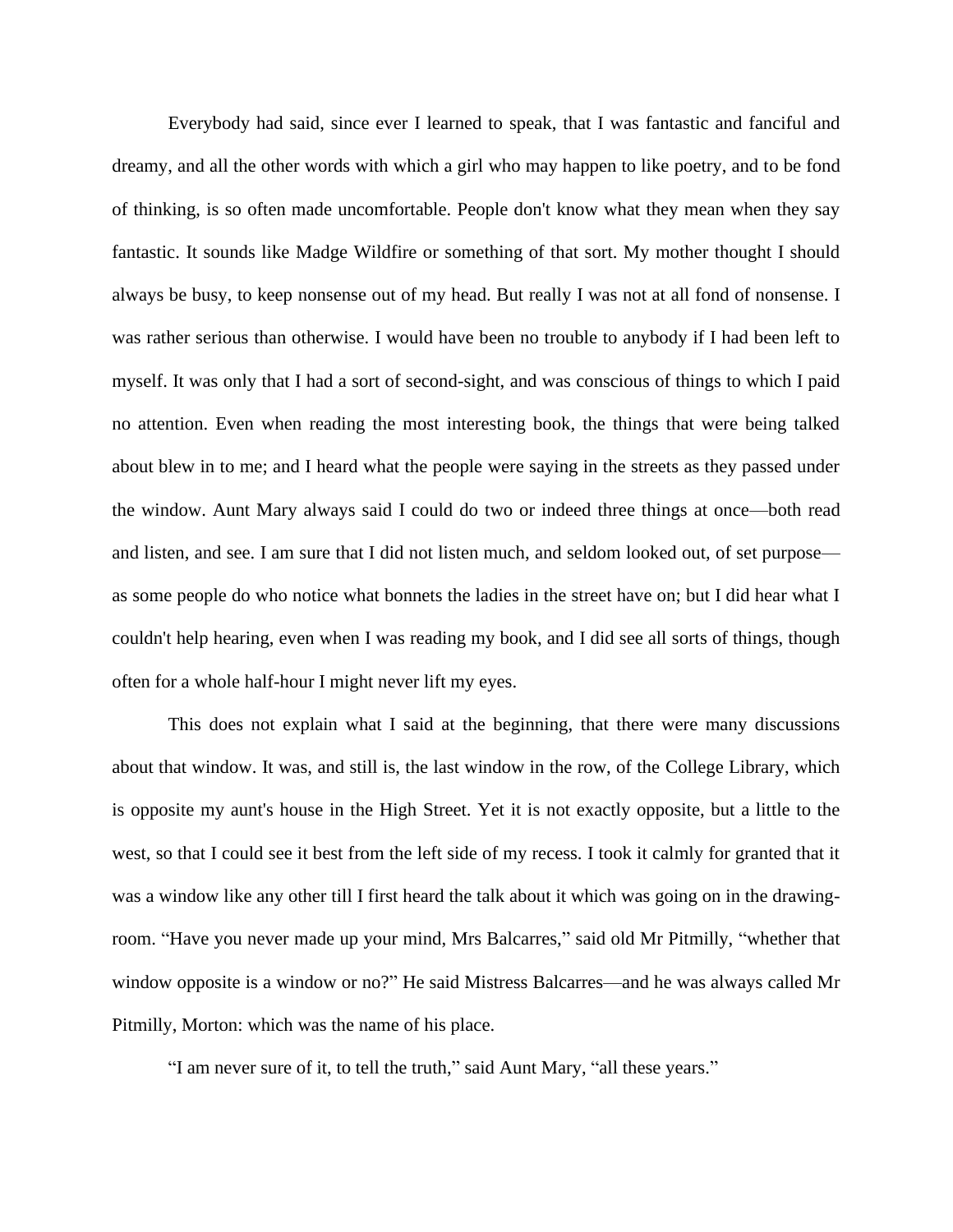"Bless me!" said one of the old ladies, "and what window may that be?"

Mr Pitmilly had a way of laughing as he spoke, which did not please me; but it was true that he was not perhaps desirous of pleasing me. He said, "Oh, just the window opposite," with his laugh running through his words; "our friend can never make up her mind about it, though she has been living opposite it since—"

"You need never mind the date," said another; "the Leebrary window! Dear me, what should it be but a window? up at that height it could not be a door."

"The question is," said my aunt, "if it is a real window with glass in it, or if it is merely painted, or if it once was a window, and has been built up. And the oftener people look at it, the less they are able to say."

"Let me see this window," said old Lady Carnbee, who was very active and strongminded; and then they all came crowding upon me—three or four old ladies, very eager, and Mr Pitmilly's white hair appearing over their heads, and my aunt sitting quiet and smiling behind.

"I mind the window very well," said Lady Carnbee; "ay: and so do more than me. But in its present appearance it is just like any other window; but has not been cleaned, I should say, in the memory of man."

"I see what ye mean," said one of the others. "It is just a very dead thing without any reflection in it; but I've seen as bad before."

"Ay, it's dead enough," said another, "but that's no rule; for these hizzies<sup>1</sup> of womenservants in this ill age—"

"Nay, the women are well enough," said the softest voice of all, which was Aunt Mary's. "I will never let them risk their lives cleaning the outside of mine. And there are no womenservants in the Old Library: there is maybe something more in it than that."

<sup>&</sup>lt;sup>1</sup> A Scottish variant of "hussies"—a young, frivolous woman.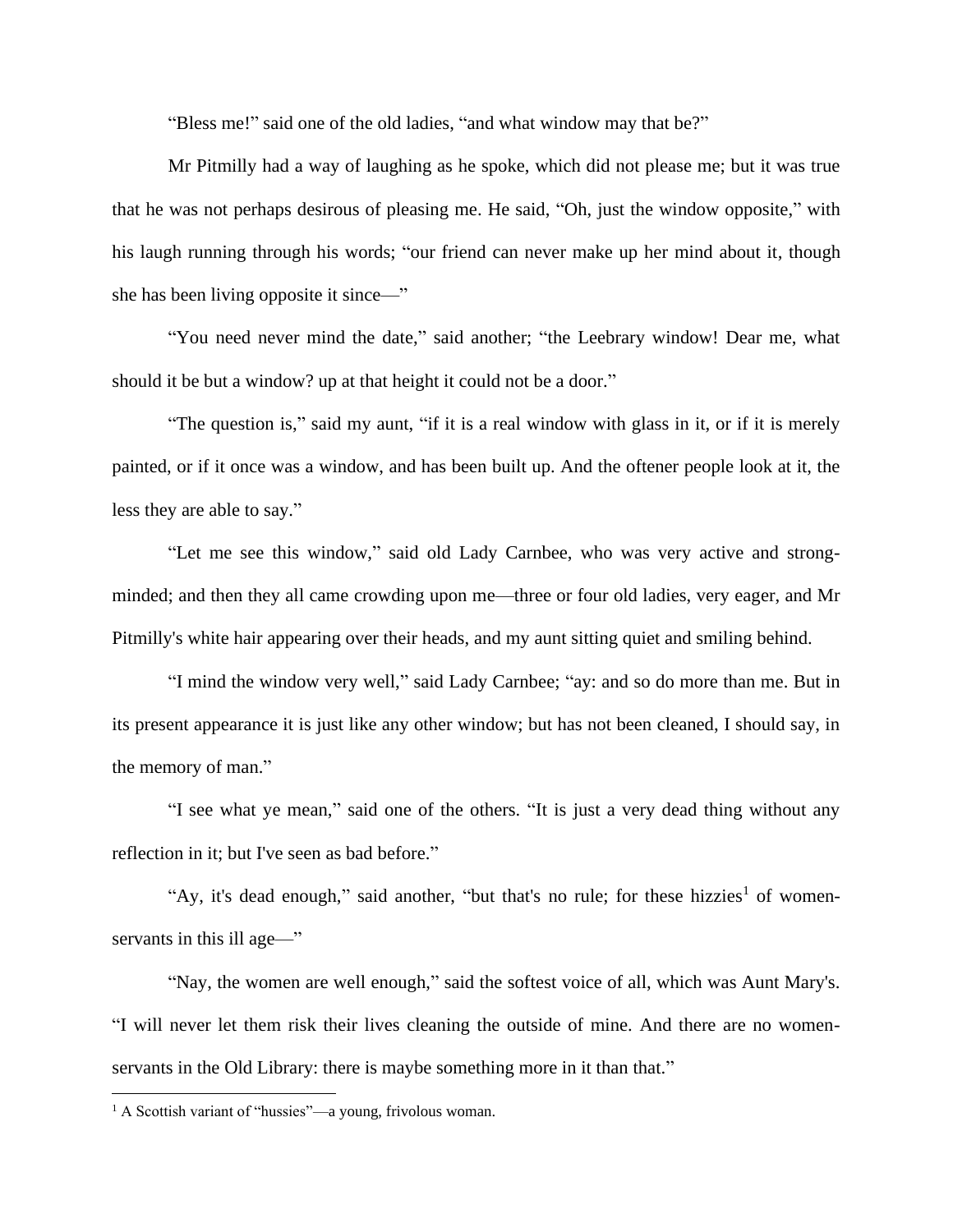They were all pressing into my recess, pressing upon me, a row of old faces, peering into something they could not understand. I had a sense in my mind how curious it was, the wall of old ladies in their old satin gowns all glazed with age, Lady Carnbee with her lace about her head. Nobody was looking at me or thinking of me; but I felt unconsciously the contrast of my youngness to their oldness, and stared at them as they stared over my head at the Library window. I had given it no attention up to this time. I was more taken up with the old ladies than with the thing they were looking at.

"The framework is all right at least, I can see that, and pented black—"

"And the panes are pented black too. It's no window, Mrs Balcarres. It has been filled in, in the days of the window duties: you will mind, Leddy Carnbee."

"Mind!" said that oldest lady. "I mind when your mother was marriet, Jeanie: and that's neither the day nor yesterday. But as for the window, it's just a delusion: and that is my opinion of the matter, if you ask me."

"There's a great want of light in that muckle room at the college," said another. "If it was a window, the Leebrary would have more light."

"One thing is clear," said one of the younger ones, "it cannot be a window to see through. It may be filled in or it may be built up, but it is not a window to give light."

"And who ever heard of a window that was no to see through?" Lady Carnbee said. I was fascinated by the look on her face, which was a curious scornful look as of one who knew more than she chose to say: and then my wandering fancy was caught by her hand as she held it up, throwing back the lace that dropped over it. Lady Carnbee's lace was the chief thing about her heavy black Spanish lace with large flowers. Everything she wore was trimmed with it. A large veil of it hung over her old bonnet. But her hand coming out of this heavy lace was a curious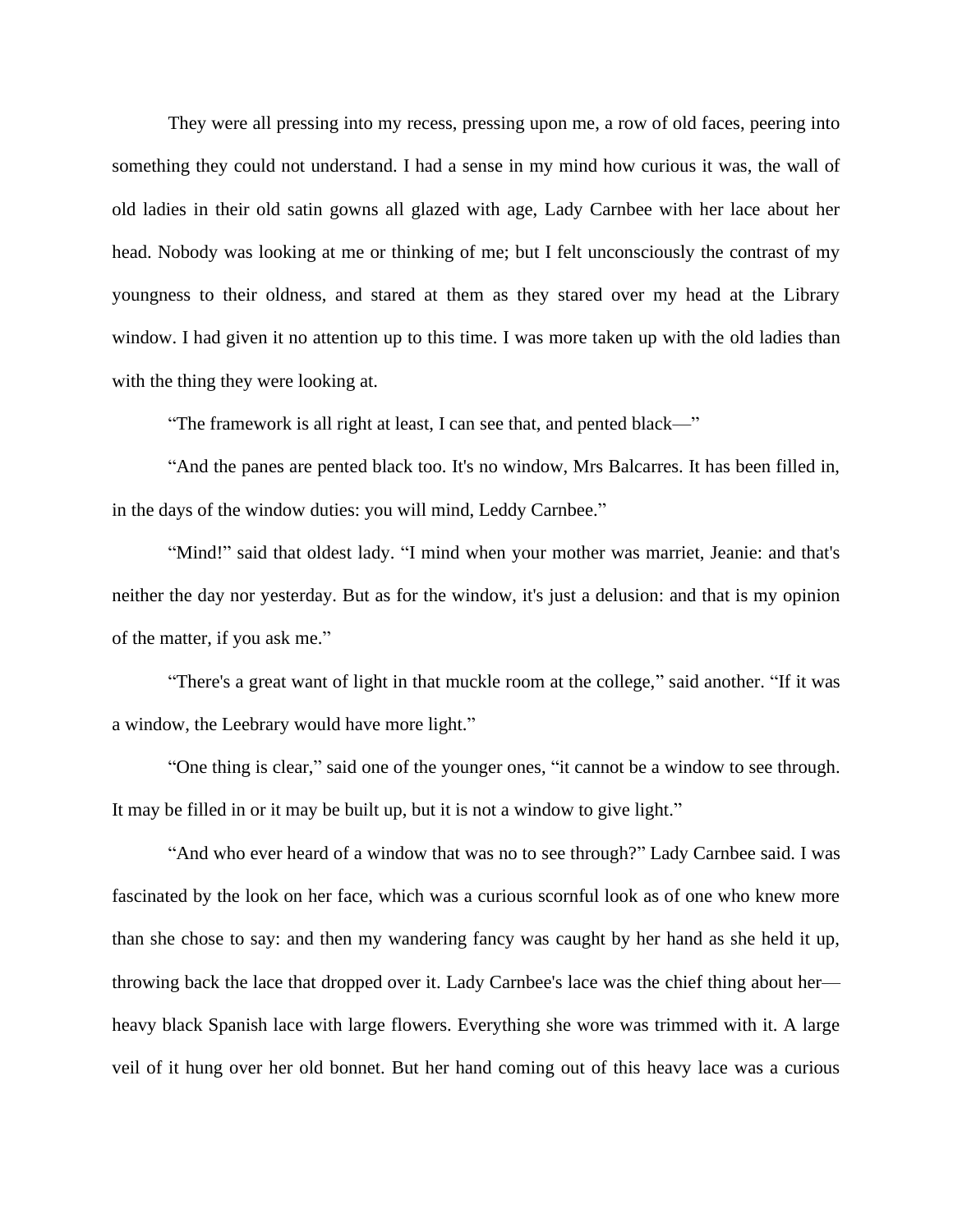thing to see. She had very long fingers, very taper, which had been much admired in her youth; and her hand was very white, or rather more than white, pale, bleached, and bloodless, with large blue veins standing up upon the back; and she wore some fine rings, among others a big diamond in an ugly old claw setting. They were too big for her, and were wound round and round with yellow silk to make them keep on: and this little cushion of silk, turned brown with long wearing, had twisted round so that it was more conspicuous than the jewels; while the big diamond blazed underneath in the hollow of her hand, like some dangerous thing hiding and sending out darts of light. The hand, which seemed to come almost to a point, with this strange ornament underneath, clutched at my half-terrified imagination. It too seemed to mean far more than was said. I felt as if it might clutch me with sharp claws, and the lurking, dazzling creature bite—with a sting that would go to the heart.

Presently, however, the circle of the old faces broke up, the old ladies returned to their seats, and Mr Pitmilly, small but very erect, stood up in the midst of them, talking with mild authority like a little oracle among the ladies. Only Lady Carnbee always contradicted the neat, little, old gentleman. She gesticulated, when she talked, like a Frenchwoman, and darted forth that hand of hers with the lace hanging over it, so that I always caught a glimpse of the lurking diamond. I thought she looked like a witch among the comfortable little group which gave such attention to everything Mr Pitmilly said.

"For my part, it is my opinion there is no window there at all," he said. "It's very like the thing that's called in scientific language an optical illusion. It arises generally, if I may use such a word in the presence of ladies, from a liver that is not just in the perfitt order and balance that organ demands—and then you will see things—a blue dog, I remember, was the thing in one case, and in another—"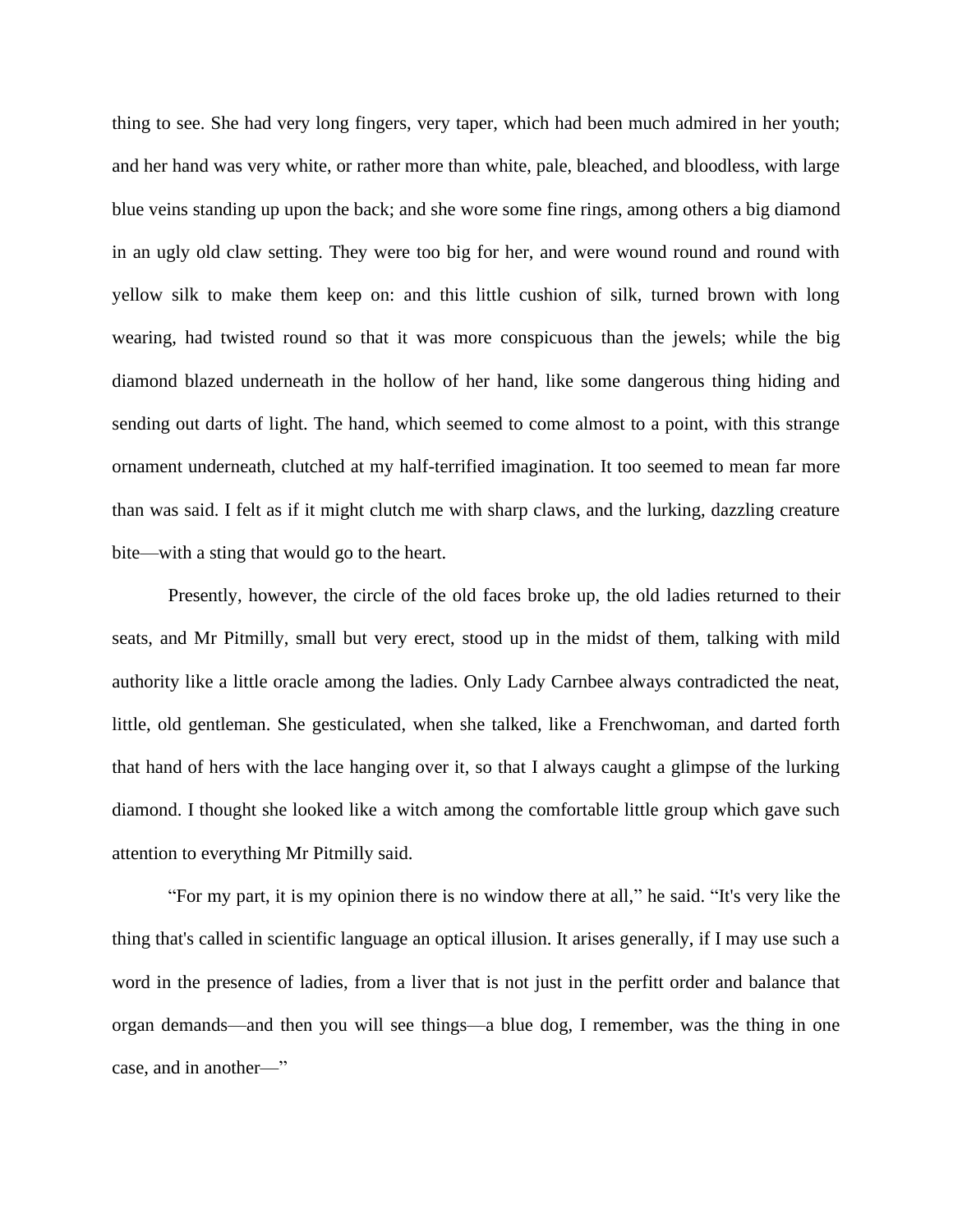"The man has gane gyte,"<sup>2</sup> said Lady Carnbee; "I mind the windows in the Auld Leebrary as long as I mind anything. Is the Leebrary itself an optical illusion too?"

"Na, na," and "No, no," said the old ladies; "a blue dogue would be a strange vagary: but the Library we have all kent from our youth," said one. "And I mind when the Assemblies were held there one year when the Town Hall was building," another said.

"It is just a great divert to me," said Aunt Mary: but what was strange was that she paused there, and said in a low tone, "now": and then went on again, "for whoever comes to my house, there are aye discussions about that window. I have never just made up my mind about it myself. Sometimes I think it's a case of these wicked window duties, as you said, Miss Jeanie, when half the windows in our houses were blocked up to save the tax. And then, I think, it may be due to that blank kind of building like the great new buildings on the Earthen Mound in Edinburgh, where the windows are just ornaments. And then whiles I am sure I can see the glass shining when the sun catches it in the afternoon."

"You could so easily satisfy yourself, Mrs Balcarres, if you were to—"

"Give a laddie a penny to cast a stone, and see what happens," said Lady Carnbee.

"But I am not sure that I have any desire to satisfy myself," Aunt Mary said. And then there was a stir in the room, and I had to come out from my recess and open the door for the old ladies and see them down-stairs, as they all went away following one another. Mr Pitmilly gave his arm to Lady Carnbee, though she was always contradicting him; and so the tea-party dispersed. Aunt Mary came to the head of the stairs with her guests in an old-fashioned gracious way, while I went down with them to see that the maid was ready at the door. When I came back Aunt Mary was still standing in the recess looking out. Returning to my seat she said, with a kind of wistful look, "Well, honey: and what is your opinion?"

<sup>&</sup>lt;sup>2</sup> In Scottish dialect, "gyte" means mad, demented.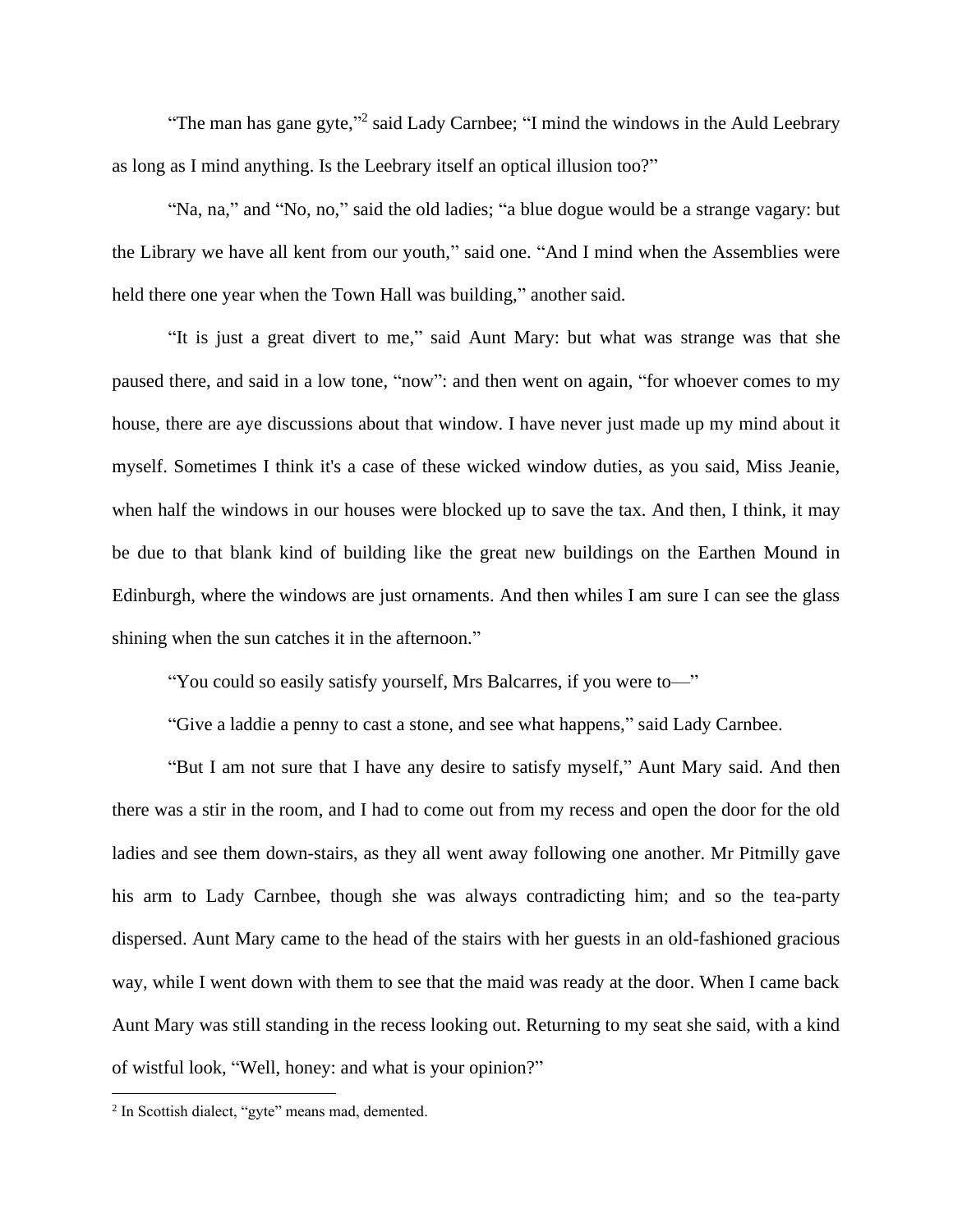"I have no opinion. I was reading my book all the time," I said.

"And so you were, honey, and no' very civil; but all the same I ken well you heard every word we said."

# **Chapter II**

It was a night in June; dinner was long over, and had it been winter the maids would have been shutting up the house, and my Aunt Mary preparing to go upstairs to her room. But it was still clear daylight, that daylight out of which the sun has been long gone, and which has no longer any rose reflections, but all has sunk into a pearly neutral tint—a light which is daylight yet is not day. We had taken a turn in the garden after dinner, and now we had returned to what we called our usual occupations. My aunt was reading. The English post had come in, and she had got her 'Times,' which was her great diversion. The 'Scotsman' was her morning reading, but she liked her 'Times' at night.

As for me, I too was at my usual occupation, which at that time was doing nothing. I had a book as usual, and was absorbed in it: but I was conscious of all that was going on all the same. The people strolled along the broad pavement, making remarks as they passed under the open window which came up into my story or my dream, and sometimes made me laugh. The tone and the faint sing-song, or rather chant, of the accent, which was "a wee Fifish,"<sup>3</sup> was novel to me, and associated with holiday, and pleasant; and sometimes they said to each other something that was amusing, and often something that suggested a whole story; but presently they began to drop off, the footsteps slackened, the voices died away. It was getting late, though the clear soft daylight went on and on. All through the lingering evening, which seemed to consist of interminable hours, long but not weary, drawn out as if the spell of the light and the outdoor life might never end, I had now and then, quite unawares, cast a glance at the mysterious window

<sup>&</sup>lt;sup>3</sup> That is, the accent of Fife, the eastern county of Scotland.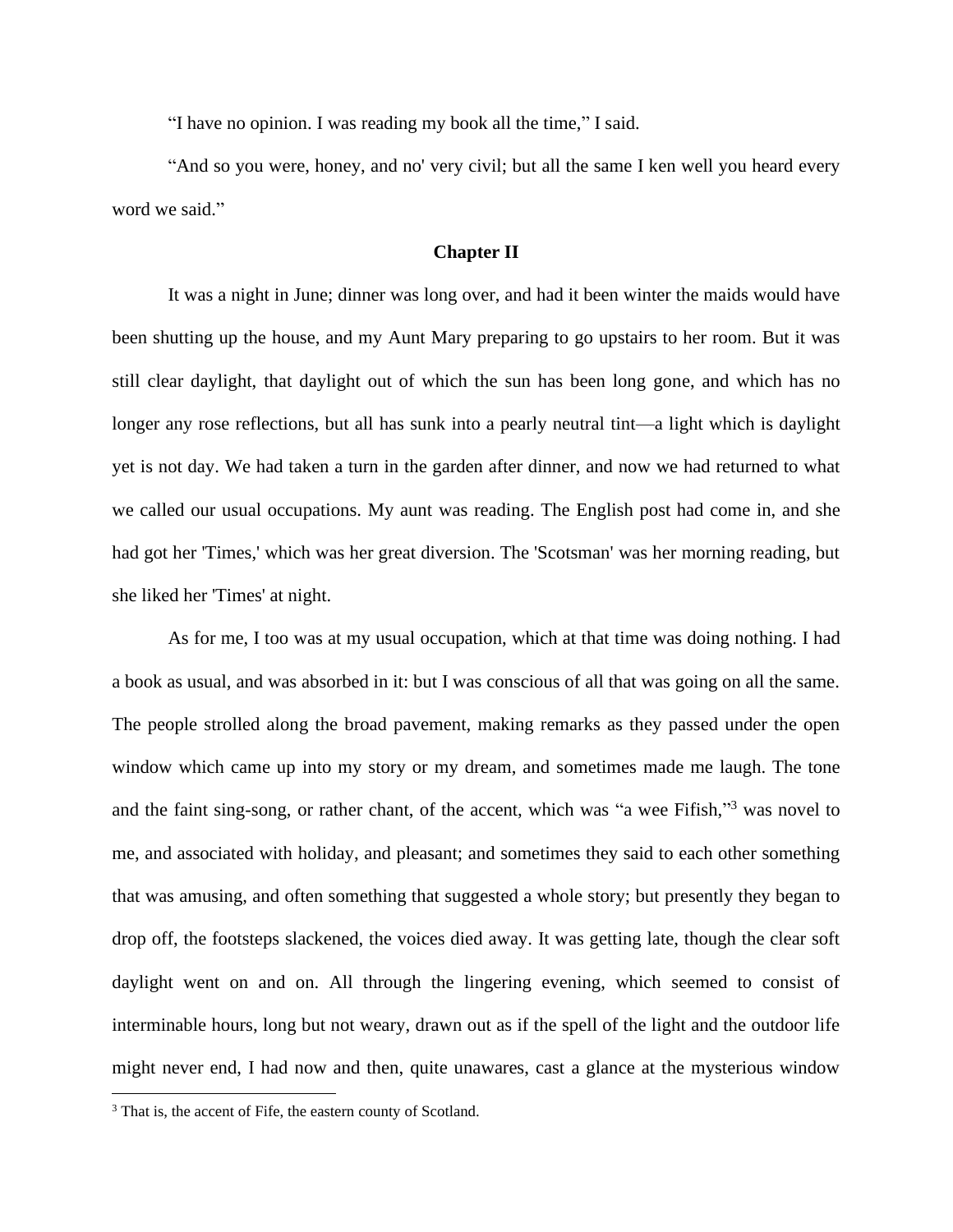which my aunt and her friends had discussed, as I felt, though I dared not say it even to myself, rather foolishly. It caught my eye without any intention on my part, as I paused, as it were, to take breath, in the flowing and current of undistinguishable thoughts and things from without and within which carried me along. First it occurred to me, with a little sensation of discovery, how absurd to say it was not a window, a living window, one to see through! Why, then, had they never seen it, these old folk? I saw as I looked up suddenly the faint greyness as of visible space within—a room behind, certainly dim, as it was natural a room should be on the other side of the street—quite indefinite: yet so clear that if some one were to come to the window there would be nothing surprising in it. For certainly there was a feeling of space behind the panes which these old half-blind ladies had disputed about whether they were glass or only fictitious panes marked on the wall. How silly! when eyes that could see could make it out in a minute. It was only a greyness at present, but it was unmistakable, a space that went back into gloom, as every room does when you look into it across a street. There were no curtains to show whether it was inhabited or not; but a room—oh, as distinctly as ever room was! I was pleased with myself, but said nothing, while Aunt Mary rustled her paper, waiting for a favourable moment to announce a discovery which settled her problem at once. Then I was carried away upon the stream again, and forgot the window, till somebody threw unawares a word from the outer world, "I'm goin' hame; it'll soon be dark." Dark! what was the fool thinking of? it never would be dark if one waited out, wandering in the soft air for hours longer; and then my eyes, acquiring easily that new habit, looked across the way again.

Ah, now! nobody indeed had come to the window; and no light had been lighted, seeing it was still beautiful to read by—a still, clear, colourless light; but the room inside had certainly widened. I could see the grey space and air a little deeper, and a sort of vision, very dim, of a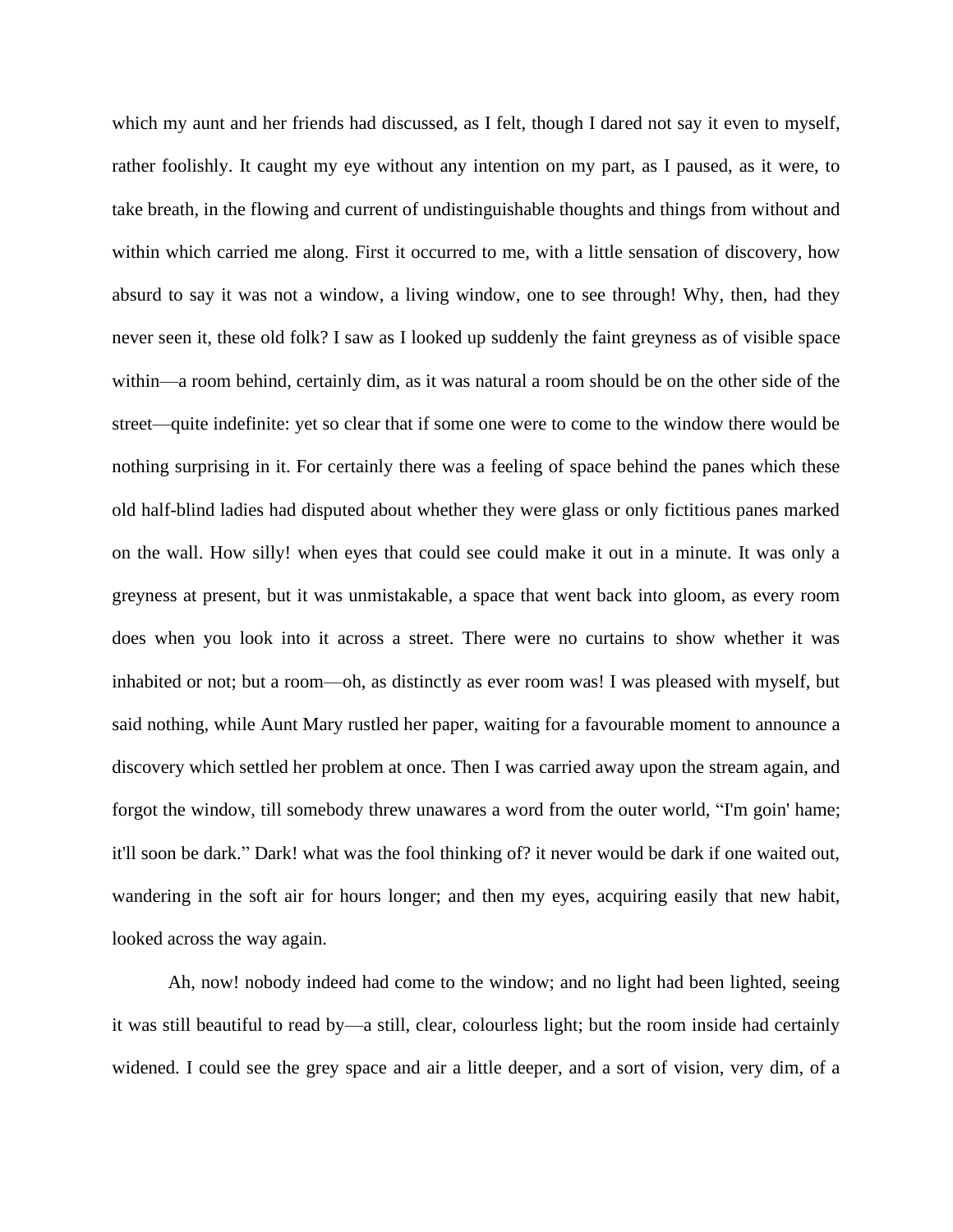wall, and something against it; something dark, with the blackness that a solid article, however indistinctly seen, takes in the lighter darkness that is only space—a large, black, dark thing coming out into the grey. I looked more intently, and made sure it was a piece of furniture, either a writing-table or perhaps a large book-case. No doubt it must be the last, since this was part of the old library. I never visited the old College Library, but I had seen such places before, and I could well imagine it to myself. How curious that for all the time these old people had looked at it, they had never seen this before!

It was more silent now, and my eyes, I suppose, had grown dim with gazing, doing my best to make it out, when suddenly Aunt Mary said, "Will you ring the bell, my dear? I must have my lamp."

"Your lamp?" I cried, "when it is still daylight." But then I gave another look at my window, and perceived with a start that the light had indeed changed: for now I saw nothing. It was still light, but there was so much change in the light that my room, with the grey space and the large shadowy bookcase, had gone out, and I saw them no more: for even a Scotch night in June, though it looks as if it would never end, does darken at the last. I had almost cried out, but checked myself, and rang the bell for Aunt Mary, and made up my mind I would say nothing till next morning, when to be sure naturally it would be more clear.

Next morning I rather think I forgot all about it—or was busy: or was more idle than usual: the two things meant nearly the same. At all events I thought no more of the window, though I still sat in my own, opposite to it, but occupied with some other fancy. Aunt Mary's visitors came as usual in the afternoon; but their talk was of other things, and for a day or two nothing at all happened to bring back my thoughts into this channel. It might be nearly a week before the subject came back, and once more it was old Lady Carnbee who set me thinking; not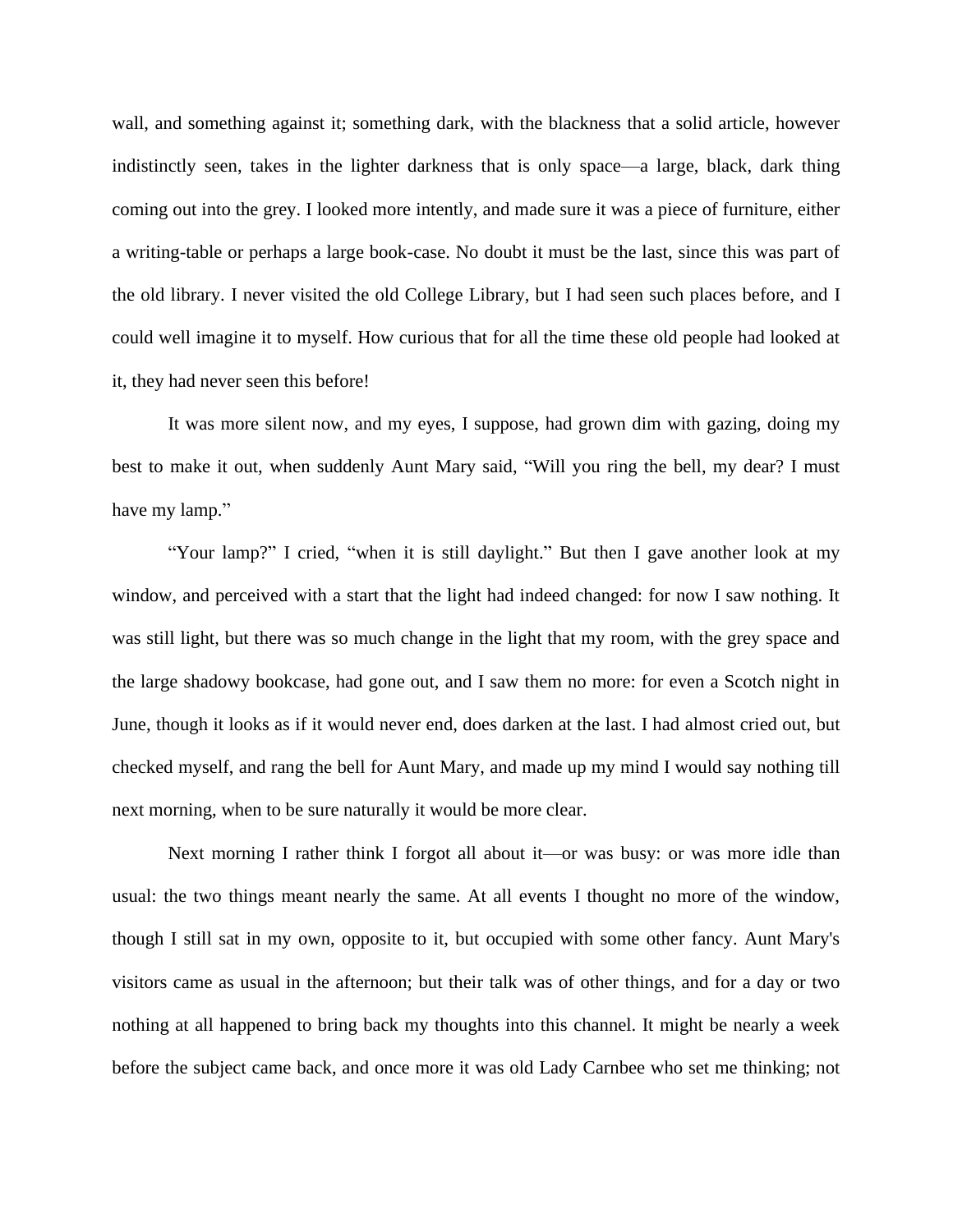that she said anything upon that particular theme. But she was the last of my aunt's afternoon guests to go away, and when she rose to leave she threw up her hands, with those lively gesticulations which so many old Scotch ladies have. "My faith!" said she, "there is that bairn there still like a dream. Is the creature bewitched, Mary Balcarres? and is she bound to sit there by night and by day for the rest of her days? You should mind that there's things about, uncanny for women of our blood."

I was too much startled at first to recognise that it was of me she was speaking. She was like a figure in a picture, with her pale face the colour of ashes, and the big pattern of the Spanish lace hanging half over it, and her hand held up, with the big diamond blazing at me from the inside of her uplifted palm. It was held up in surprise, but it looked as if it were raised in malediction; and the diamond threw out darts of light and glared and twinkled at me. If it had been in its right place it would not have mattered; but there, in the open of the hand! I started up, half in terror, half in wrath. And then the old lady laughed, and her hand dropped. "I've wakened you to life, and broke the spell," she said, nodding her old head at me, while the large black silk flowers of the lace waved and threatened. And she took my arm to go down-stairs, laughing and bidding me be steady, and no' tremble and shake like a broken reed. "You should be as steady as a rock at your age. I was like a young tree," she said, leaning so heavily that my willowy girlish frame quivered—"I was a support to virtue, like Pamela, in my time."

"Aunt Mary, Lady Carnbee is a witch!" I cried, when I came back.

"Is that what you think, honey? well: maybe she once was," said Aunt Mary, whom nothing surprised.

And it was that night once more after dinner, and after the post came in, and the 'Times,' that I suddenly saw the Library window again. I had seen it every day and noticed nothing; but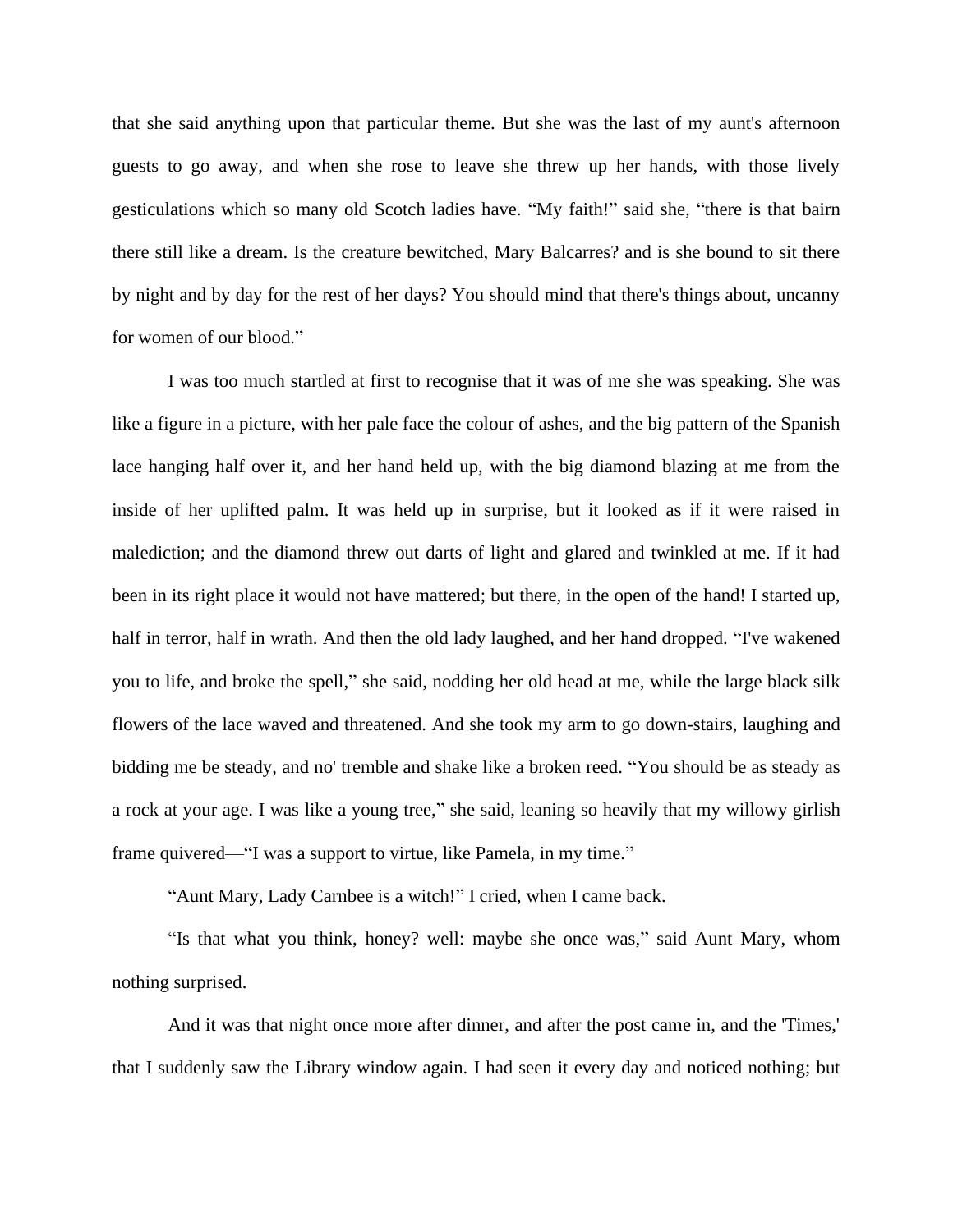to-night, still in a little tumult of mind over Lady Carnbee and her wicked diamond which wished me harm, and her lace which waved threats and warnings at me, I looked across the street, and there I saw quite plainly the room opposite, far more clear than before. I saw dimly that it must be a large room, and that the big piece of furniture against the wall was a writingdesk. That in a moment, when first my eyes rested upon it, was quite clear: a large old-fashioned escritoire, standing out into the room: and I knew by the shape of it that it had a great many pigeon-holes and little drawers in the back, and a large table for writing. There was one just like it in my father's library at home. It was such a surprise to see it all so clearly that I closed my eyes, for the moment almost giddy, wondering how papa's desk could have come here—and then when I reminded myself that this was nonsense, and that there were many such writing-tables besides papa's, and looked again—lo! it had all become quite vague and indistinct as it was at first; and I saw nothing but the blank window, of which the old ladies could never be certain whether it was filled up to avoid the window-tax, or whether it had ever been a window at all.

This occupied my mind very much, and yet I did not say anything to Aunt Mary. For one thing, I rarely saw anything at all in the early part of the day; but then that is natural: you can never see into a place from outside, whether it is an empty room or a looking-glass, or people's eyes, or anything else that is mysterious, in the day. It has, I suppose, something to do with the light. But in the evening in June in Scotland—then is the time to see. For it is daylight, yet it is not day, and there is a quality in it which I cannot describe, it is so clear, as if every object was a reflection of itself.

I used to see more and more of the room as the days went on. The large escritoire stood out more and more into the space: with sometimes white glimmering things, which looked like papers, lying on it: and once or twice I was sure I saw a pile of books on the floor close to the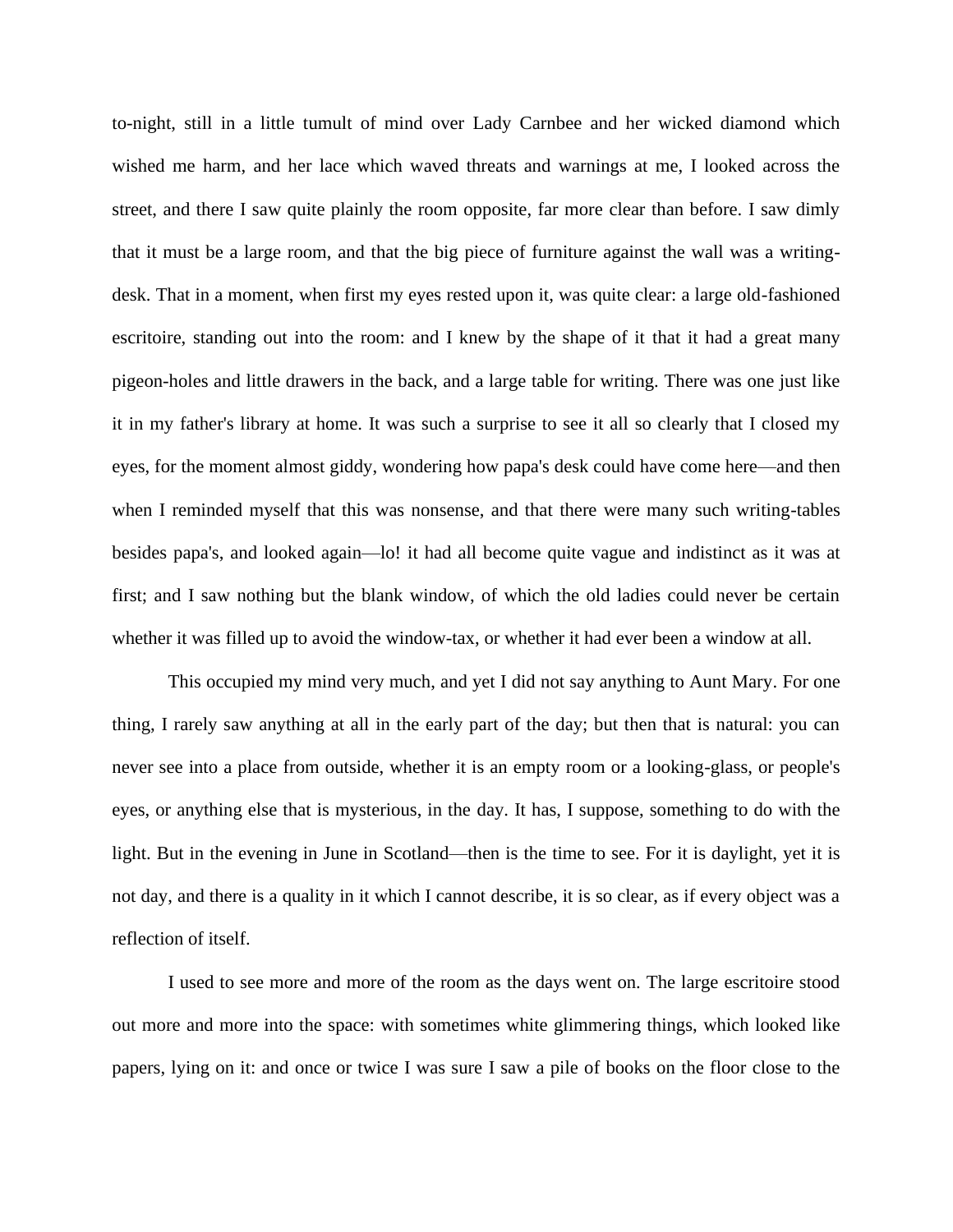writing-table, as if they had gilding upon them in broken specks, like old books. It was always about the time when the lads in the street began to call to each other that they were going home, and sometimes a shriller voice would come from one of the doors, bidding somebody to "cry upon the laddies" to come back to their suppers. That was always the time I saw best, though it was close upon the moment when the veil seemed to fall and the clear radiance became less living, and all the sounds died out of the street, and Aunt Mary said in her soft voice, "Honey! will you ring for the lamp?" She said honey as people say darling: and I think it is a prettier word.

Then finally, while I sat one evening with my book in my hand, looking straight across the street, not distracted by anything, I saw a little movement within. It was not any one visible but everybody must know what it is to see the stir in the air, the little disturbance—you cannot tell what it is, but that it indicates some one there, even though you can see no one. Perhaps it is a shadow making just one flicker in the still place. You may look at an empty room and the furniture in it for hours, and then suddenly there will be the flicker, and you know that something has come into it. It might only be a dog or a cat; it might be, if that were possible, a bird flying across; but it is some one, something living, which is so different, so completely different, in a moment from the things that are not living. It seemed to strike quite through me, and I gave a little cry. Then Aunt Mary stirred a little, and put down the huge newspaper that almost covered her from sight, and said, "What is it, honey?" I cried "Nothing," with a little gasp, quickly, for I did not want to be disturbed just at this moment when somebody was coming! But I suppose she was not satisfied, for she got up and stood behind to see what it was, putting her hand on my shoulder. It was the softest touch in the world, but I could have flung it off angrily: for that moment everything was still again, and the place grew grey and I saw no more.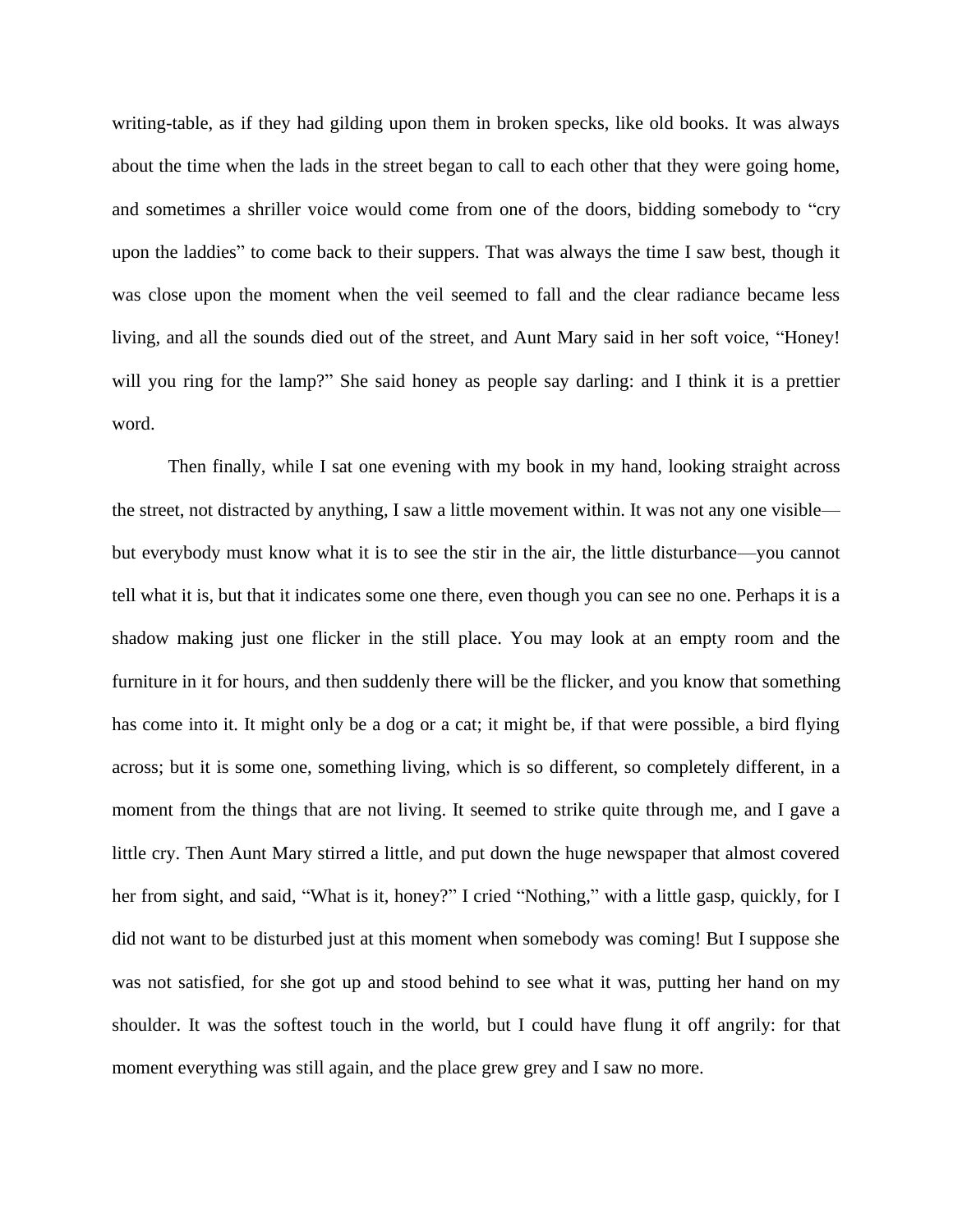"Nothing," I repeated, but I was so vexed I could have cried. "I told you it was nothing, Aunt Mary. Don't you believe me, that you come to look—and spoil it all!"

I did not mean of course to say these last words; they were forced out of me. I was so much annoyed to see it all melt away like a dream: for it was no dream, but as real as—as real as—myself or anything I ever saw.

She gave my shoulder a little pat with her hand. "Honey," she said, "were you looking at something? Is't that? is't that?" "Is it what?" I wanted to say, shaking off her hand, but something in me stopped me: for I said nothing at all, and she went quietly back to her place. I suppose she must have rung the bell herself, for immediately I felt the soft flood of the light behind me, and the evening outside dimmed down, as it did every night, and I saw nothing more.

It was next day, I think, in the afternoon that I spoke. It was brought on by something she said about her fine work. "I get a mist before my eyes," she said; "you will have to learn my old lace stitches, honey—for I soon will not see to draw the threads."

"Oh, I hope you will keep your sight," I cried, without thinking what I was saying. I was then young and very matter-of-fact. I had not found out that one may mean something, yet not half or a hundredth part of what one seems to mean: and even then probably hoping to be contradicted if it is anyhow against one's self.

"My sight!" she said, looking up at me with a look that was almost angry; "there is no question of losing my sight—on the contrary, my eyes are very strong. I may not see to draw fine threads, but I see at a distance as well as ever I did—as well as you do."

"I did not mean any harm, Aunt Mary," I said. "I thought you said—But how can your sight be as good as ever when you are in doubt about that window? I can see into the room as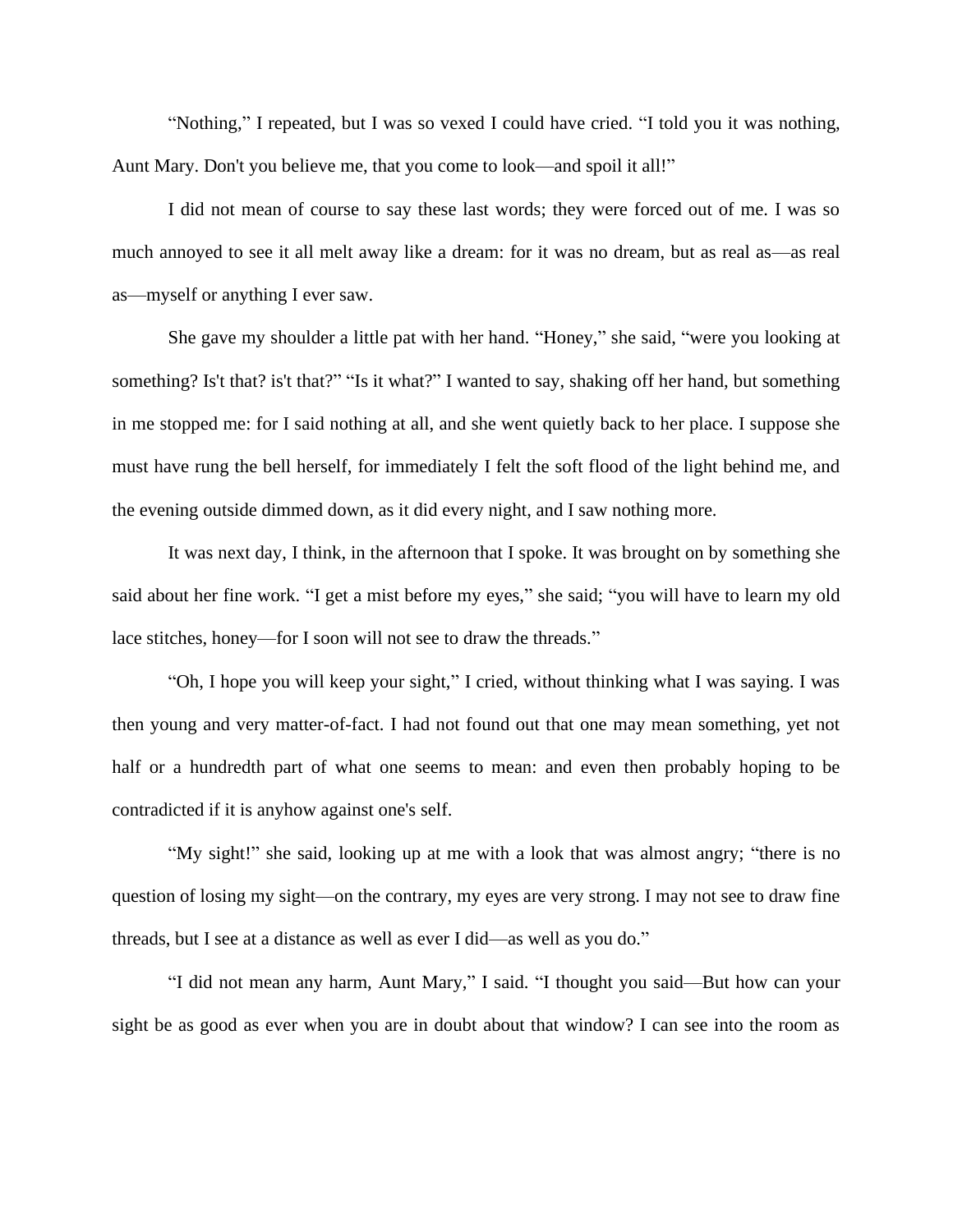clear as—" My voice wavered, for I had just looked up and across the street, and I could have sworn that there was no window at all, but only a false image of one painted on the wall.

"Ah!" she said, with a little tone of keenness and of surprise: and she half rose up, throwing down her work hastily, as if she meant to come to me: then, perhaps seeing the bewildered look on my face, she paused and hesitated—"Ay, honey!" she said, "have you got so far ben<sup>4</sup> as that?"

What did she mean? Of course I knew all the old Scotch phrases as well as I knew myself; but it is a comfort to take refuge in a little ignorance, and I know I pretended not to understand whenever I was put out. "I don't know what you mean by 'far ben,'" I cried out, very impatient. I don't know what might have followed, but some one just then came to call, and she could only give me a look before she went forward, putting out her hand to her visitor. It was a very soft look, but anxious, and as if she did not know what to do: and she shook her head a very little, and I thought, though there was a smile on her face, there was something wet about her eyes. I retired into my recess, and nothing more was said.

But it was very tantalising that it should fluctuate so; for sometimes I saw that room quite plain and clear—quite as clear as I could see papa's library, for example, when I shut my eyes. I compared it naturally to my father's study, because of the shape of the writing-table, which, as I tell you, was the same as his. At times I saw the papers on the table quite plain, just as I had seen his papers many a day. And the little pile of books on the floor at the foot—not ranged regularly in order, but put down one above the other, with all their angles going different ways, and a speck of the old gilding shining here and there. And then again at other times I saw nothing, absolutely nothing, and was no better than the old ladies who had peered over my head, drawing their eyelids together, and arguing that the window had been shut up because of the old long-

<sup>4</sup> In Scottish dialect, guileless, innocent.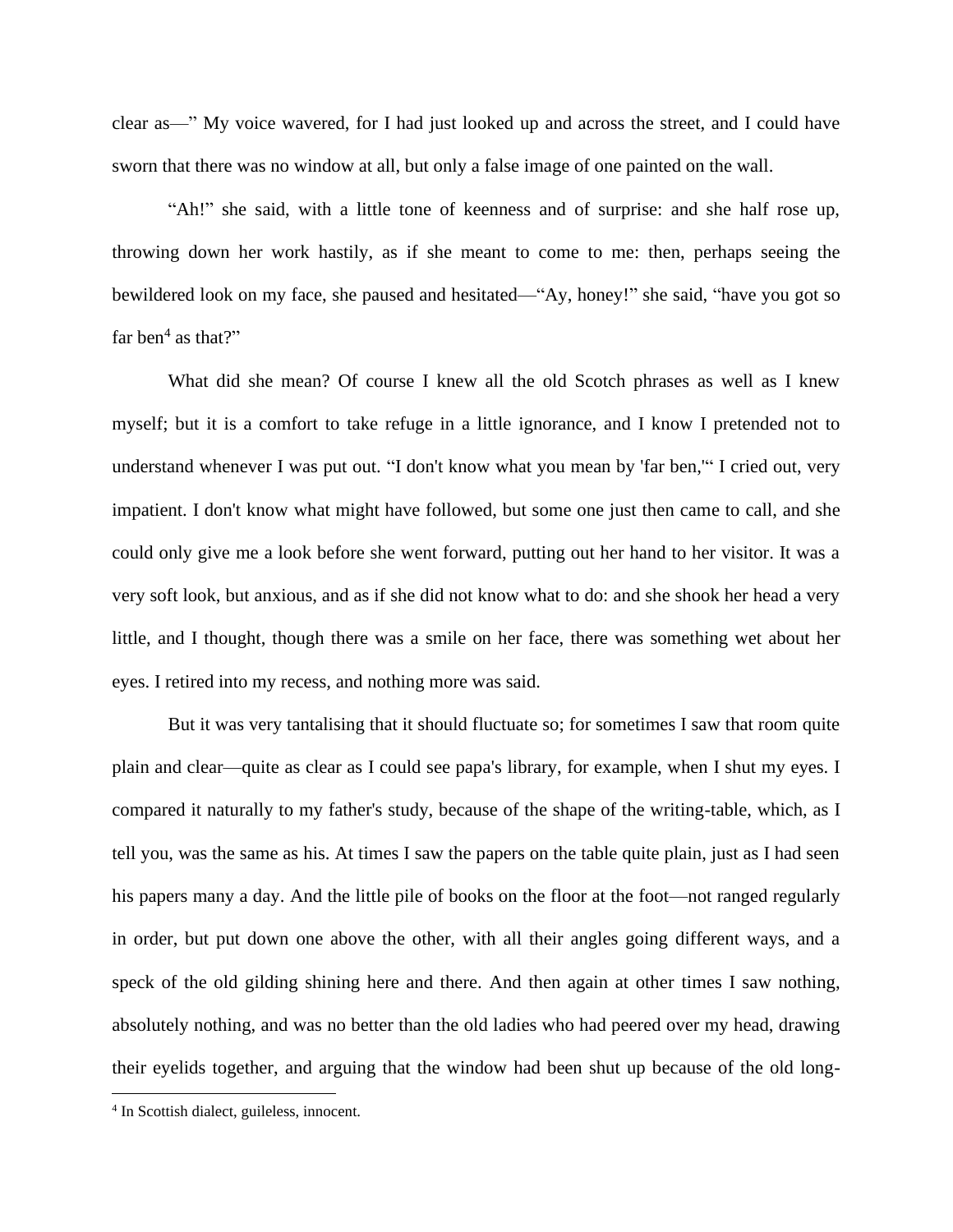abolished window tax, or else that it had never been a window at all. It annoyed me very much at those dull moments to feel that I too puckered up my eyelids and saw no better than they.

Aunt Mary's old ladies came and went day after day while June went on. I was to go back in July, and I felt that I should be very unwilling indeed to leave until I had quite cleared up—as I was indeed in the way of doing—the mystery of that window which changed so strangely and appeared quite a different thing, not only to different people, but to the same eyes at different times. Of course I said to myself it must simply be an effect of the light. And yet I did not quite like that explanation either, but would have been better pleased to make out to myself that it was some superiority in me which made it so clear to me, if it were only the great superiority of young eyes over old—though that was not quite enough to satisfy me, seeing it was a superiority which I shared with every little lass and lad in the street. I rather wanted, I believe, to think that there was some particular insight in me which gave clearness to my sight—which was a most impertinent assumption, but really did not mean half the harm it seems to mean when it is put down here in black and white. I had several times again, however, seen the room quite plain, and made out that it was a large room, with a great picture in a dim gilded frame hanging on the farther wall, and many other pieces of solid furniture making a blackness here and there, besides the great escritoire against the wall, which had evidently been placed near the window for the sake of the light. One thing became visible to me after another, till I almost thought I should end by being able to read the old lettering on one of the big volumes which projected from the others and caught the light; but this was all preliminary to the great event which happened about Midsummer Day—the day of St John, which was once so much thought of as a festival, but now means nothing at all in Scotland any more than any other of the saints' days: which I shall always think a great pity and loss to Scotland, whatever Aunt Mary may say.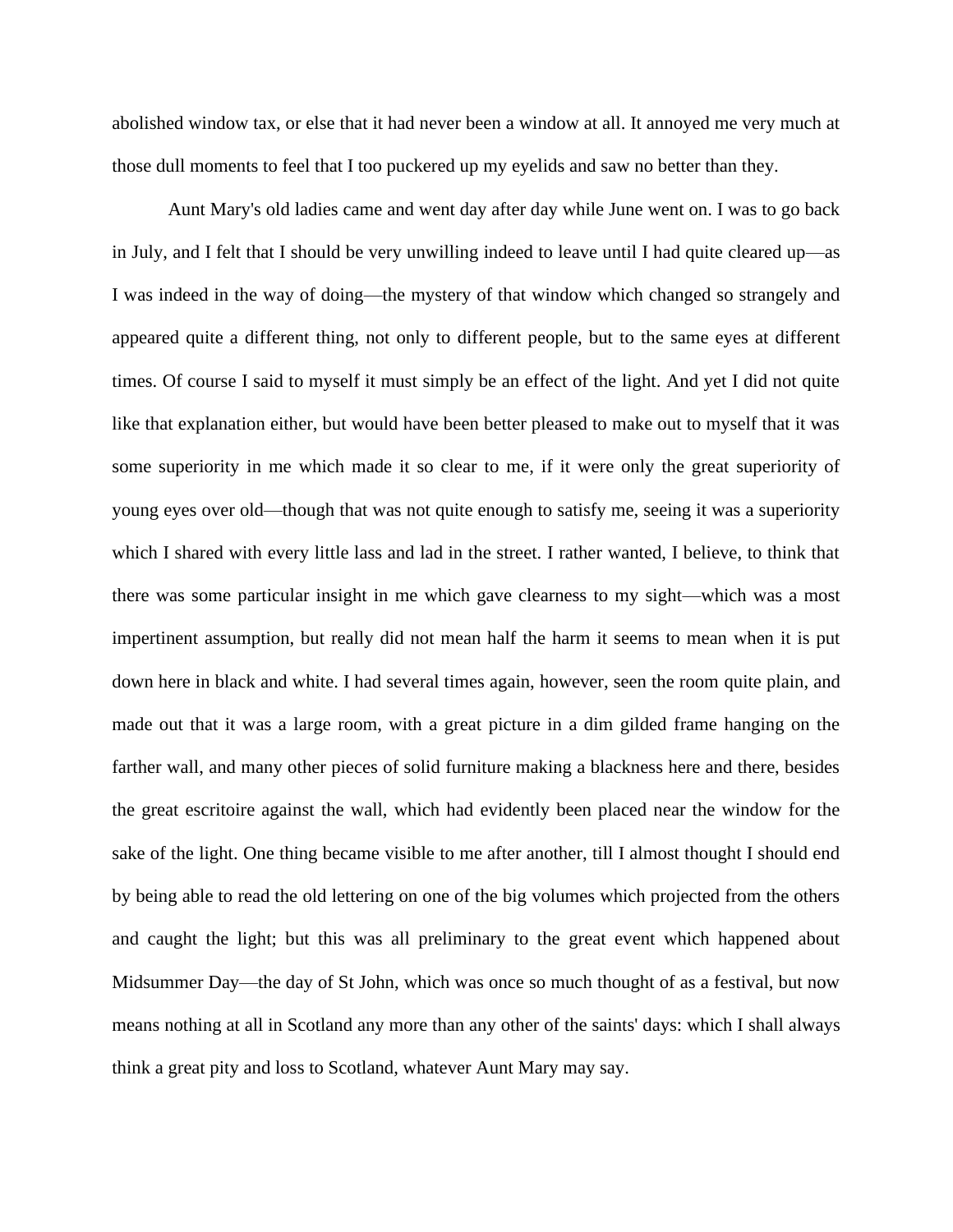## **Chapter III**

It was about midsummer, I cannot say exactly to a day when, but near that time, when the great event happened. I had grown very well acquainted by this time with that large dim room. Not only the escritoire, which was very plain to me now, with the papers upon it, and the books at its foot, but the great picture that hung against the farther wall, and various other shadowy pieces of furniture, especially a chair which one evening I saw had been moved into the space before the escritoire,—a little change which made my heart beat, for it spoke so distinctly of some one who must have been there, the some one who had already made me start, two or three times before, by some vague shadow of him or thrill of him which made a sort of movement in the silent space: a movement which made me sure that next minute I must see something or hear something which would explain the whole—if it were not that something always happened outside to stop it, at the very moment of its accomplishment. I had no warning this time of movement or shadow. I had been looking into the room very attentively a little while before, and had made out everything almost clearer than ever; and then had bent my attention again on my book, and read a chapter or two at a most exciting period of the story: and consequently had quite left St Rule's, and the High Street, and the College Library, and was really in a South American forest, almost throttled by the flowery creepers, and treading softly lest I should put my foot on a scorpion or a dangerous snake. At this moment something suddenly calling my attention to the outside, I looked across, and then, with a start, sprang up, for I could not contain myself. I don't know what I said, but enough to startle the people in the room, one of whom was old Mr Pitmilly. They all looked round upon me to ask what was the matter. And when I gave my usual answer of "Nothing," sitting down again shamefaced but very much excited, Mr Pitmilly got up and came forward, and looked out, apparently to see what was the cause. He saw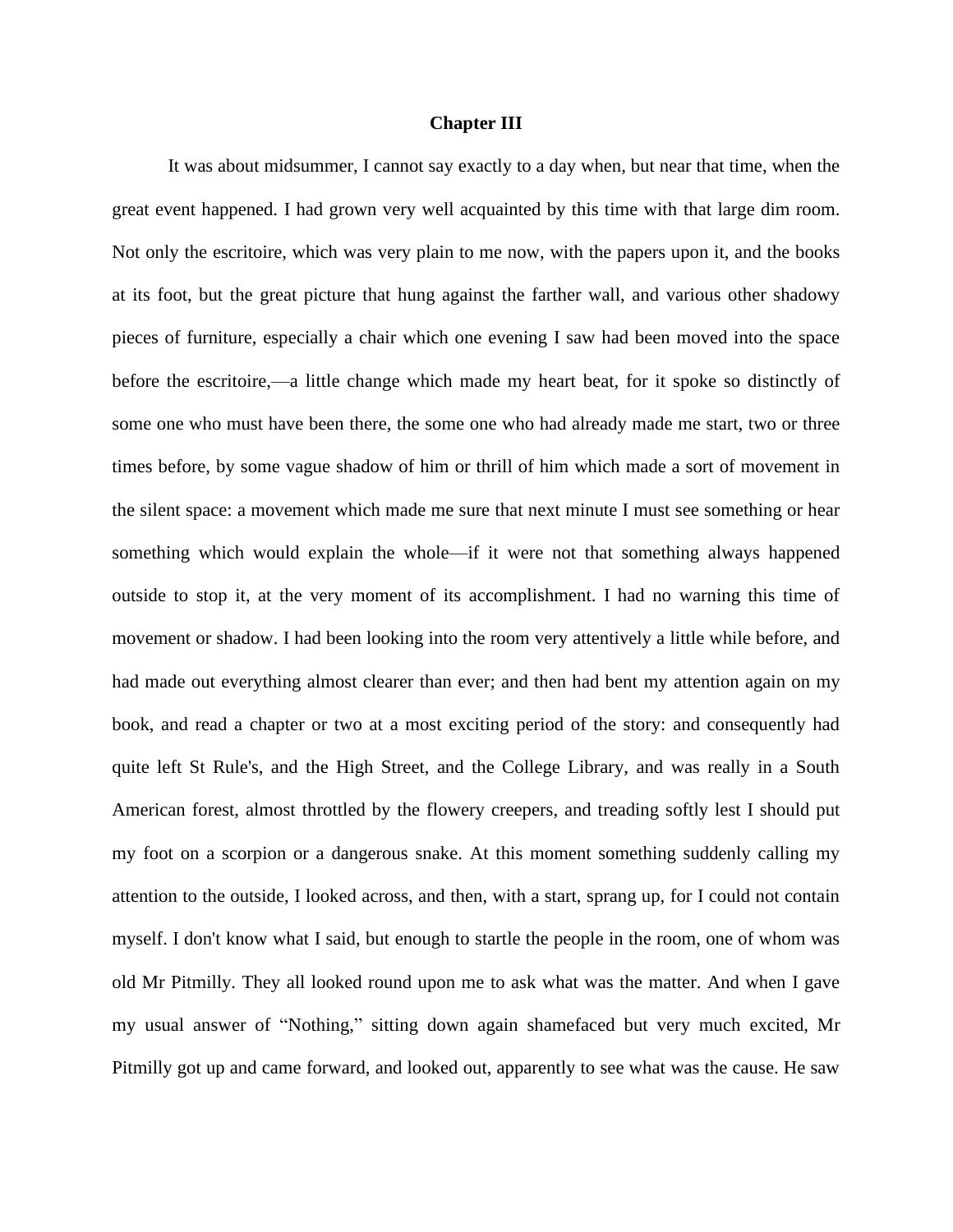nothing, for he went back again, and I could hear him telling Aunt Mary not to be alarmed, for Missy had fallen into a doze with the heat, and had startled herself waking up, at which they all laughed: another time I could have killed him for his impertinence, but my mind was too much taken up now to pay any attention. My head was throbbing and my heart beating. I was in such high excitement, however, that to restrain myself completely, to be perfectly silent, was more easy to me then than at any other time of my life. I waited until the old gentleman had taken his seat again, and then I looked back. Yes, there he was! I had not been deceived. I knew then, when I looked across, that this was what I had been looking for all the time—that I had known he was there, and had been waiting for him, every time there was that flicker of movement in the room—him and no one else. And there at last, just as I had expected, he was. I don't know that in reality I ever had expected him, or any one: but this was what I felt when, suddenly looking into that curious dim room, I saw him there.

He was sitting in the chair, which he must have placed for himself, or which some one else in the dead of night when nobody was looking must have set for him, in front of the escritoire—with the back of his head towards me, writing. The light fell upon him from the left hand, and therefore upon his shoulders and the side of his head, which, however, was too much turned away to show anything of his face. Oh, how strange that there should be some one staring at him as I was doing, and he never to turn his head, to make a movement! If any one stood and looked at me, were I in the soundest sleep that ever was, I would wake, I would jump up, I would feel it through everything. But there he sat and never moved. You are not to suppose, though I said the light fell upon him from the left hand, that there was very much light. There never is in a room you are looking into like that across the street; but there was enough to see him by—the outline of his figure dark and solid, seated in the chair, and the fairness of his head visible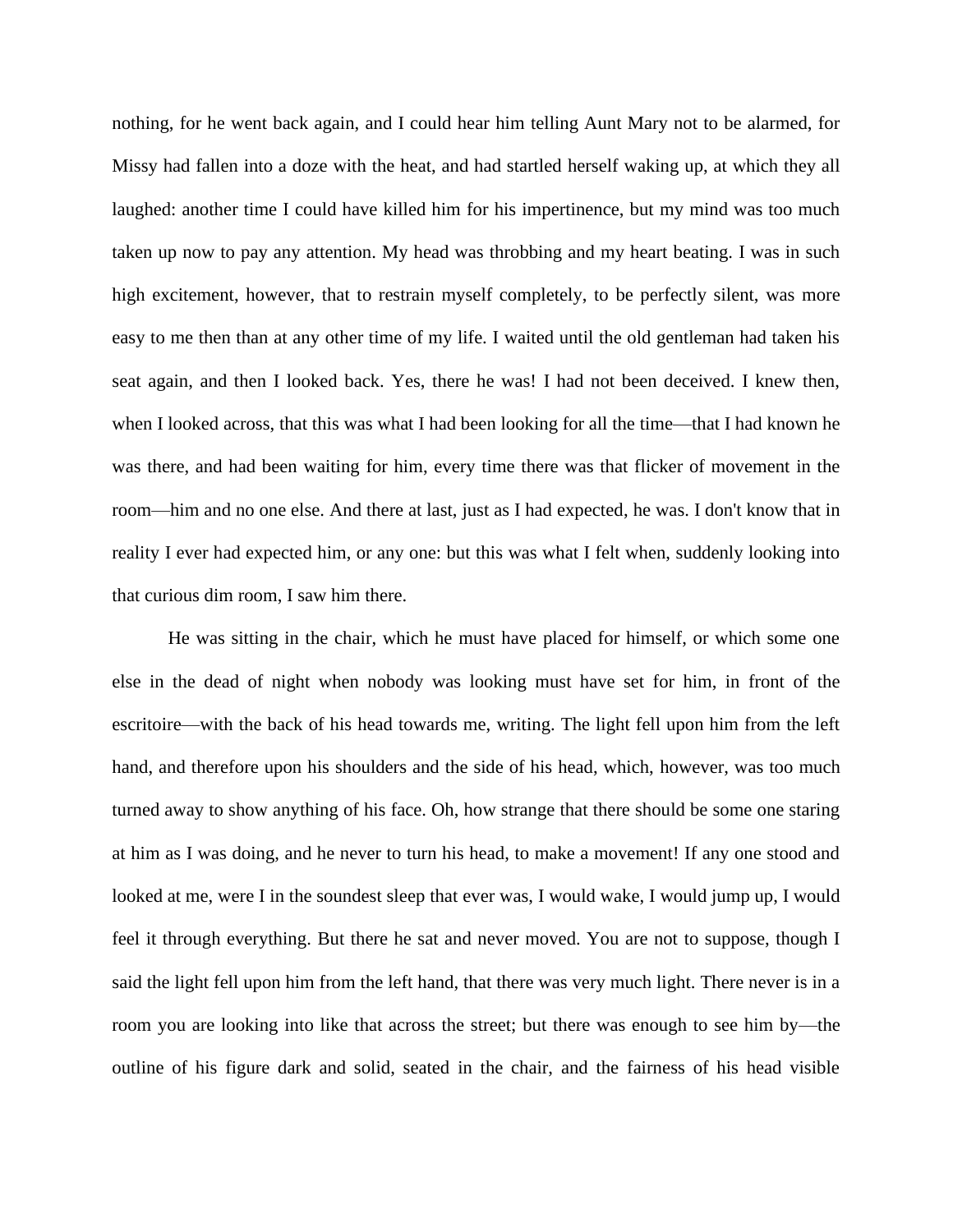faintly, a clear spot against the dimness. I saw this outline against the dim gilding of the frame of the large picture which hung on the farther wall.

I sat all the time the visitors were there, in a sort of rapture, gazing at this figure. I knew no reason why I should be so much moved. In an ordinary way, to see a student at an opposite window quietly doing his work might have interested me a little, but certainly it would not have moved me in any such way. It is always interesting to have a glimpse like this of an unknown life—to see so much and yet know so little, and to wonder, perhaps, what the man is doing, and why he never turns his head. One would go to the window—but not too close, lest he should see you and think you were spying upon him—and one would ask, Is he still there? is he writing, writing always? I wonder what he is writing! And it would be a great amusement: but no more. This was not my feeling at all in the present case. It was a sort of breathless watch, an absorption. I did not feel that I had eyes for anything else, or any room in my mind for another thought. I no longer heard, as I generally did, the stories and the wise remarks (or foolish) of Aunt Mary's old ladies or Mr Pitmilly. I heard only a murmur behind me, the interchange of voices, one softer, one sharper; but it was not as in the time when I sat reading and heard every word, till the story in my book, and the stories they were telling (what they said almost always shaped into stories), were all mingled into each other, and the hero in the novel became somehow the hero (or more likely heroine) of them all. But I took no notice of what they were saying now. And it was not that there was anything very interesting to look at, except the fact that he was there. He did nothing to keep up the absorption of my thoughts. He moved just so much as a man will do when he is very busily writing, thinking of nothing else. There was a faint turn of his head as he went from one side to another of the page he was writing; but it appeared to be a long long page which never wanted turning. Just a little inclination when he was at the end of the line, outward, and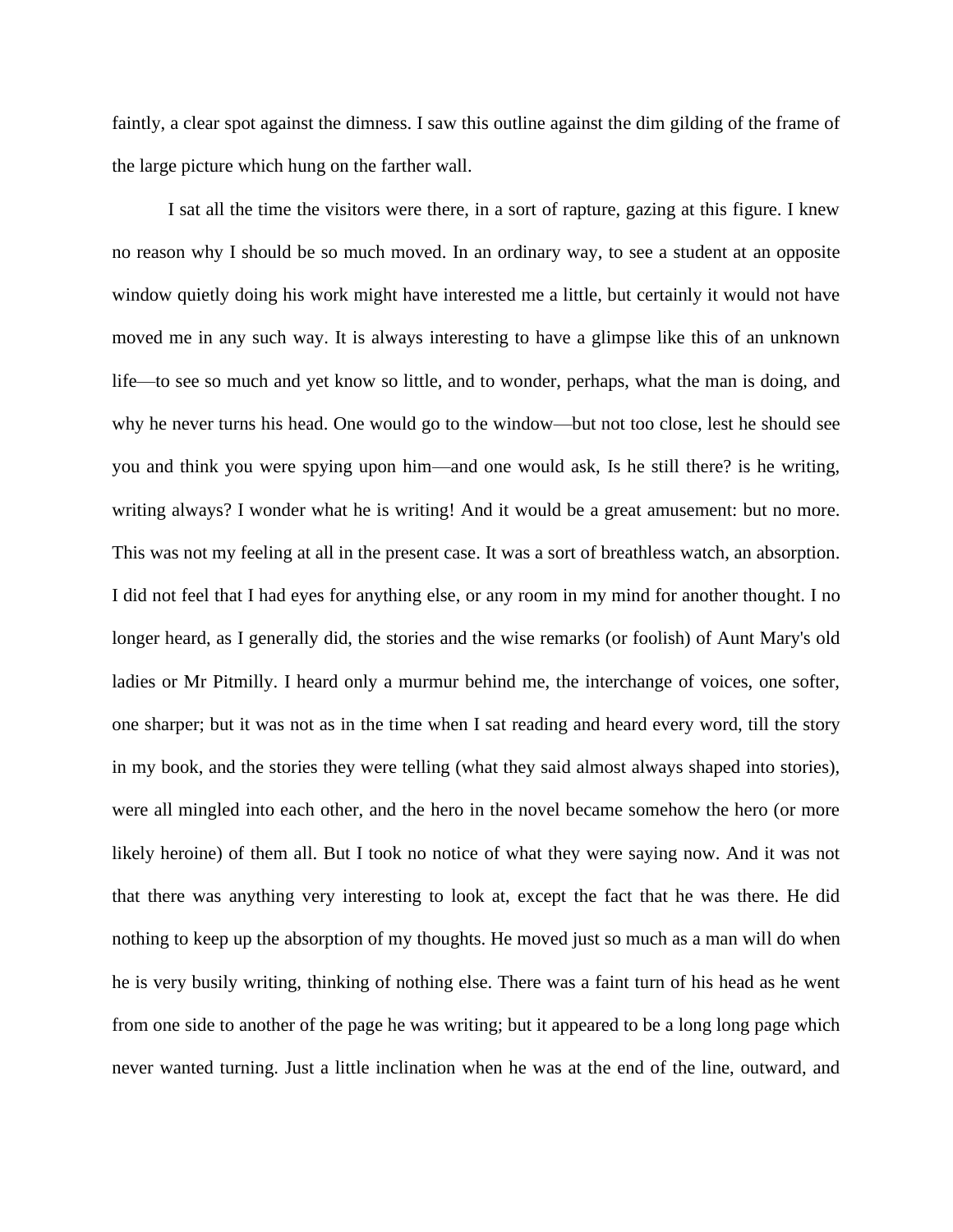then a little inclination inward when he began the next. That was little enough to keep one gazing. But I suppose it was the gradual course of events leading up to this, the finding out of one thing after another as the eyes got accustomed to the vague light: first the room itself, and then the writing-table, and then the other furniture, and last of all the human inhabitant who gave it all meaning. This was all so interesting that it was like a country which one had discovered. And then the extraordinary blindness of the other people who disputed among themselves whether it was a window at all! I did not, I am sure, wish to be disrespectful, and I was very fond of my Aunt Mary, and I liked Mr Pitmilly well enough, and I was afraid of Lady Carnbee. But yet to think of the—I know I ought not to say stupidity—the blindness of them, the foolishness, the insensibility! discussing it as if a thing that your eyes could see was a thing to discuss! It would have been unkind to think it was because they were old and their faculties dimmed. It is so sad to think that the faculties grow dim, that such a woman as my Aunt Mary should fail in seeing, or hearing, or feeling, that I would not have dwelt on it for a moment, it would have seemed so cruel! And then such a clever old lady as Lady Carnbee, who could see through a millstone, people said—and Mr Pitmilly, such an old man of the world. It did indeed bring tears to my eyes to think that all those clever people, solely by reason of being no longer young as I was, should have the simplest things shut out from them; and for all their wisdom and their knowledge be unable to see what a girl like me could see so easily. I was too much grieved for them to dwell upon that thought, and half ashamed, though perhaps half proud too, to be so much better off than they.

All those thoughts flitted through my mind as I sat and gazed across the street. And I felt there was so much going on in that room across the street! He was so absorbed in his writing, never looked up, never paused for a word, never turned round in his chair, or got up and walked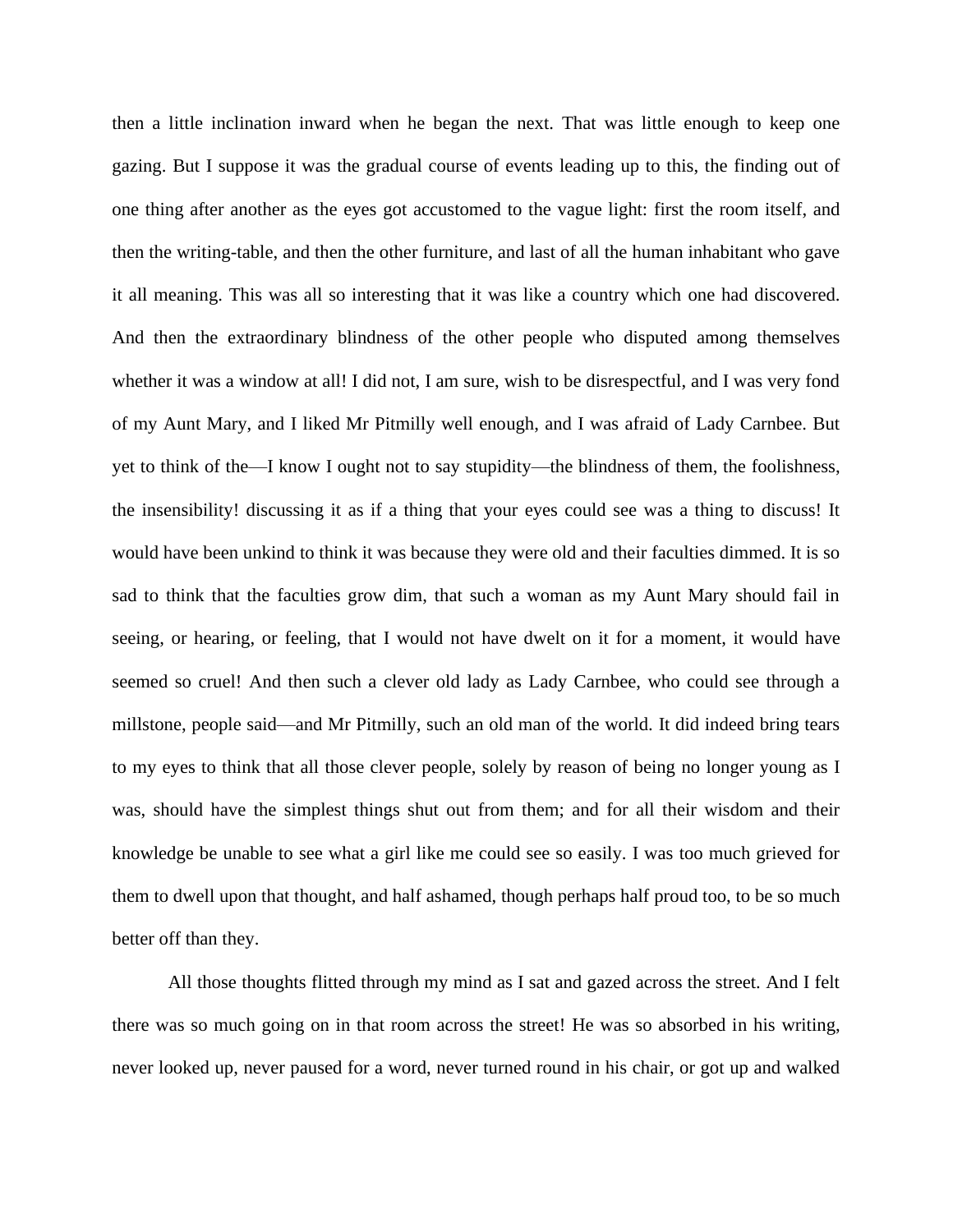about the room as my father did. Papa is a great writer, everybody says: but he would have come to the window and looked out, he would have drummed with his fingers on the pane, he would have watched a fly and helped it over a difficulty, and played with the fringe of the curtain, and done a dozen other nice, pleasant, foolish things, till the next sentence took shape. "My dear, I am waiting for a word," he would say to my mother when she looked at him, with a question why he was so idle, in her eyes; and then he would laugh, and go back again to his writing-table. But He over there never stopped at all. It was like a fascination. I could not take my eyes from him and that little scarcely perceptible movement he made, turning his head. I trembled with impatience to see him turn the page, or perhaps throw down his finished sheet on the floor, as somebody looking into a window like me once saw Sir Walter do, sheet after sheet.<sup>5</sup> I should have cried out if this Unknown had done that. I should not have been able to help myself, whoever had been present; and gradually I got into such a state of suspense waiting for it to be done that my head grew hot and my hands cold. And then, just when there was a little movement of his elbow, as if he were about to do this, to be called away by Aunt Mary to see Lady Carnbee to the door! I believe I did not hear her till she had called me three times, and then I stumbled up, all flushed and hot, and nearly crying. When I came out from the recess to give the old lady my arm (Mr Pitmilly had gone away some time before), she put up her hand and stroked my cheek. "What ails the bairn?" she said; "she's fevered. You must not let her sit her lane in the window, Mary Balcarres. You and me know what comes of that." Her old fingers had a strange touch, cold like something not living, and I felt that dreadful diamond sting me on the cheek.

 $<sup>5</sup>$  Sir Walter Scott (1771-1832), the renowned author, was reportedly a tireless writer. One biographer, John Gibson</sup> Lockhart (Scott's son-in-law), wrote how in 1814 "a youthful friend of his own was irritated by the vision of a hand which he could see, while drinking his claret, through the window of a neighbouring house, unweariedly adding to a heap of manuscripts." The hand was later identified as Scott's, hard at work on his novel "Waverley."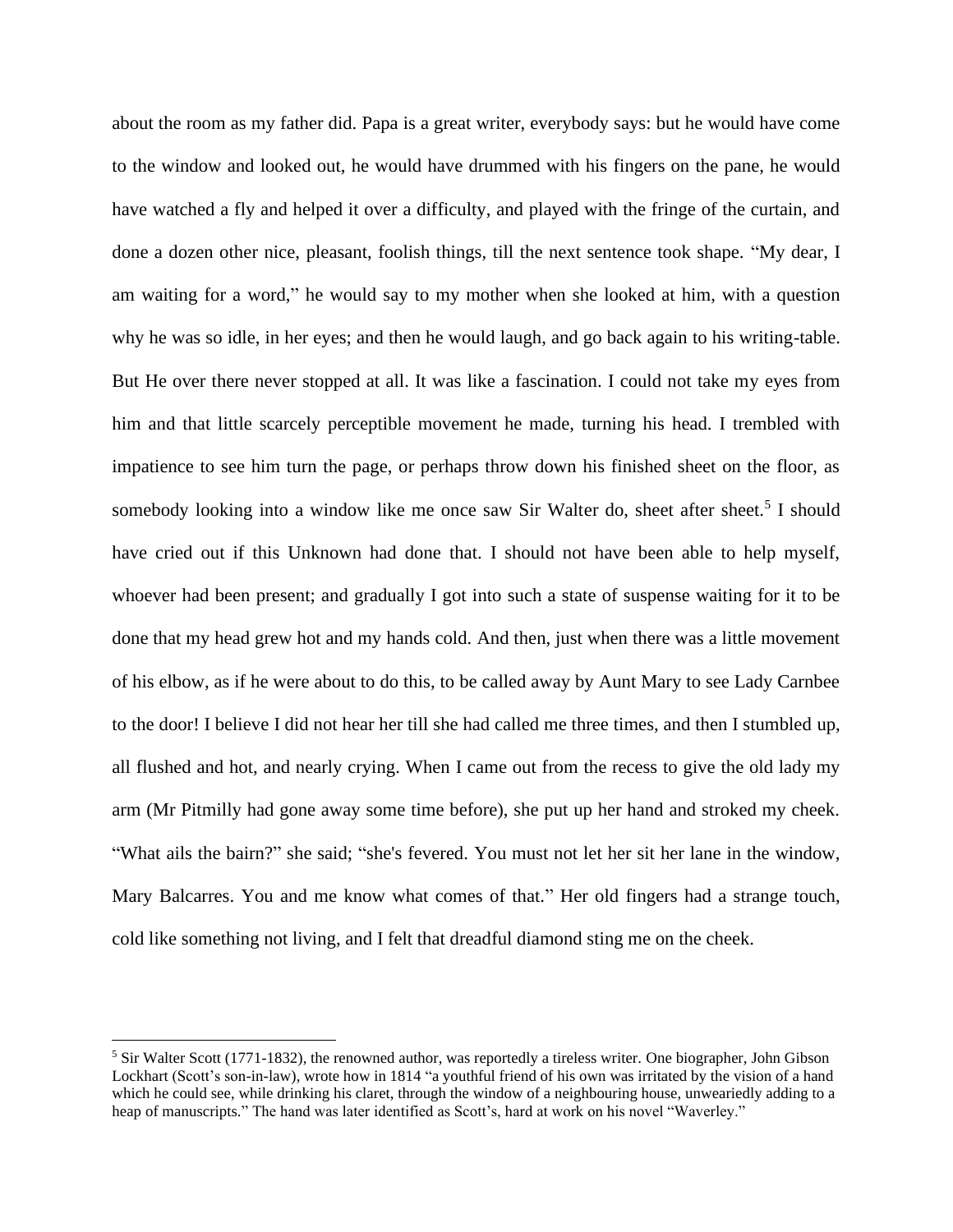I do not say that this was not just a part of my excitement and suspense; and I know it is enough to make any one laugh when the excitement was all about an unknown man writing in a room on the other side of the way, and my impatience because he never came to an end of the page. If you think I was not quite as well aware of this as any one could be! but the worst was that this dreadful old lady felt my heart beating against her arm that was within mine. "You are just in a dream," she said to me, with her old voice close at my ear as we went down-stairs. "I don't know who it is about, but it's bound to be some man that is not worth it. If you were wise you would think of him no more."

"I am thinking of no man!" I said, half crying. "It is very unkind and dreadful of you to say so, Lady Carnbee. I never thought of—any man, in all my life!" I cried in a passion of indignation. The old lady clung tighter to my arm, and pressed it to her, not unkindly.

"Poor little bird," she said, "how it's strugglin' and flutterin'! I'm not saying but what it's more dangerous when it's all for a dream."

She was not at all unkind; but I was very angry and excited, and would scarcely shake that old pale hand which she put out to me from her carriage window when I had helped her in. I was angry with her, and I was afraid of the diamond, which looked up from under her finger as if it saw through and through me; and whether you believe me or not, I am certain that it stung me again—a sharp malignant prick, oh full of meaning! She never wore gloves, but only black lace mittens, through which that horrible diamond gleamed.

I ran up-stairs—she had been the last to go and Aunt Mary too had gone to get ready for dinner, for it was late. I hurried to my place, and looked across, with my heart beating more than ever. I made quite sure I should see the finished sheet lying white upon the floor. But what I gazed at was only the dim blank of that window which they said was no window. The light had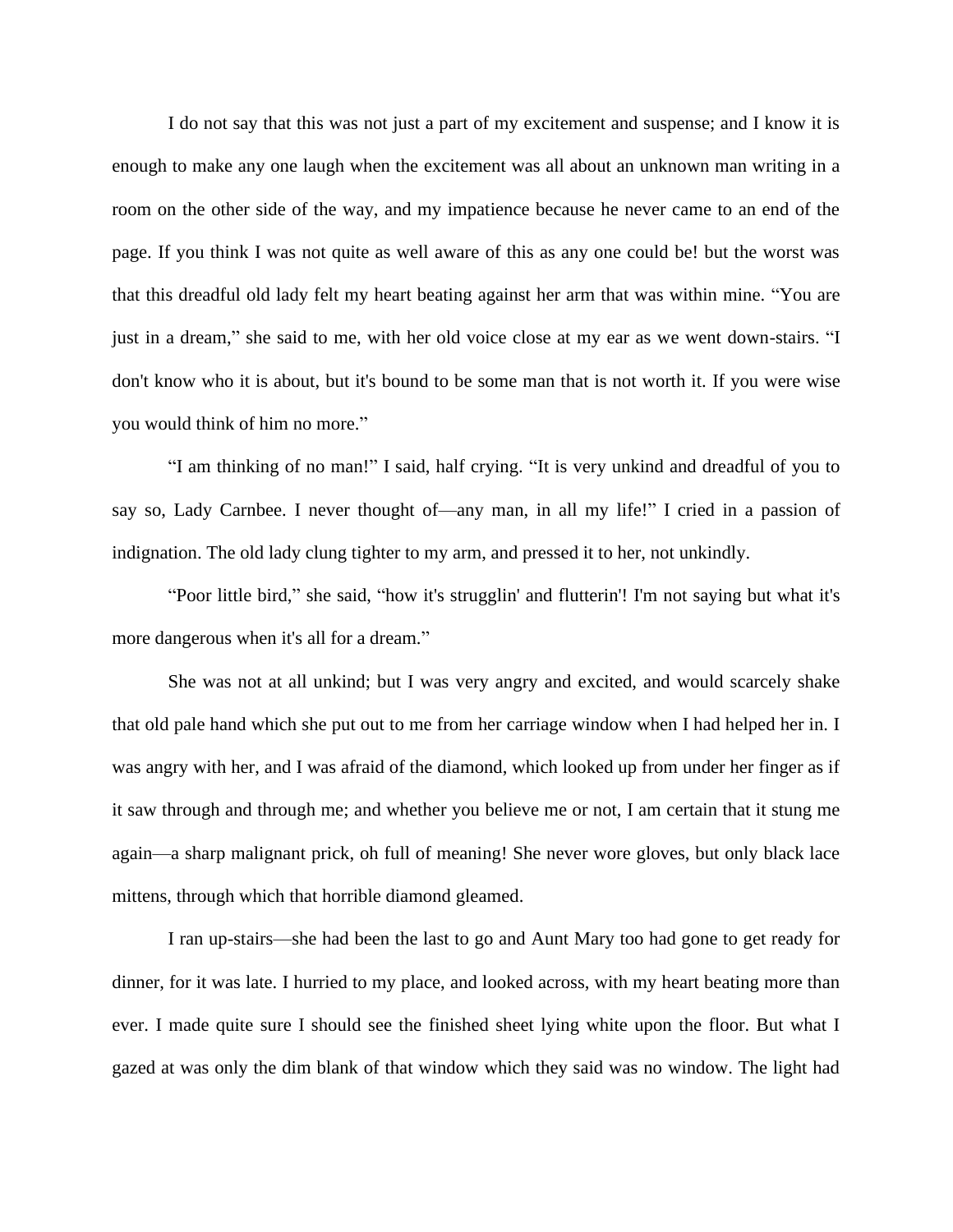changed in some wonderful way during that five minutes I had been gone, and there was nothing, nothing, not a reflection, not a glimmer. It looked exactly as they all said, the blank form of a window painted on the wall. It was too much: I sat down in my excitement and cried as if my heart would break. I felt that they had done something to it, that it was not natural, that I could not bear their unkindness—even Aunt Mary. They thought it not good for me! not good for me! and they had done something—even Aunt Mary herself—and that wicked diamond that hid itself in Lady Carnbee's hand. Of course I knew all this was ridiculous as well as you could tell me; but I was exasperated by the disappointment and the sudden stop to all my excited feelings, and I could not bear it. It was more strong than I.

I was late for dinner, and naturally there were some traces in my eyes that I had been crying when I came into the full light in the dining-room, where Aunt Mary could look at me at her pleasure, and I could not run away. She said, "Honey, you have been shedding tears. I'm loth, loth that a bairn of your mother's should be made to shed tears in my house."

"I have not been made to shed tears," cried I; and then, to save myself another fit of crying, I burst out laughing and said, "I am afraid of that dreadful diamond on old Lady Carnbee's hand. It bites—I am sure it bites! Aunt Mary, look here."

"You foolish lassie," Aunt Mary said; but she looked at my cheek under the light of the lamp, and then she gave it a little pat with her soft hand. "Go away with you, you silly bairn. There is no bite; but a flushed cheek, my honey, and a wet eye. You must just read out my paper to me after dinner when the post is in: and we'll have no more thinking and no more dreaming for tonight."

"Yes, Aunt Mary," said I. But I knew what would happen; for when she opens up her 'Times,' all full of the news of the world, and the speeches and things which she takes an interest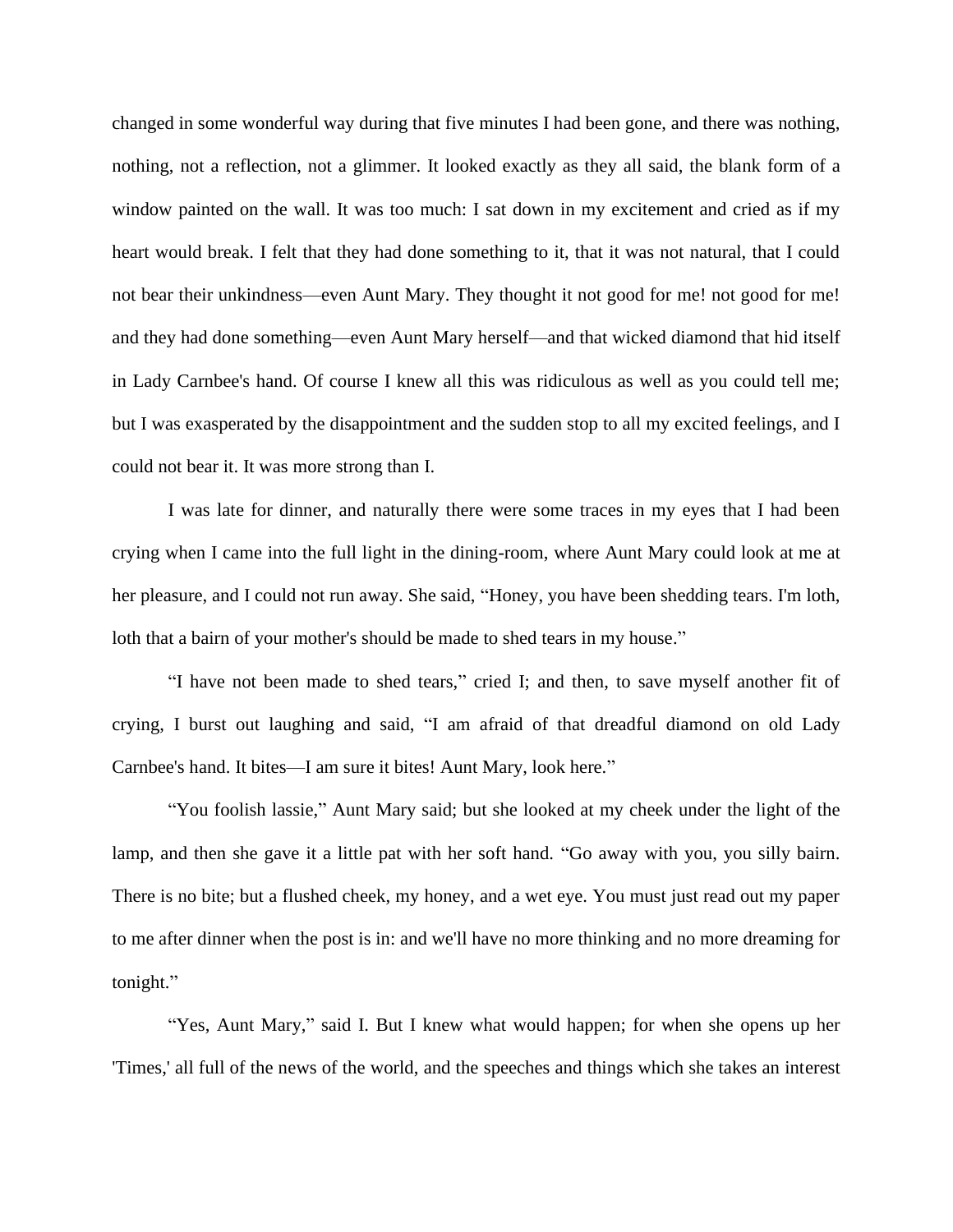in, though I cannot tell why—she forgets. And as I kept very quiet and made not a sound, she forgot to-night what she had said, and the curtain hung a little more over me than usual, and I sat down in my recess as if I had been a hundred miles away. And my heart gave a great jump, as if it would have come out of my breast; for he was there. But not as he had been in the morning—I suppose the light, perhaps, was not good enough to go on with his work without a lamp or candles—for he had turned away from the table and was fronting the window, sitting leaning back in his chair, and turning his head to me. Not to me—he knew nothing about me. I thought he was not looking at anything; but with his face turned my way. My heart was in my mouth: it was so unexpected, so strange! though why it should have seemed strange I know not, for there was no communication between him and me that it should have moved me; and what could be more natural than that a man, wearied of his work, and feeling the want perhaps of more light, and yet that it was not dark enough to light a lamp, should turn round in his own chair, and rest a little, and think—perhaps of nothing at all? Papa always says he is thinking of nothing at all. He says things blow through his mind as if the doors were open, and he has no responsibility. What sort of things were blowing through this man's mind? or was he thinking, still thinking, of what he had been writing and going on with it still? The thing that troubled me most was that I could not make out his face. It is very difficult to do so when you see a person only through two windows, your own and his. I wanted very much to recognise him afterwards if I should chance to meet him in the street. If he had only stood up and moved about the room, I should have made out the rest of his figure, and then I should have known him again; or if he had only come to the window (as papa always did), then I should have seen his face clearly enough to have recognised him. But, to be sure, he did not see any need to do anything in order that I might recognise him,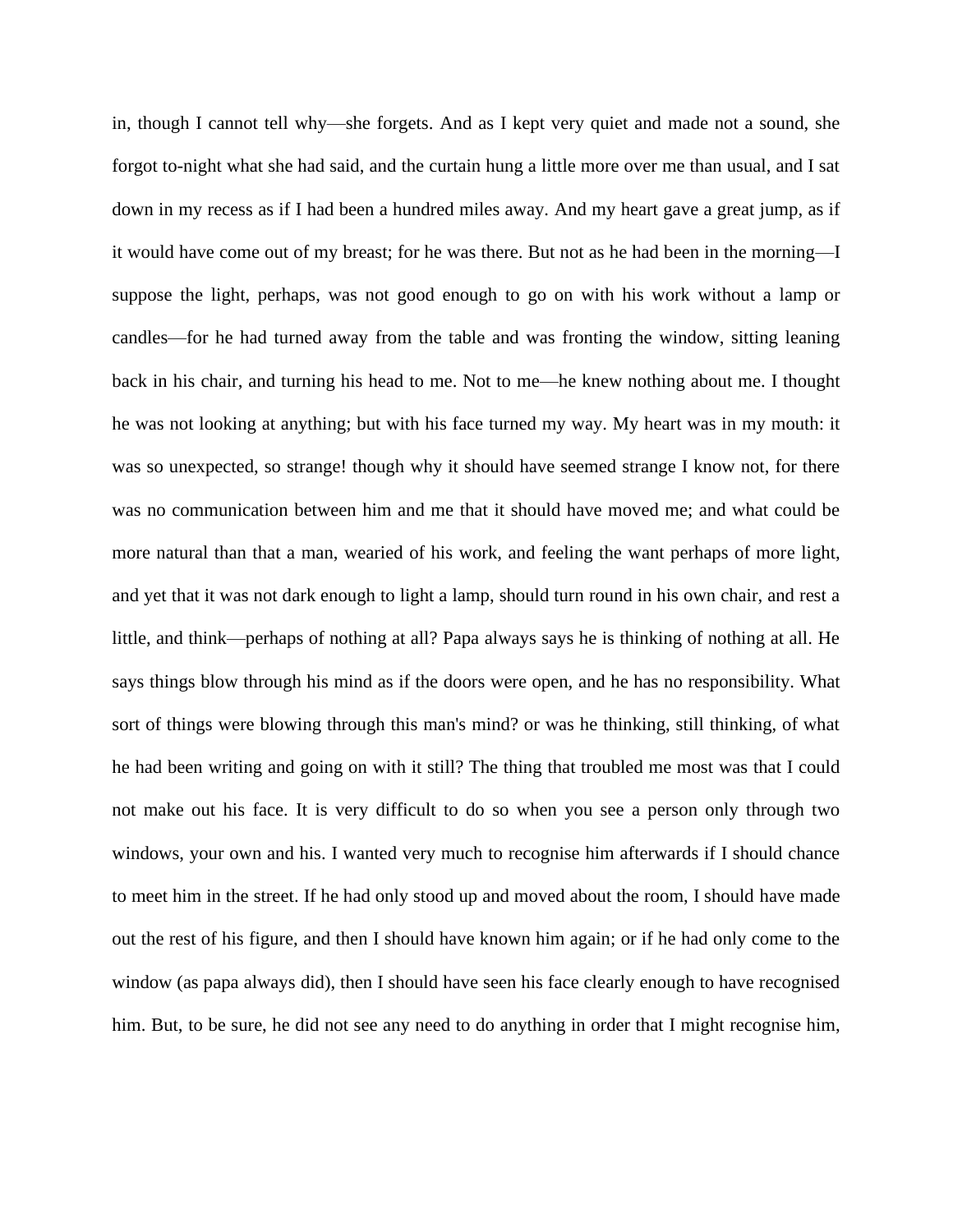for he did not know I existed; and probably if he had known I was watching him, he would have been annoyed and gone away.

But he was as immovable there facing the window as he had been seated at the desk. Sometimes he made a little faint stir with a hand or a foot, and I held my breath, hoping he was about to rise from his chair—but he never did it. And with all the efforts I made I could not be sure of his face. I puckered my eyelids together as old Miss Jeanie did who was shortsighted, and I put my hands on each side of my face to concentrate the light on him: but it was all in vain. Either the face changed as I sat staring, or else it was the light that was not good enough, or I don't know what it was. His hair seemed to me light—certainly there was no dark line about his head, as there would have been had it been very dark—and I saw, where it came across the old gilt frame on the wall behind, that it must be fair: and I am almost sure he had no beard. Indeed I am sure that he had no beard, for the outline of his face was distinct enough; and the daylight was still quite clear out of doors, so that I recognised perfectly a baker's boy who was on the pavement opposite, and whom I should have known again whenever I had met him: as if it was of the least importance to recognise a baker's boy! There was one thing, however, rather curious about this boy. He had been throwing stones at something or somebody. In St Rule's they have a great way of throwing stones at each other, and I suppose there had been a battle. I suppose also that he had one stone in his hand left over from the battle, and his roving eye took in all the incidents of the street to judge where he could throw it with most effect and mischief. But apparently he found nothing worthy of it in the street, for he suddenly turned round with a flick under his leg to show his cleverness, and aimed it straight at the window. I remarked without remarking that it struck with a hard sound and without any breaking of glass, and fell straight down on the pavement. But I took no notice of this even in my mind, so intently was I watching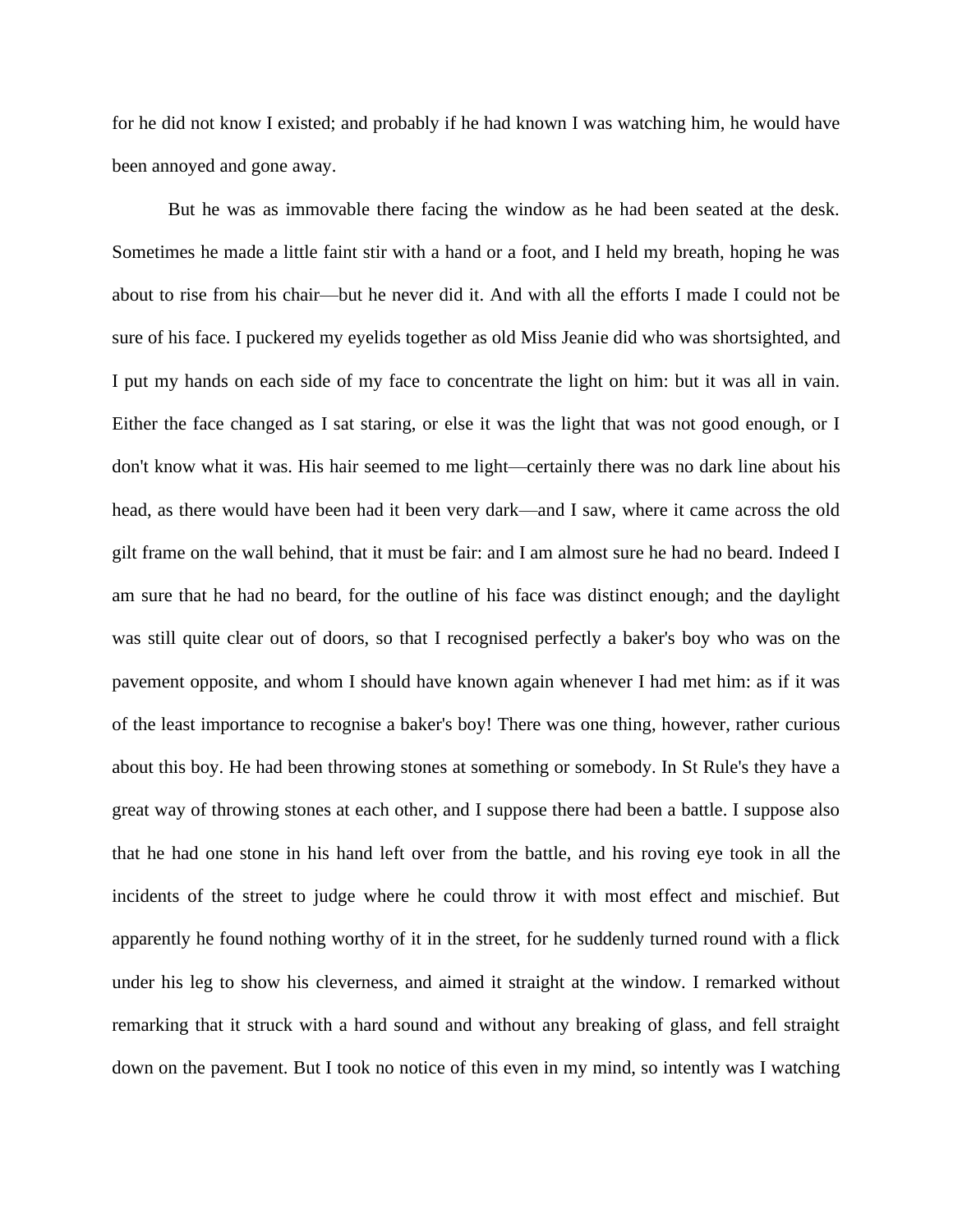the figure within, which moved not nor took the slightest notice, and remained just as dimly clear, as perfectly seen, yet as indistinguishable, as before. And then the light began to fail a little, not diminishing the prospect within, but making it still less distinct than it had been.

Then I jumped up, feeling Aunt Mary's hand upon my shoulder. "Honey," she said, "I asked you twice to ring the bell; but you did not hear me."

"Oh, Aunt Mary!" I cried in great penitence, but turning again to the window in spite of myself.

"You must come away from there: you must come away from there," she said, almost as if she were angry: and then her soft voice grew softer, and she gave me a kiss: "never mind about the lamp, honey; I have rung myself, and it is coming; but, silly bairn, you must not aye be dreaming—your little head will turn."

All the answer I made, for I could scarcely speak, was to give a little wave with my hand to the window on the other side of the street.

She stood there patting me softly on the shoulder for a whole minute or more, murmuring something that sounded like, "She must go away, she must go away." Then she said, always with her hand soft on my shoulder, "Like a dream when one awaketh." And when I looked again, I saw the blank of an opaque surface and nothing more.

Aunt Mary asked me no more questions. She made me come into the room and sit in the light and read something to her. But I did not know what I was reading, for there suddenly came into my mind and took possession of it, the thud of the stone upon the window, and its descent straight down, as if from some hard substance that threw it off: though I had myself seen it strike upon the glass of the panes across the way.

### **Chapter IV**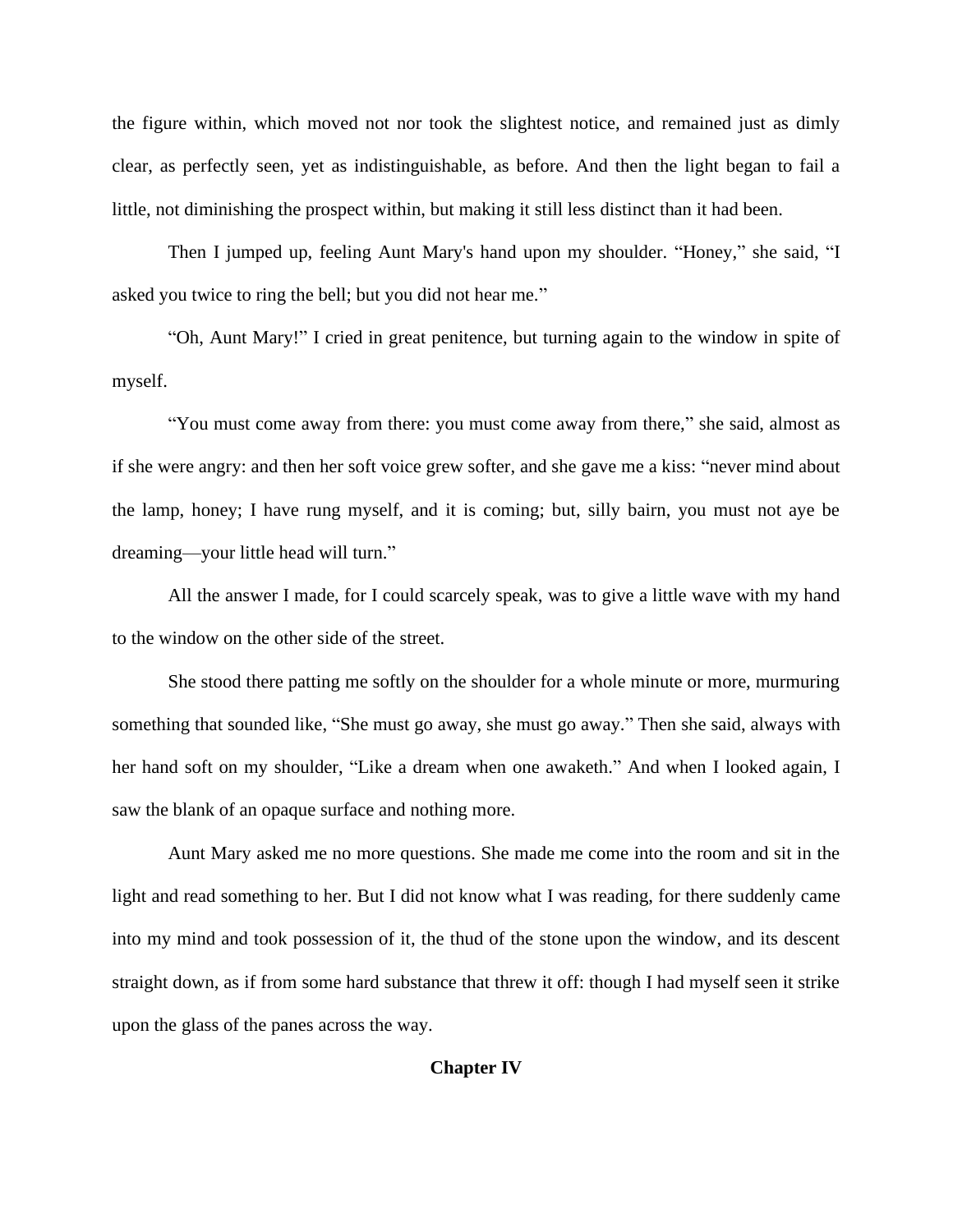I am afraid I continued in a state of great exaltation and commotion of mind for some time. I used to hurry through the day till the evening came, when I could watch my neighbour through the window opposite. I did not talk much to any one, and I never said a word about my own questions and wonderings. I wondered who he was, what he was doing, and why he never came till the evening (or very rarely); and I also wondered much to what house the room belonged in which he sat. It seemed to form a portion of the old College Library, as I have often said. The window was one of the line of windows which I understood lighted the large hall; but whether this room belonged to the library itself, or how its occupant gained access to it, I could not tell. I made up my mind that it must open out of the hall, and that the gentleman must be the Librarian or one of his assistants, perhaps kept busy all the day in his official duties, and only able to get to his desk and do his own private work in the evening. One has heard of so many things like that—a man who had to take up some other kind of work for his living, and then when his leisure-time came, gave it all up to something he really loved—some study or some book he was writing. My father himself at one time had been like that. He had been in the Treasury all day, and then in the evening wrote his books, which made him famous. His daughter, however little she might know of other things, could not but know that! But it discouraged me very much when somebody pointed out to me one day in the street an old gentleman who wore a wig and took a great deal of snuff, and said, That's the Librarian of the old College. It gave me a great shock for a moment; but then I remembered that an old gentleman has generally assistants, and that it must be one of them.

Gradually I became quite sure of this. There was another small window above, which twinkled very much when the sun shone, and looked a very kindly bright little window, above that dullness of the other which hid so much. I made up my mind this was the window of his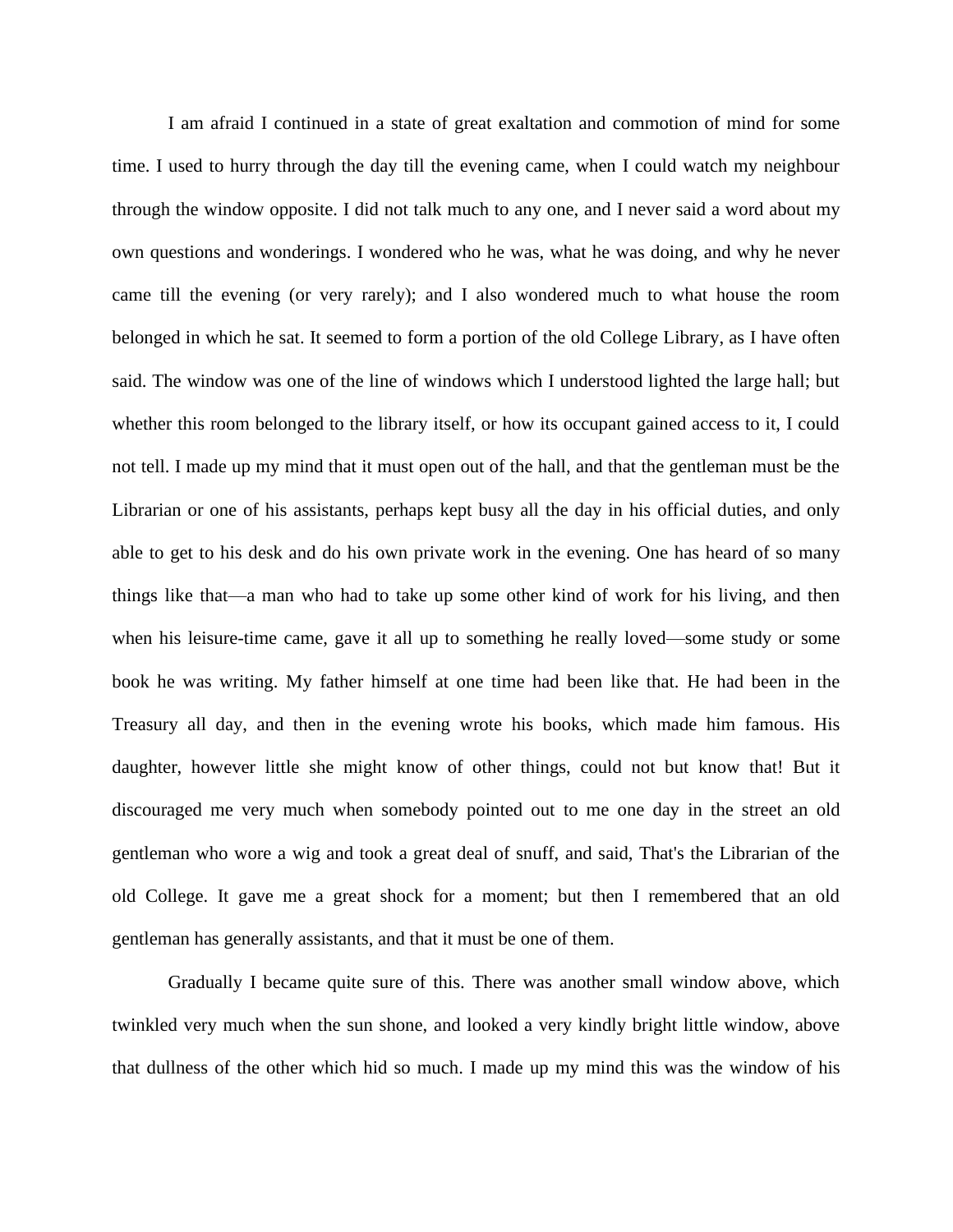other room, and that these two chambers at the end of the beautiful hall were really beautiful for him to live in, so near all the books, and so retired and quiet, that nobody knew of them. What a fine thing for him! and you could see what use he made of his good fortune as he sat there, so constant at his writing for hours together. Was it a book he was writing, or could it be perhaps Poems? This was a thought which made my heart beat; but I concluded with much regret that it could not be Poems, because no one could possibly write Poems like that, straight off, without pausing for a word or a rhyme. Had they been Poems he must have risen up, he must have paced about the room or come to the window as papa did—not that papa wrote Poems: he always said, "I am not worthy even to speak of such prevailing mysteries," shaking his head—which gave me a wonderful admiration and almost awe of a Poet, who was thus much greater even than papa. But I could not believe that a Poet could have kept still for hours and hours like that. What could it be then? perhaps it was history; that is a great thing to work at, but you would not perhaps need to move nor to stride up and down, or look out upon the sky and the wonderful light.

He did move now and then, however, though he never came to the window. Sometimes, as I have said, he would turn round in his chair and turn his face towards it, and sit there for a long time musing when the light had begun to fail, and the world was full of that strange day which was night, that light without colour, in which everything was so clearly visible, and there were no shadows. "It was between the night and the day, when the fairy folk have power." This was the after-light of the wonderful, long, long summer evening, the light without shadows. It had a spell in it, and sometimes it made me afraid: and all manner of strange thoughts seemed to come in, and I always felt that if only we had a little more vision in our eyes we might see beautiful folk walking about in it, who were not of our world. I thought most likely he saw them, from the way he sat there looking out: and this made my heart expand with the most curious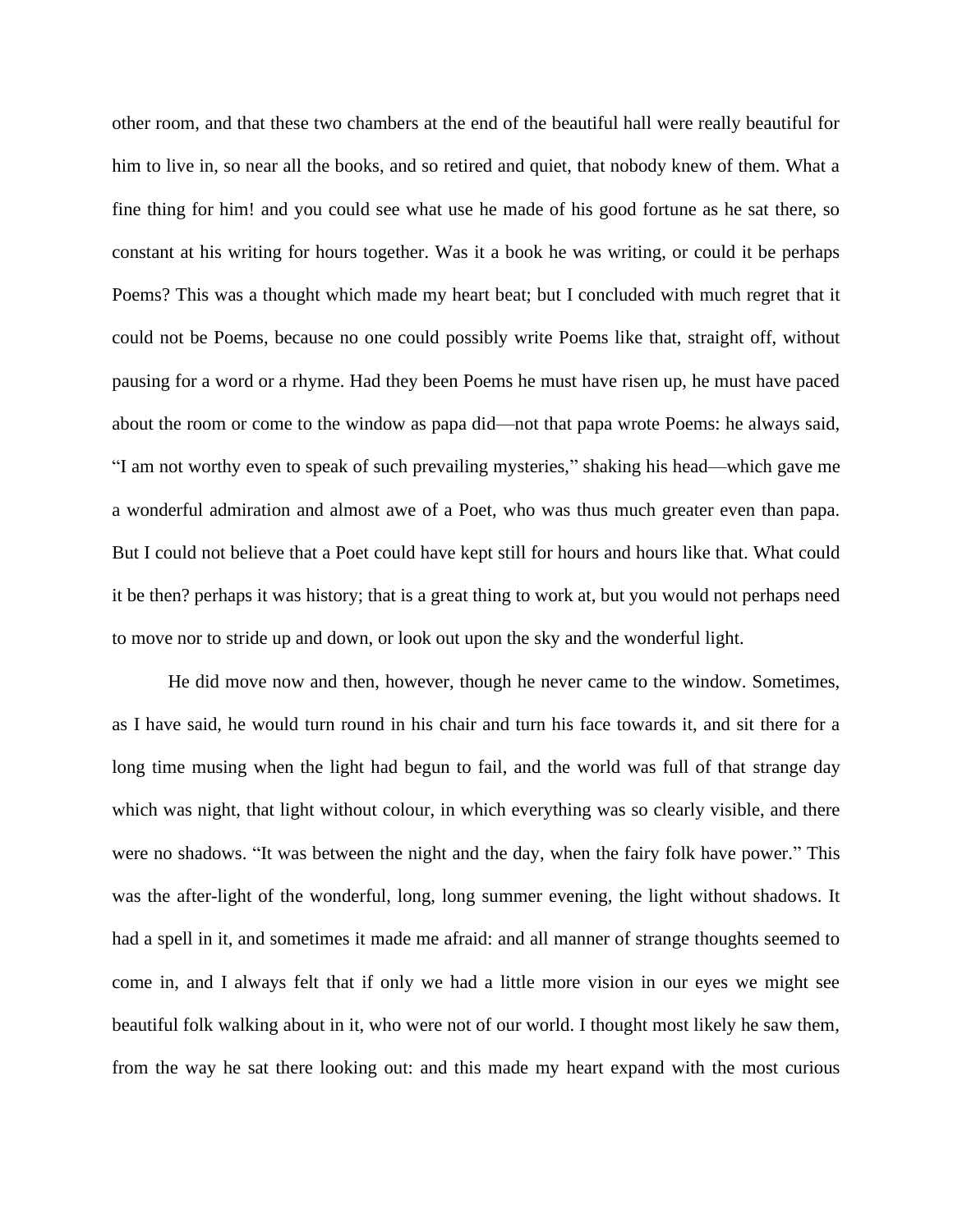sensation, as if of pride that, though I could not see, he did, and did not even require to come to the window, as I did, sitting close in the depth of the recess, with my eyes upon him, and almost seeing things through his eyes.

I was so much absorbed in these thoughts and in watching him every evening—for now he never missed an evening, but was always there—that people began to remark that I was looking pale and that I could not be well, for I paid no attention when they talked to me, and did not care to go out, nor to join the other girls for their tennis, nor to do anything that others did; and some said to Aunt Mary that I was quickly losing all the ground I had gained, and that she could never send me back to my mother with a white face like that. Aunt Mary had begun to look at me anxiously for some time before that, and, I am sure, held secret consultations over me, sometimes with the doctor, and sometimes with her old ladies, who thought they knew more about young girls than even the doctors. And I could hear them saying to her that I wanted diversion, that I must be diverted, and that she must take me out more, and give a party, and that when the summer visitors began to come there would perhaps be a ball or two, or Lady Carnbee would get up a picnic. "And there's my young lord coming home," said the old lady whom they called Miss Jeanie, "and I never knew the young lassie yet that would not cock up her bonnet at the sight of a young lord."

But Aunt Mary shook her head. "I would not lippen much to the young lord," she said. "His mother is sore set upon siller<sup>6</sup> for him; and my poor bit honey has no fortune to speak of. No, we must not fly so high as the young lord; but I will gladly take her about the country to see the old castles and towers. It will perhaps rouse her up a little."

"And if that does not answer we must think of something else," the old lady said.

<sup>6</sup> Scottish dialect for silver—that is, he was meant for a woman of means.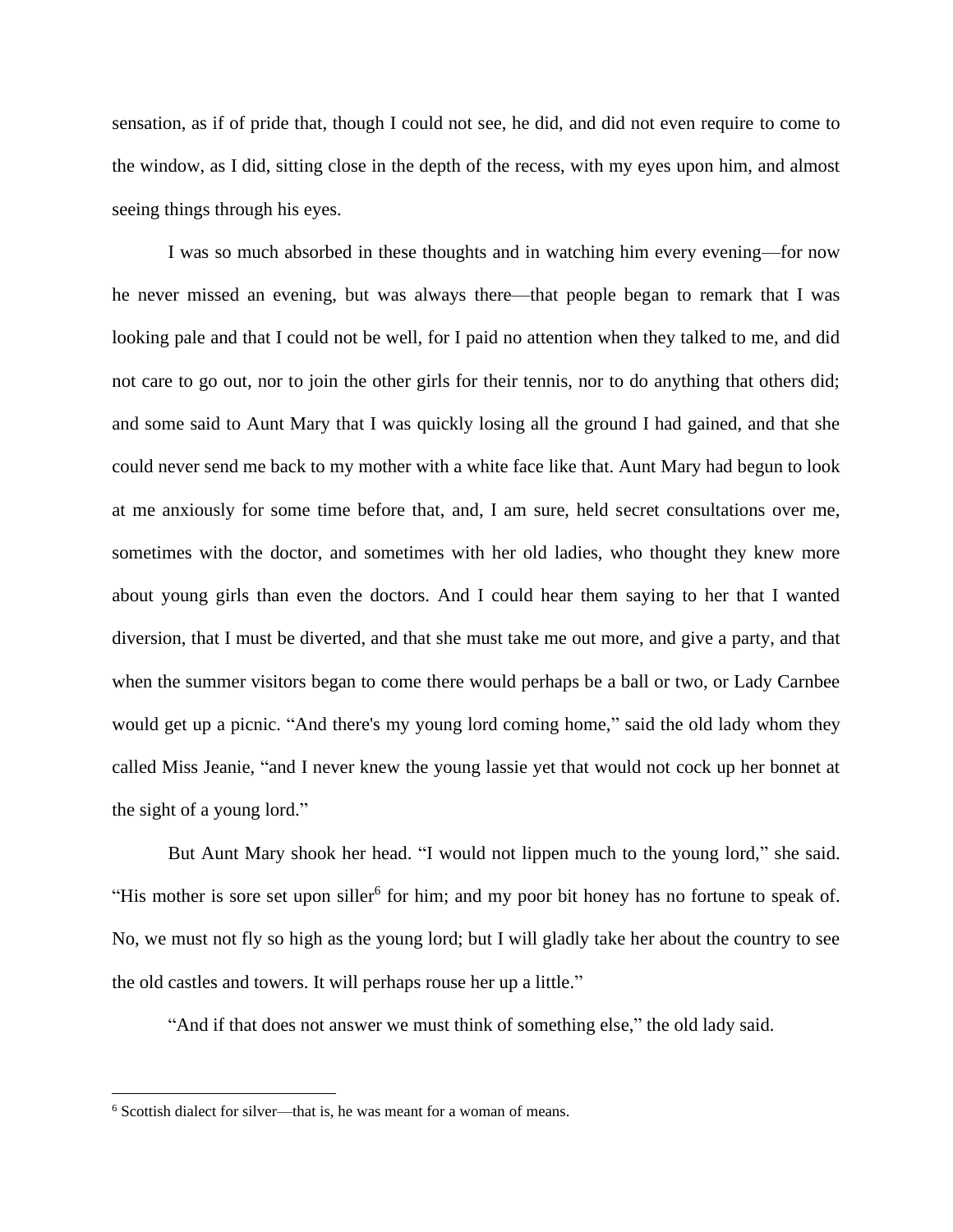I heard them perhaps that day because they were talking of me, which is always so effective a way of making you hear—for latterly I had not been paying any attention to what they were saying; and I thought to myself how little they knew, and how little I cared about even the old castles and curious houses, having something else in my mind. But just about that time Mr Pitmilly came in, who was always a friend to me, and, when he heard them talking, he managed to stop them and turn the conversation into another channel. And after a while, when the ladies were gone away, he came up to my recess, and gave a glance right over my head. And then he asked my Aunt Mary if ever she had settled her question about the window opposite, "that you thought was a window sometimes, and then not a window, and many curious things," the old gentleman said.

My Aunt Mary gave me another very wistful look; and then she said, "Indeed, Mr Pitmilly, we are just where we were, and I am quite as unsettled as ever; and I think my niece she has taken up my views, for I see her many a time looking across and wondering, and I am not clear now what her opinion is."

"My opinion!" I said, "Aunt Mary." I could not help being a little scornful, as one is when one is very young. "I have no opinion. There is not only a window but there is a room, and I could show you" I was going to say, "show you the gentleman who sits and writes in it," but I stopped, not knowing what they might say, and looked from one to another. "I could tell you all the furniture that is in it," I said. And then I felt something like a flame that went over my face, and that all at once my cheeks were burning. I thought they gave a little glance at each other, but that may have been folly. "There is a great picture, in a big dim frame," I said, feeling a little breathless, "on the wall opposite the window".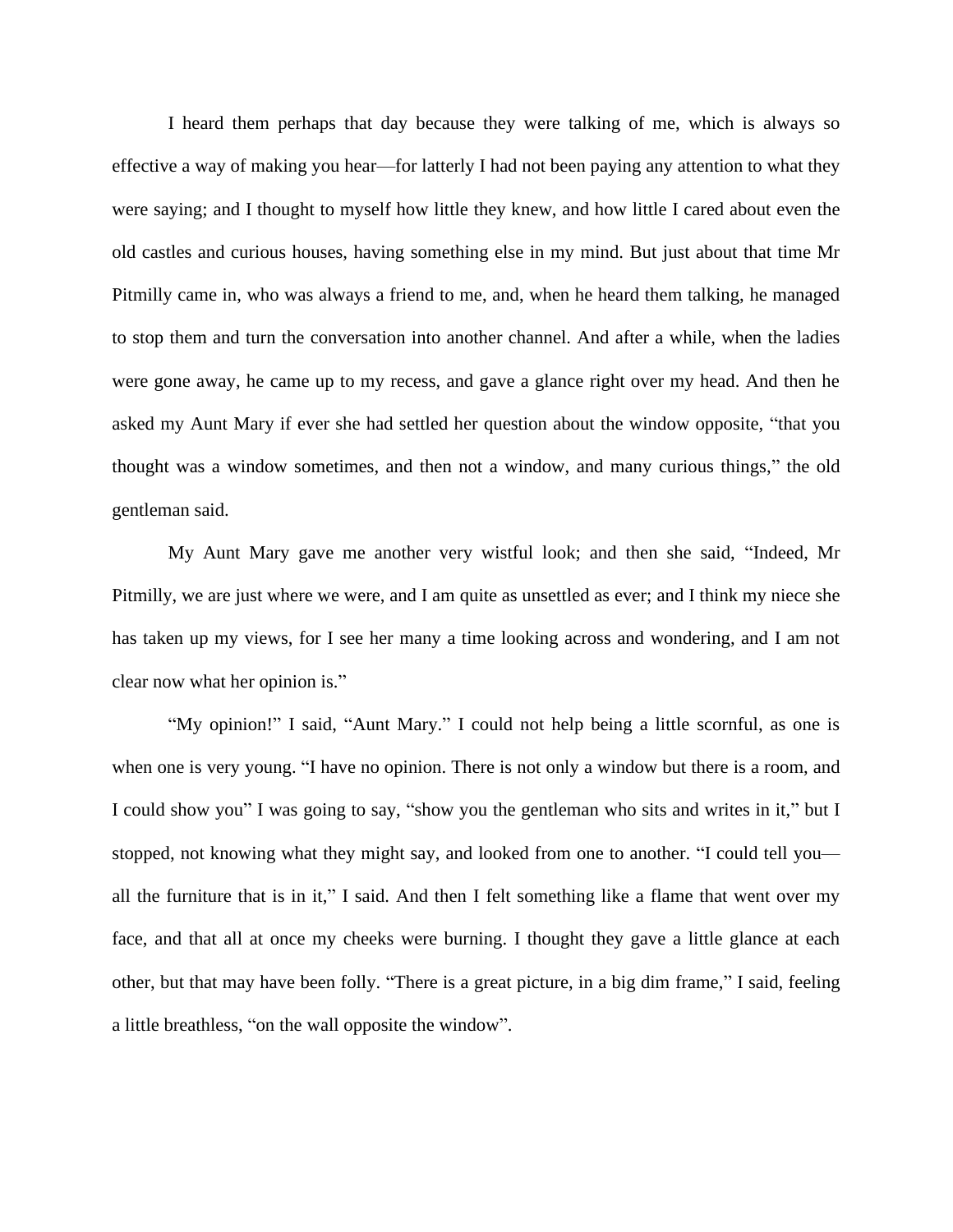"Is there so?" said Mr Pitmilly, with a little laugh. And he said, "Now I will tell you what we'll do. You know that there is a conversation party, or whatever they call it, in the big room tonight, and it will be all open and lighted up. And it is a handsome room, and two-three things well worth looking at. I will just step along after we have all got our dinner, and take you over to the pairty, madam—Missy and you—"

"Dear me!" said Aunt Mary. "I have not gone to a pairty for more years than I would like to say—and never once to the Library Hall." Then she gave a little shiver, and said quite low, "I could not go there."

"Then you will just begin again to-night, madam," said Mr Pitmilly, taking no notice of this, "and a proud man will I be leading in Mistress Balcarres that was once the pride of the ball!"

"Ah, once!" said Aunt Mary, with a low little laugh and then a sigh. "And we'll not say how long ago;" and after that she made a pause, looking always at me: and then she said, "I accept your offer, and we'll put on our braws;<sup>7</sup> and I hope you will have no occasion to think shame of us. But why not take your dinner here?"

That was how it was settled, and the old gentleman went away to dress, looking quite pleased. But I came to Aunt Mary as soon as he was gone, and besought her not to make me go. "I like the long bonnie night and the light that lasts so long. And I cannot bear to dress up and go out, wasting it all in a stupid party. I hate parties, Aunt Mary!" I cried, "and I would far rather stay here."

"My honey," she said, taking both my hands, "I know it will maybe be a blow to you, but it's better so."

"How could it be a blow to me?" I cried; "but I would far rather not go."

<sup>7</sup> Scottish dialect for fine clothes, one's best apparel.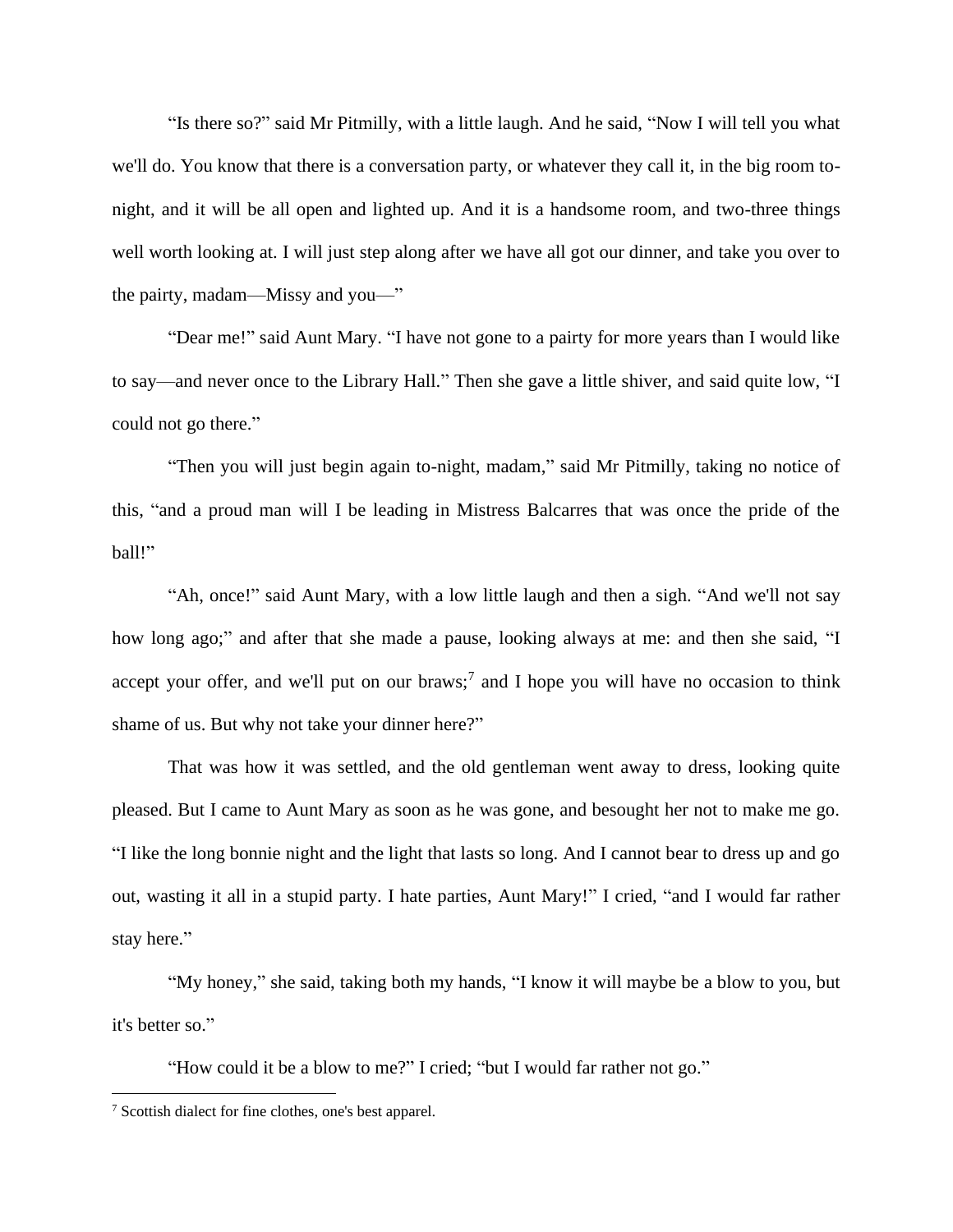"You'll just go with me, honey, just this once: it is not often I go out. You will go with me this one night, just this one night, my honey sweet."

I am sure there were tears in Aunt Mary's eyes, and she kissed me between the words. There was nothing more that I could say; but how I grudged the evening! A mere party, a conversazione (when all the College was away, too, and nobody to make conversation!), instead of my enchanted hour at my window and the soft strange light, and the dim face looking out, which kept me wondering and wondering what was he thinking of, what was he looking for, who was he? all one wonder and mystery and question, through the long, long, slowly fading night!

It occurred to me, however, when I was dressing—though I was so sure that he would prefer his solitude to everything—that he might perhaps, it was just possible, be there. And when I thought of that, I took out my white frock though Janet had laid out my blue one—and my little pearl necklace which I had thought was too good to wear. They were not very large pearls, but they were real pearls, and very even and lustrous though they were small; and though I did not think much of my appearance then, there must have been something about me—pale as I was but apt to colour in a moment, with my dress so white, and my pearls so white, and my hair all shadowy perhaps, that was pleasant to look at: for even old Mr Pitmilly had a strange look in his eyes, as if he was not only pleased but sorry too, perhaps thinking me a creature that would have troubles in this life, though I was so young and knew them not. And when Aunt Mary looked at me, there was a little quiver about her mouth. She herself had on her pretty lace and her white hair very nicely done, and looking her best. As for Mr Pitmilly, he had a beautiful fine French cambrie frill to his shirt, plaited in the most minute plaits, and with a diamond pin in it which sparkled as much as Lady Carnbee's ring; but this was a fine frank kindly stone, that looked you straight in the face and sparkled, with the light dancing in it as if it were pleased to see you, and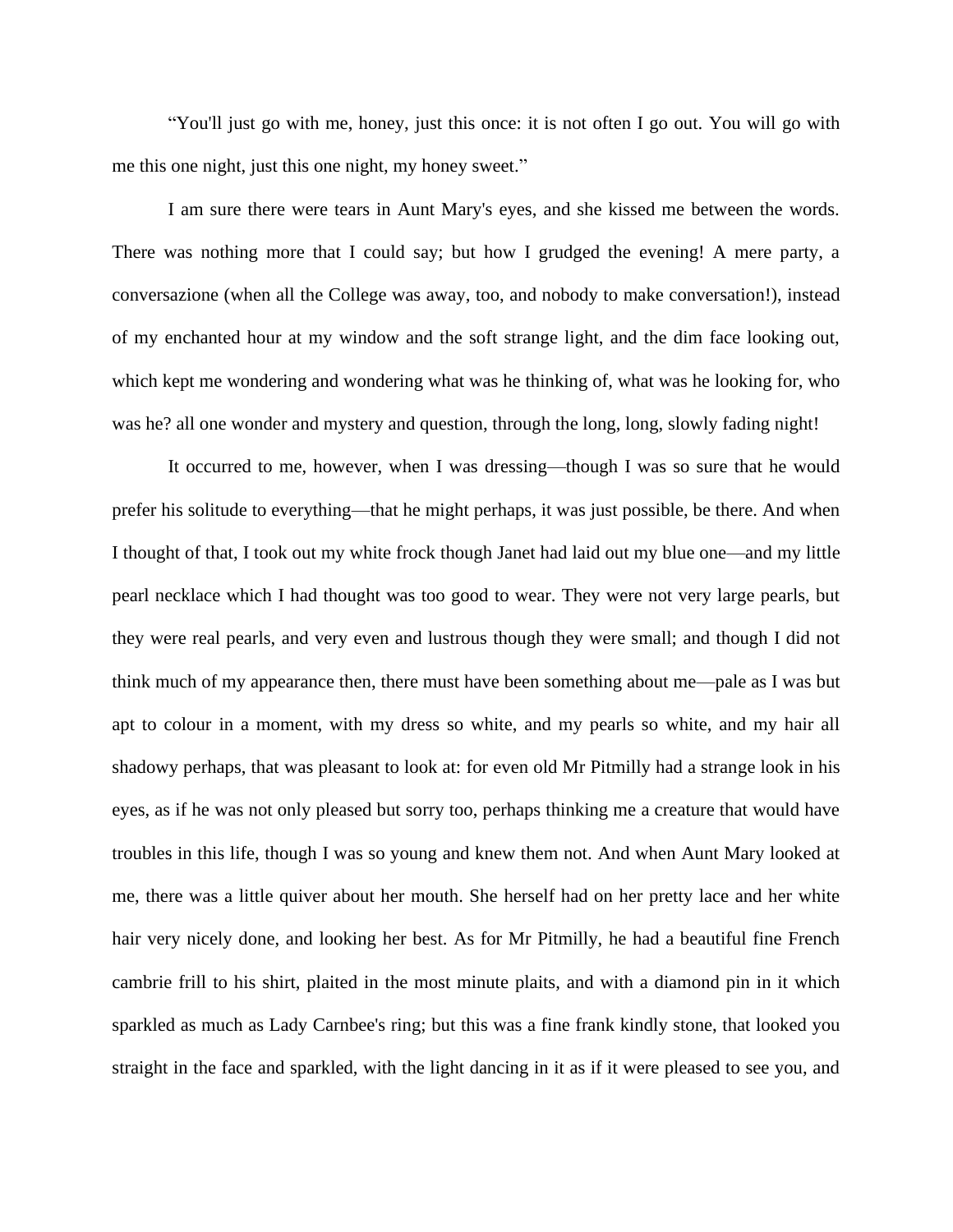to be shining on that old gentleman's honest and faithful breast: for he had been one of Aunt Mary's lovers in their early days, and still thought there was nobody like her in the world.

I had got into quite a happy commotion of mind by the time we set out across the street in the soft light of the evening to the Library Hall. Perhaps, after all, I should see him, and see the room which I was so well acquainted with, and find out why he sat there so constantly and never was seen abroad. I thought I might even hear what he was working at, which would be such a pleasant thing to tell papa when I went home. A friend of mine at St Rule's—oh, far, far more busy than you ever were, papa!—and then my father would laugh as he always did, and say he was but an idler and never busy at all.

The room was all light and bright, flowers wherever flowers could be, and the long lines of the books that went along the walls on each side, lighting up wherever there was a line of gilding or an ornament, with a little response. It dazzled me at first all that light: but I was very eager, though I kept very quiet, looking round to see if perhaps in any corner, in the middle of any group, he would be there. I did not expect to see him among the ladies. He would not be with them,—he was too studious, too silent: but, perhaps among that circle of grey heads at the upper end of the room—perhaps—

No: I am not sure that it was not half a pleasure to me to make quite sure that there was not one whom I could take for him, who was at all like my vague image of him. No: it was absurd to think that he would be here, amid all that sound of voices, under the glare of that light. I felt a little proud to think that he was in his room as usual, doing his work, or thinking so deeply over it, as when he turned round in his chair with his face to the light.

I was thus getting a little composed and quiet in my mind, for now that the expectation of seeing him was over, though it was a disappointment, it was a satisfaction too—when Mr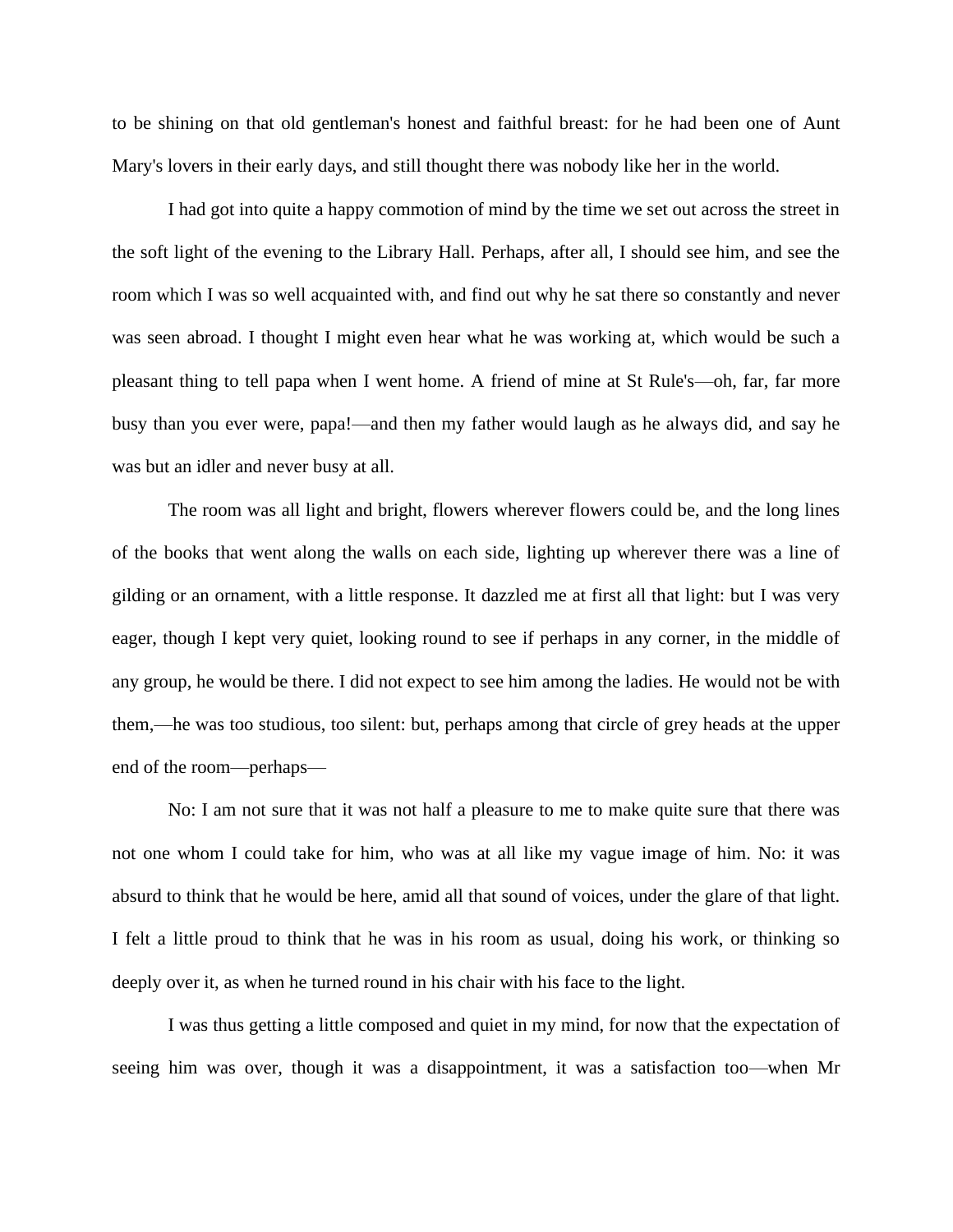Pitmilly came up to me, holding out his arm. "Now," he said, "I am going to take you to see the curiosities." I thought to myself that after I had seen them and spoken to everybody I knew, Aunt Mary would let me go home, so I went very willingly, though I did not care for the curiosities. Something, however, struck me strangely as we walked up the room. It was the air, rather fresh and strong, from an open window at the east end of the hall. How should there be a window there? I hardly saw what it meant for the first moment, but it blew in my face as if there was some meaning in it, and I felt very uneasy without seeing why.

Then there was another thing that startled me. On that side of the wall which was to the street there seemed no windows at all. A long line of bookcases filled it from end to end. I could not see what that meant either, but it confused me. I was altogether confused. I felt as if I was in a strange country, not knowing where I was going, not knowing what I might find out next. If there were no windows on the wall to the street, where was my window? My heart, which had been jumping up and calming down again all this time, gave a great leap at this, as if it would have come out of me—but I did not know what it could mean.

Then we stopped before a glass case, and Mr Pitmilly showed me some things in it. I could not pay much attention to them. My head was going round and round. I heard his voice going on, and then myself speaking with a queer sound that was hollow in my ears; but I did not know what I was saying or what he was saying. Then he took me to the very end of the room, the east end, saying something that I caught—that I was pale, that the air would do me good. The air was blowing full on me, lifting the lace of my dress, lifting my hair, almost chilly. The window opened into the pale daylight, into the little lane that ran by the end of the building. Mr Pitmilly went on talking, but I could not make out a word he said. Then I heard my own voice, speaking through it, though I did not seem to be aware that I was speaking. "Where is my window?—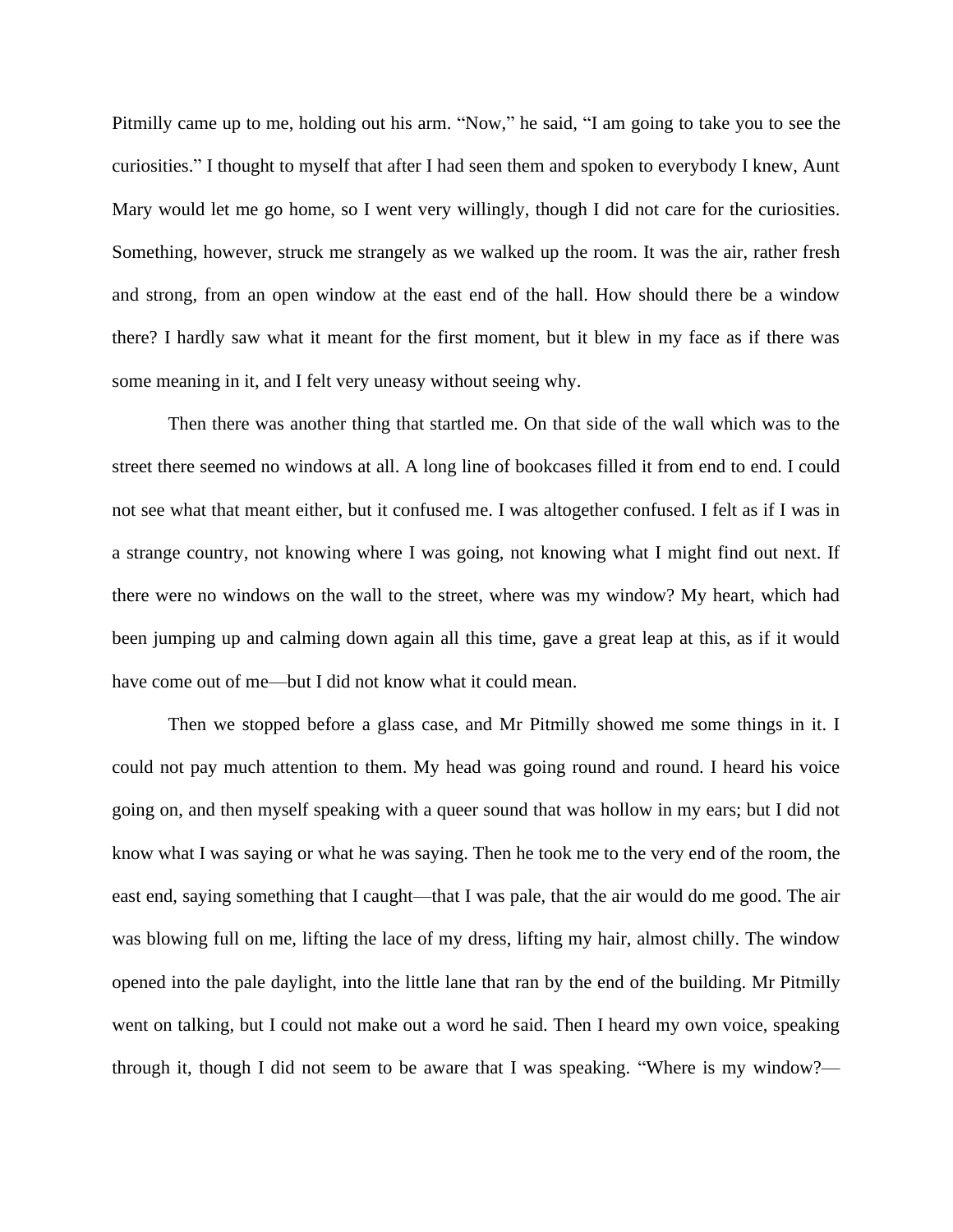where, then, is my window?" I seemed to be saying, and I turned right round, dragging him with me, still holding his arm. As I did this my eye fell upon something at last which I knew. It was a large picture in a broad frame, hanging against the farther wall.

What did it mean? Oh, what did it mean? I turned round again to the open window at the east end, and to the daylight, the strange light without any shadow, that was all round about this lighted hall, holding it like a bubble that would burst, like something that was not real. The real place was the room I knew, in which that picture was hanging, where the writing-table was, and where he sat with his face to the light. But where was the light and the window through which it came? I think my senses must have left me. I went up to the picture which I knew, and then I walked straight across the room, always dragging Mr Pitmilly, whose face was pale, but who did not struggle but allowed me to lead him, straight across to where the window was—where the window was not;—where there was no sign of it. "Where is my window?—where is my window?" I said. And all the time I was sure that I was in a dream, and these lights were all some theatrical illusion, and the people talking; and nothing real but the pale, pale, watching, lingering day standing by to wait until that foolish bubble should burst.

"My dear," said Mr Pitmilly, "my dear! Mind that you are in public. Mind where you are. You must not make an outcry and frighten your Aunt Mary. Come away with me. Come away, my dear young lady! and you'll take a seat for a minute or two and compose yourself; and I'll get you an ice or a little wine." He kept patting my hand, which was on his arm, and looking at me very anxiously. "Bless me! bless me! I never thought it would have this effect," he said.

But I would not allow him to take me away in that direction. I went to the picture again and looked at it without seeing it: and then I went across the room again, with some kind of wild thought that if I insisted I should find it. "My window—my window!" I said.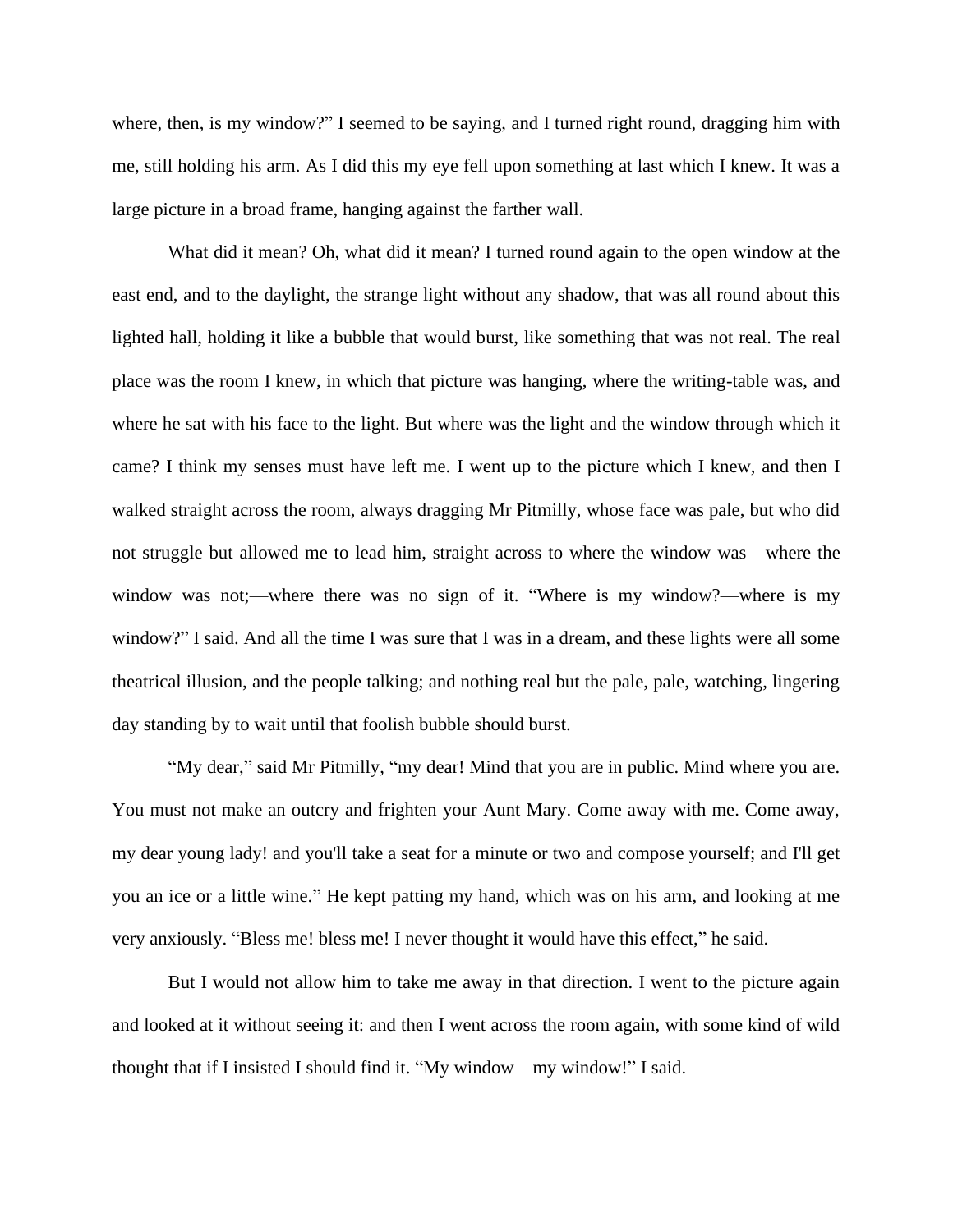There was one of the professors standing there, and he heard me. "The window!" said he. "Ah, you've been taken in with what appears outside. It was put there to be in uniformity with the window on the stair. But it never was a real window. It is just behind that bookcase. Many people are taken in by it," he said.

His voice seemed to sound from somewhere far away, and as if it would go on for ever; and the hall swam in a dazzle of shining and of noises round me; and the daylight through the open window grew greyer, waiting till it should be over, and the bubble burst.

#### **Chapter V**

It was Mr Pitmilly who took me home; or rather it was I who took him, pushing him on a little in front of me, holding fast by his arm, not waiting for Aunt Mary or any one. We came out into the daylight again outside, I, without even a cloak or a shawl, with my bare arms, and uncovered head, and the pearls round my neck. There was a rush of the people about, and a baker's boy, that baker's boy, stood right in my way and cried, "Here's a braw ane!" shouting to the others: the words struck me somehow, as his stone had struck the window, without any reason. But I did not mind the people staring, and hurried across the street, with Mr Pitmilly half a step in advance. The door was open, and Janet standing at it, looking out to see what she could see of the ladies in their grand dresses. She gave a shriek when she saw me hurrying across the street; but I brushed past her, and pushed Mr Pitmilly up the stairs, and took him breathless to the recess, where I threw myself down on the seat, feeling as if I could not have gone another step farther, and waved my hand across to the window. "There! there!" I cried. Ah! there it was—not that senseless mob—not the theatre and the gas, and the people all in a murmur and clang of talking. Never in all these days had I seen that room so clearly. There was a faint tone of light behind, as if it might have been a reflection from some of those vulgar lights in the hall, and he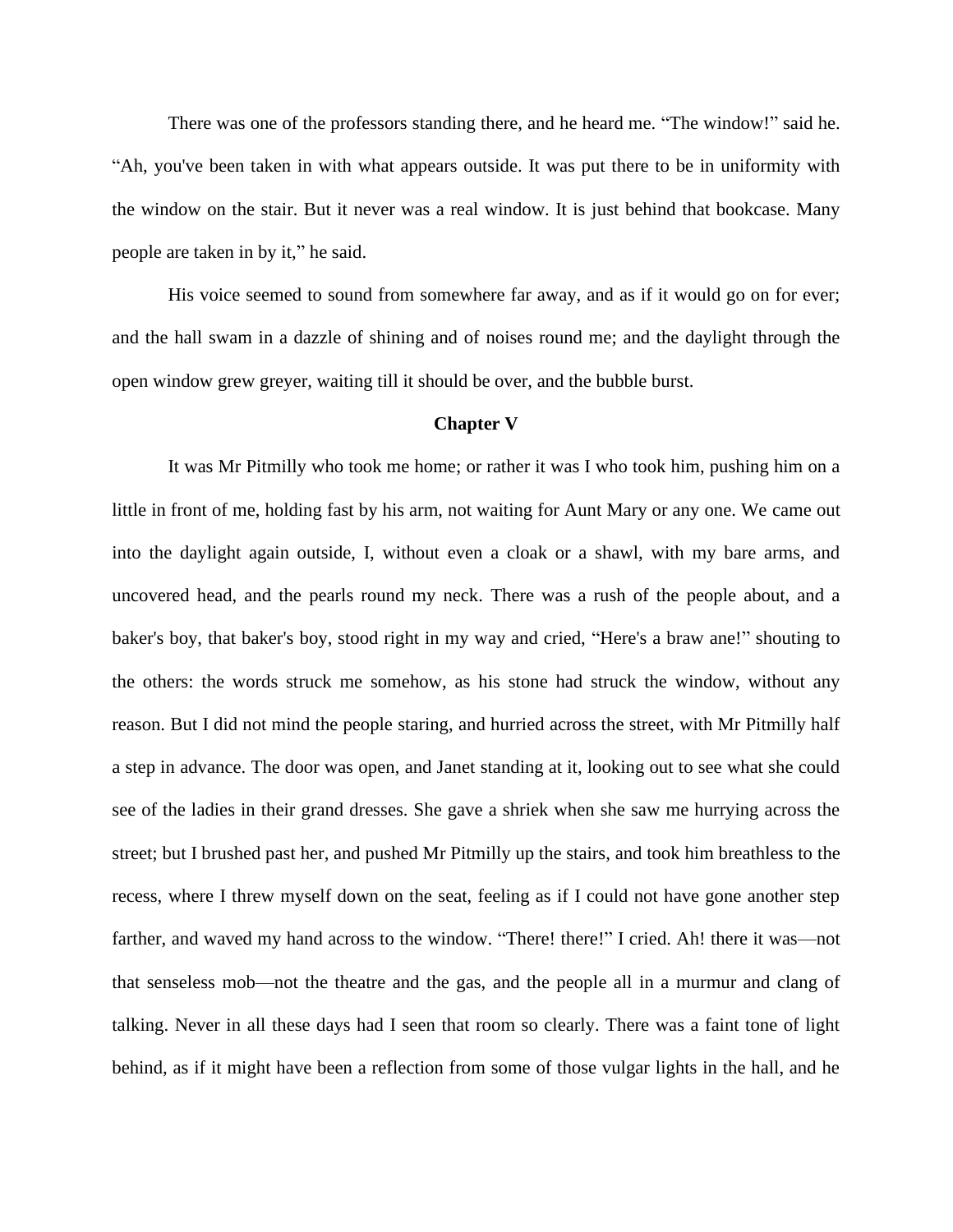sat against it, calm, wrapped in his thoughts, with his face turned to the window. Nobody but must have seen him. Janet could have seen him had I called her up-stairs. It was like a picture, all the things I knew, and the same attitude, and the atmosphere, full of quietness, not disturbed by anything. I pulled Mr Pitmilly's arm before I let him go,—"You see, you see!" I cried. He gave me the most bewildered look, as if he would have liked to cry. He saw nothing! I was sure of that from his eyes. He was an old man, and there was no vision in him. If I had called up Janet, she would have seen it all. "My dear!" he said. "My dear!" waving his hands in a helpless way. "He has been there all these nights," I cried, "and I thought you could tell me who he was and what he was doing; and that he might have taken me in to that room, and showed me, that I might tell papa. Papa would understand, he would like to hear. Oh, can't you tell me what work he is doing, Mr Pitmilly? He never lifts his head as long as the light throws a shadow, and then when it is like this he turns round and thinks, and takes a rest!"

Mr Pitmilly was trembling, whether it was with cold or I know not what. He said, with a shake in his voice, "My dear young lady—my dear—" and then stopped and looked at me as if he were going to cry. "It's peetiful, it's peetiful," he said; and then in another voice, "I am going across there again to bring your Aunt Mary home; do you understand, my poor little thing, I am going to bring her home—you will be better when she is here." I was glad when he went away, as he could not see anything: and I sat alone in the dark which was not dark, but quite clear light—a light like nothing I ever saw. How clear it was in that room! not glaring like the gas and the voices, but so quiet, everything so visible, as if it were in another world. I heard a little rustle behind me, and there was Janet, standing staring at me with two big eyes wide open. She was only a little older than I was. I called to her, "Janet, come here, come here, and you will see him,—come here and see him!" impatient that she should be so shy and keep behind. "Oh, my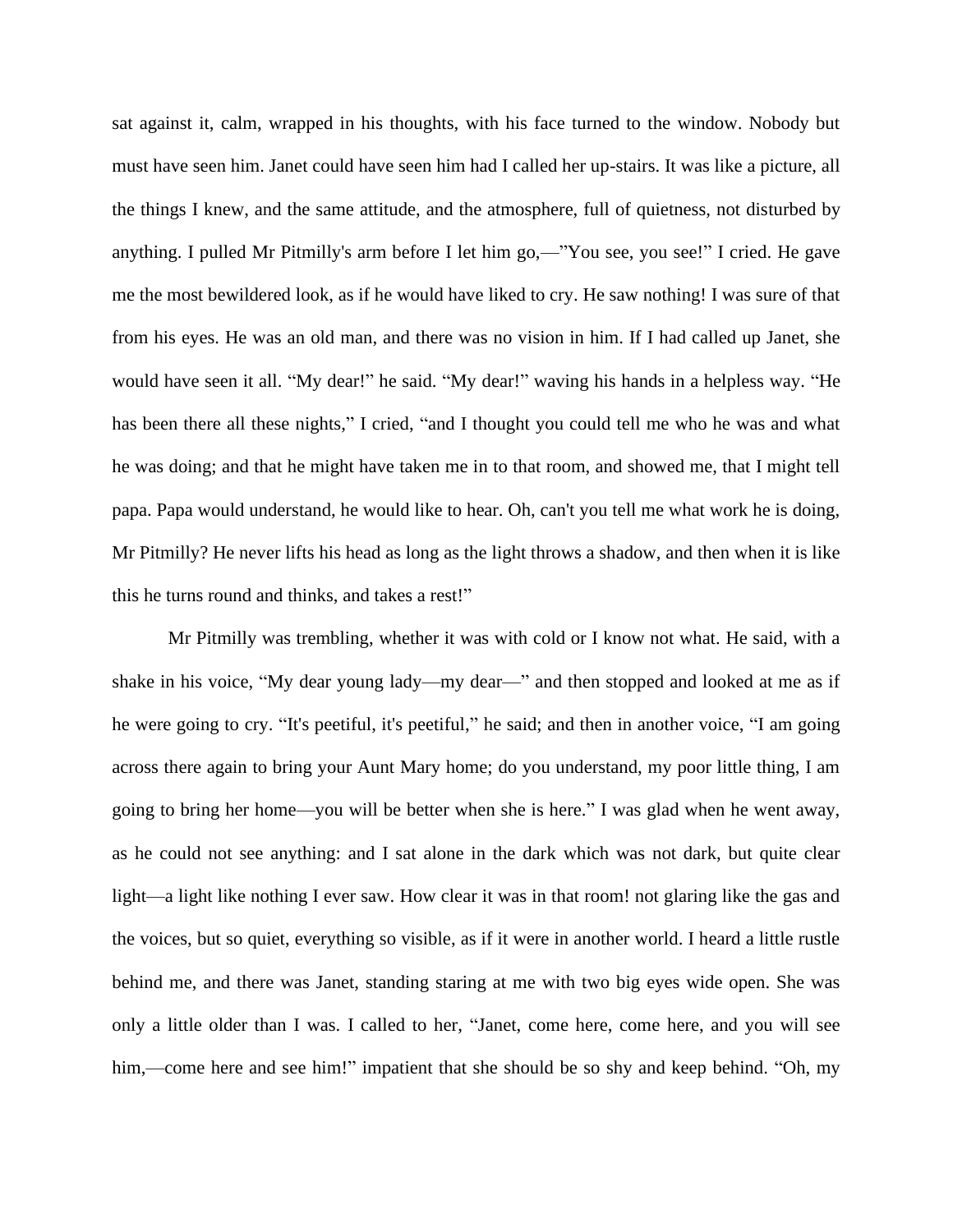bonnie young leddy!" she said, and burst out crying. I stamped my foot at her, in my indignation that she would not come, and she fled before me with a rustle and swing of haste, as if she were afraid. None of them, none of them! not even a girl like myself, with the sight in her eyes, would understand. I turned back again, and held out my hands to him sitting there, who was the only one that knew. "Oh," I said, "say something to me! I don't know who you are, or what you are: but you're lonely and so am I; and I only—feel for you. Say something to me!" I neither hoped that he would hear, nor expected any answer. How could he hear, with the street between us, and his window shut, and all the murmuring of the voices and the people standing about? But for one moment it seemed to me that there was only him and me in the whole world.

But I gasped with my breath, that had almost gone from me, when I saw him move in his chair! He had heard me, though I knew not how. He rose up, and I rose too, speechless, incapable of anything but this mechanical movement. He seemed to draw me as if I were a puppet moved by his will. He came forward to the window, and stood looking across at me. I was sure that he looked at me. At last he had seen me: at last he had found out that somebody, though only a girl, was watching him, looking for him, believing in him. I was in such trouble and commotion of mind and trembling, that I could not keep on my feet, but dropped kneeling on the window-seat, supporting myself against the window, feeling as if my heart were being drawn out of me. I cannot describe his face. It was all dim, yet there was a light on it: I think it must have been a smile; and as closely as I looked at him he looked at me. His hair was fair, and there was a little quiver about his lips. Then he put his hands upon the window to open it. It was stiff and hard to move; but at last he forced it open with a sound that echoed all along the street. I saw that the people heard it, and several looked up. As for me, I put my hands together, leaning with my face against the glass, drawn to him as if I could have gone out of myself, my heart out of my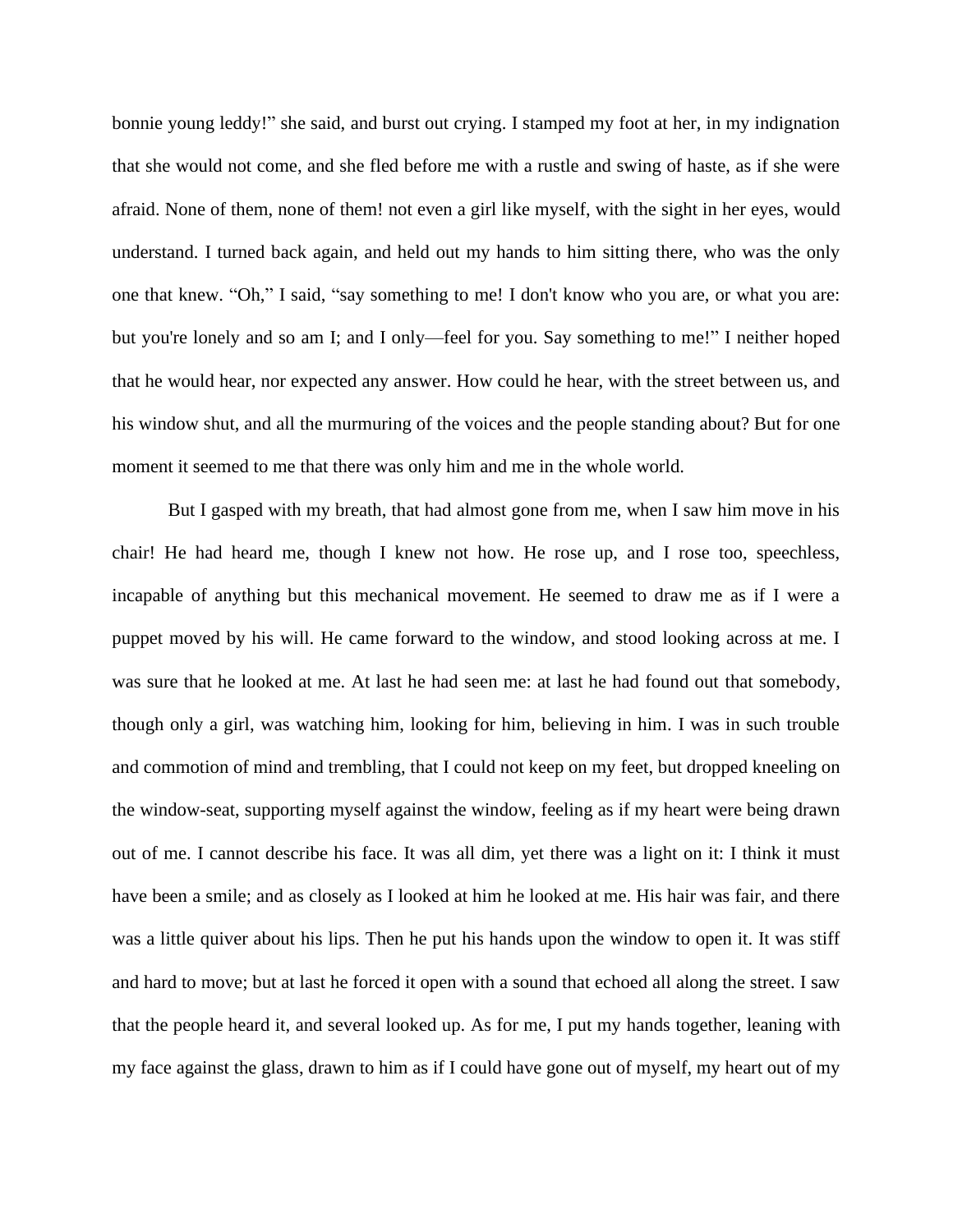bosom, my eyes out of my head. He opened the window with a noise that was heard from the West Port to the Abbey. Could any one doubt that?

And then he leaned forward out of the window, looking out. There was not one in the street but must have seen him. He looked at me first, with a little wave of his hand, as if it were a salutation—yet not exactly that either, for I thought he waved me away; and then he looked up and down in the dim shining of the ending day, first to the east, to the old Abbey towers, and then to the west, along the broad line of the street where so many people were coming and going, but so little noise, all like enchanted folk in an enchanted place. I watched him with such a melting heart, with such a deep satisfaction as words could not say; for nobody could tell me now that he was not there,—nobody could say I was dreaming any more. I watched him as if I could not breathe—my heart in my throat, my eyes upon him. He looked up and down, and then he looked back to me. I was the first, and I was the last, though it was not for long: he did know, he did see, who it was that had recognised him and sympathised with him all the time. I was in a kind of rapture, yet stupor too; my look went with his look, following it as if I were his shadow; and then suddenly he was gone, and I saw him no more.

I dropped back again upon my seat, seeking something to support me, something to lean upon. He had lifted his hand and waved it once again to me. How he went I cannot tell, nor where he went I cannot tell; but in a moment he was away, and the window standing open, and the room fading into stillness and dimness, yet so clear, with all its space, and the great picture in its gilded frame upon the wall. It gave me no pain to see him go away. My heart was so content, and I was so worn out and satisfied—for what doubt or question could there be about him now? As I was lying back as weak as water, Aunt Mary came in behind me, and flew to me with a little rustle as if she had come on wings, and put her arms round me, and drew my head on to her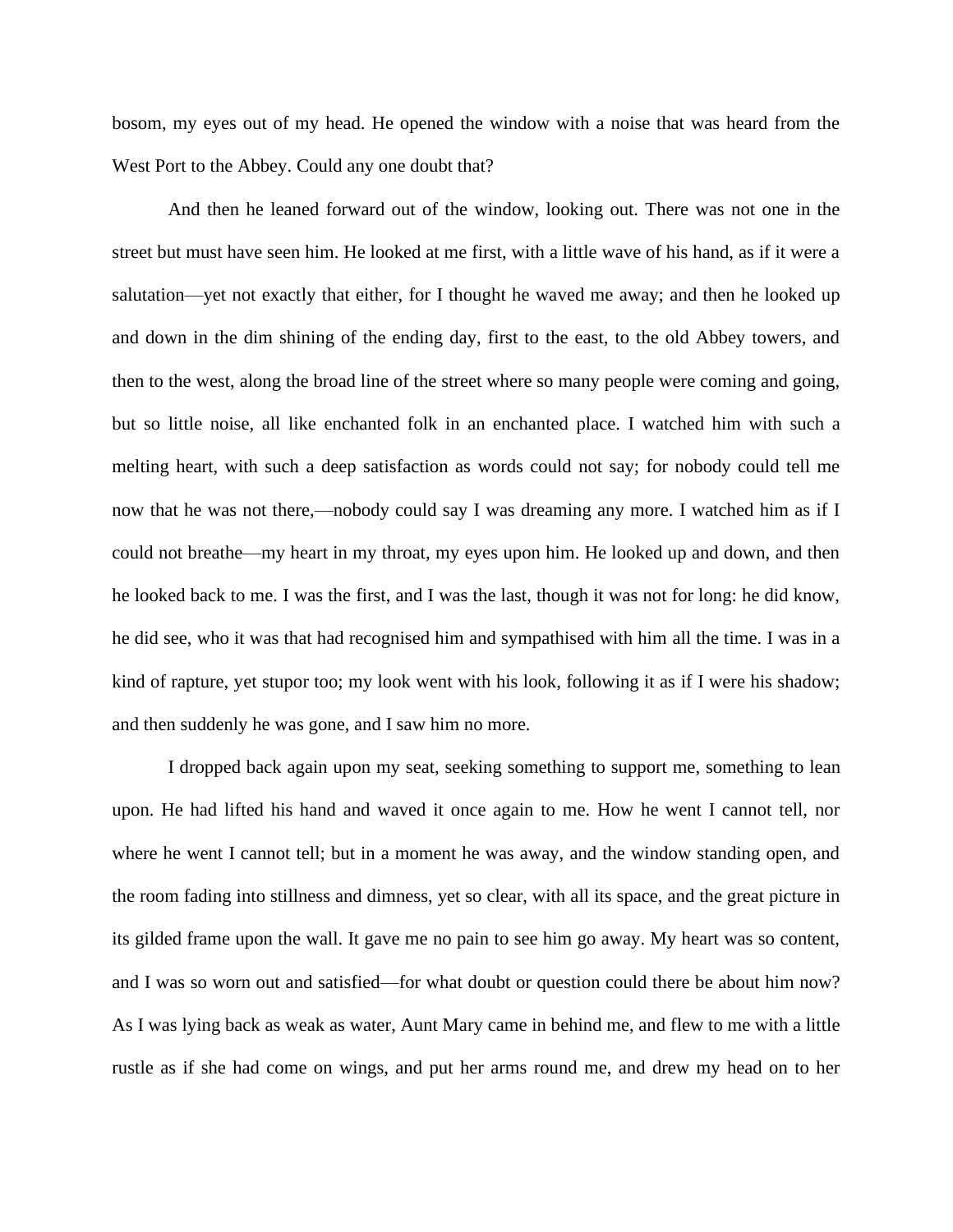breast. I had begun to cry a little, with sobs like a child. "You saw him, you saw him!" I said. To lean upon her, and feel her so soft, so kind, gave me a pleasure I cannot describe, and her arms round me, and her voice saying "Honey, my honey!"—as if she were nearly crying too. Lying there I came back to myself, quite sweetly, glad of everything. But I wanted some assurance from them that they had seen him too. I waved my hand to the window that was still standing open, and the room that was stealing away into the faint dark. "This time you saw it all?" I said, getting more eager. "My honey!" said Aunt Mary, giving me a kiss: and Mr Pitmilly began to walk about the room with short little steps behind, as if he were out of patience. I sat straight up and put away Aunt Mary's arms. "You cannot be so blind, so blind!" I cried. "Oh, not to-night, at least not to-night!" But neither the one nor the other made any reply. I shook myself quite free, and raised myself up. And there, in the middle of the street, stood the baker's boy like a statue, staring up at the open window, with his mouth open and his face full of wonder—breathless, as if he could not believe what he saw. I darted forward, calling to him, and beckoned him to come to me. "Oh, bring him up! bring him, bring him to me!" I cried.

Mr Pitmilly went out directly, and got the boy by the shoulder. He did not want to come. It was strange to see the little old gentleman, with his beautiful frill and his diamond pin, standing out in the street, with his hand upon the boy's shoulder, and the other boys round, all in a little crowd. And presently they came towards the house, the others all following, gaping and wondering. He came in unwilling, almost resisting, looking as if we meant him some harm. "Come away, my laddie, come and speak to the young lady," Mr Pitmilly was saying. And Aunt Mary took my hands to keep me back. But I would not be kept back.

"Boy," I cried, "you saw it too: you saw it: tell them you saw it! It is that I want, and no more."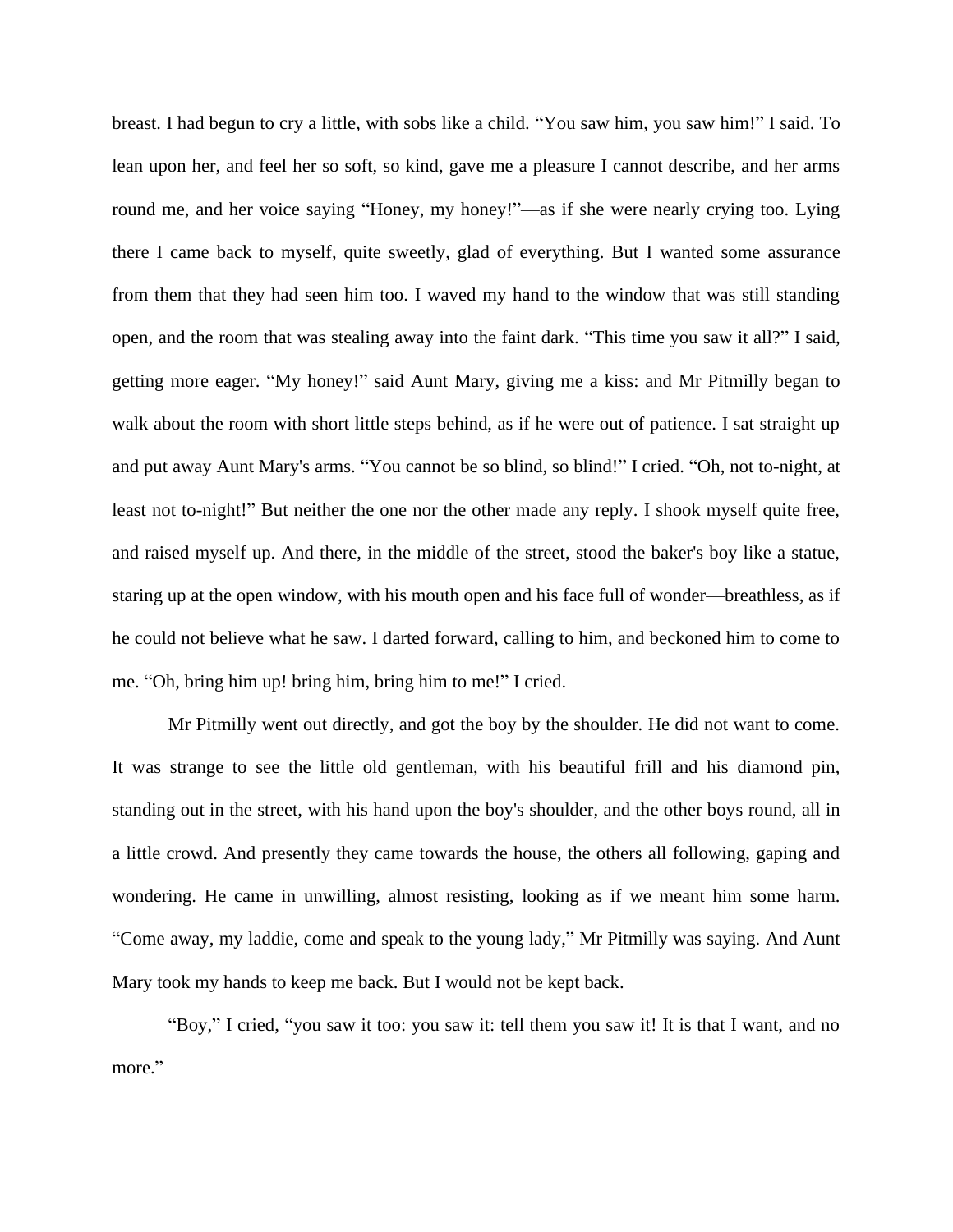He looked at me as they all did, as if he thought I was mad. "What's she wantin' wi' me?" he said; and then, "I did nae harm, even if I did throw a bit stane at it—and it's nae sin to throw a stane.

"You rascal!" said Mr Pitmilly, giving him a shake; "have you been throwing stones? You'll kill somebody some of these days with your stones." The old gentleman was confused and troubled, for he did not understand what I wanted, nor anything that had happened. And then Aunt Mary, holding my hands and drawing me close to her, spoke. "Laddie," she said, "answer the young lady, like a good lad. There's no intention of finding fault with you. Answer her, my man, and then Janet will give ye your supper before you go."

"Oh speak, speak!" I cried; "answer them and tell them! you saw that window opened, and the gentleman look out and wave his hand?"

"I saw nae gentleman," he said, with his head down, "except this wee gentleman here."

"Listen, laddie," said Aunt Mary. "I saw ye standing in the middle of the street staring. What were ye looking at?"

"It was naething to make a wark about. It was just yon windy yonder in the library that is nae windy. And it was open as sure's death. You may laugh if you like. Is that a' she's wantin' wi' me?"

"You are telling a pack of lies, laddie," Mr Pitmilly said.

"I'm tellin' nae lees—it was standin' open just like ony ither windy. It's as sure's death. I couldna believe it mysel'; but it's true."

"And there it is," I cried, turning round and pointing it out to them with great triumph in my heart. But the light was all grey, it had faded, it had changed. The window was just as it had always been, a sombre break upon the wall.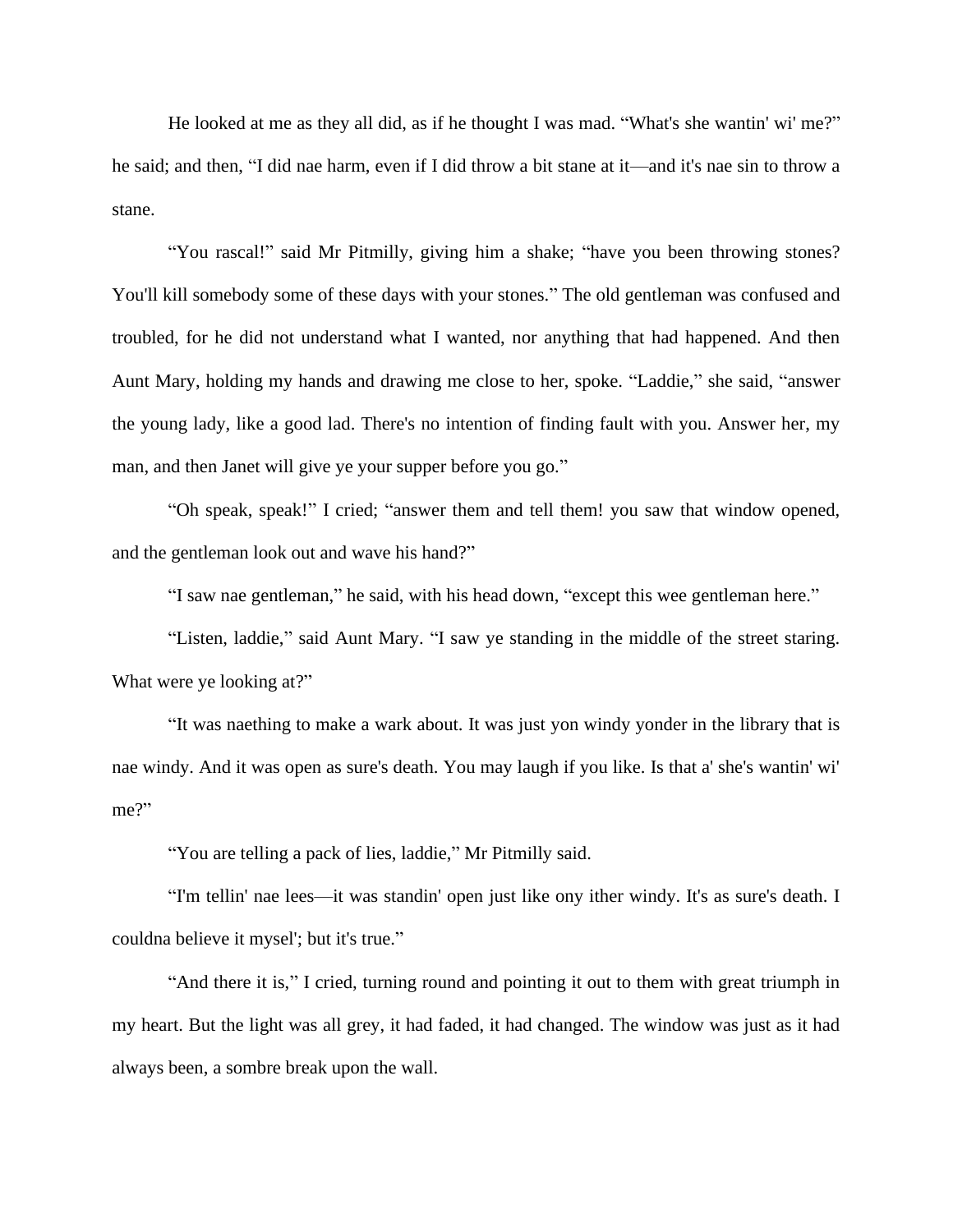I was treated like an invalid all that evening, and taken up-stairs to bed, and Aunt Mary sat up in my room the whole night through. Whenever I opened my eyes she was always sitting there close to me, watching. And there never was in all my life so strange a night. When I would talk in my excitement, she kissed me and hushed me like a child. "Oh, honey, you are not the only one!" she said. "Oh whisht, whisht, bairn! I should never have let you be there!"

"Aunt Mary, Aunt Mary, you have seen him too?"

"Oh whisht, whisht, honey!" Aunt Mary said: her eyes were shining—there were tears in them. "Oh whisht, whisht! Put it out of your mind, and try to sleep. I will not speak another word," she cried.

But I had my arms round her, and my mouth at her ear. "Who is he there?—tell me that and I will ask no more—"

"Oh honey, rest, and try to sleep! It is just—how can I tell you?—a dream, a dream! Did you not hear what Lady Carnbee said?—the women of our blood—"

"What? what? Aunt Mary, oh Aunt Mary—"

"I canna tell you," she cried in her agitation, "I canna tell you! How can I tell you, when I know just what you know and no more? It is a longing all your life after—it is a looking—for what never comes."

"He will come," I cried. "I shall see him to-morrow—that I know, I know!"

She kissed me and cried over me, her cheek hot and wet like mine. "My honey, try if you can sleep—try if you can sleep: and we'll wait to see what to-morrow brings."

"I have no fear," said I; and then I suppose, though it is strange to think of, I must have fallen asleep—I was so worn-out, and young, and not used to lying in my bed awake. From time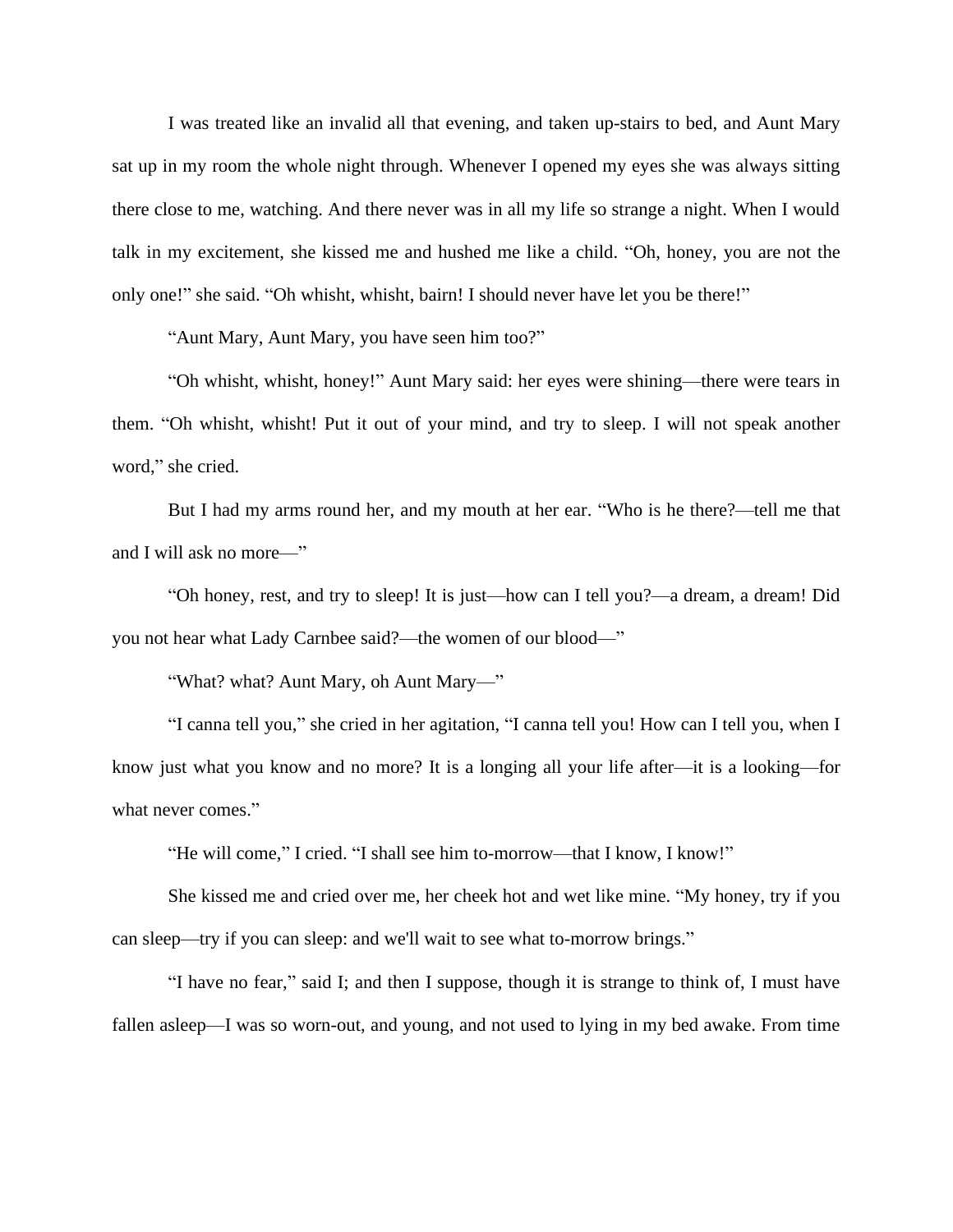to time I opened my eyes, and sometimes jumped up remembering everything: but Aunt Mary was always there to soothe me, and I lay down again in her shelter like a bird in its nest.

But I would not let them keep me in bed next day. I was in a kind of fever, not knowing what I did. The window was quite opaque, without the least glimmer in it, flat and blank like a piece of wood. Never from the first day had I seen it so little like a window. "It cannot be wondered at," I said to myself, "that seeing it like that, and with eyes that are old, not so clear as mine, they should think what they do." And then I smiled to myself to think of the evening and the long light, and whether he would look out again, or only give me a signal with his hand. I decided I would like that best: not that he should take the trouble to come forward and open it again, but just a turn of his head and a wave of his hand. It would be more friendly and show more confidence,—not as if I wanted that kind of demonstration every night.

I did not come down in the afternoon, but kept at my own window up-stairs alone, till the tea-party should be over. I could hear them making a great talk; and I was sure they were all in the recess staring at the window, and laughing at the silly lassie. Let them laugh! I felt above all that now. At dinner I was very restless, hurrying to get it over; and I think Aunt Mary was restless too. I doubt whether she read her 'Times' when it came; she opened it up so as to shield her, and watched from a corner. And I settled myself in the recess, with my heart full of expectation. I wanted nothing more than to see him writing at his table, and to turn his head and give me a little wave of his hand, just to show that he knew I was there. I sat from half-past seven o'clock to ten o'clock: and the daylight grew softer and softer, till at last it was as if it was shining through a pearl, and not a shadow to be seen. But the window all the time was as black as night, and there was nothing, nothing there.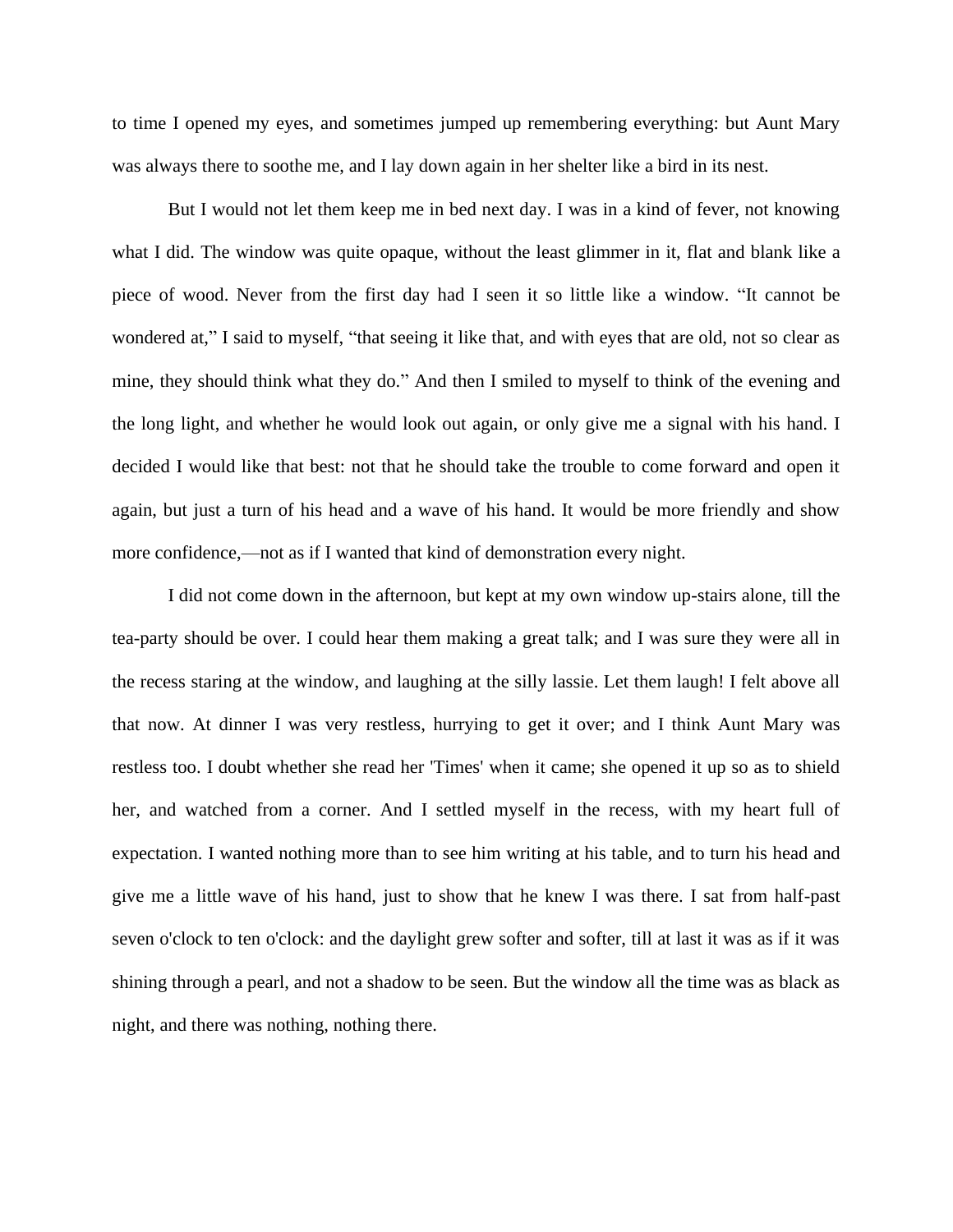Well: but other nights it had been like that: he would not be there every night only to please me. There are other things in a man's life, a great learned man like that. I said to myself I was not disappointed. Why should I be disappointed? There had been other nights when he was not there. Aunt Mary watched me, every movement I made, her eyes shining, often wet, with a pity in them that almost made me cry: but I felt as if I were more sorry for her than for myself. And then I flung myself upon her, and asked her, again and again, what it was, and who it was, imploring her to tell me if she knew? and when she had seen him, and what had happened? and what it meant about the women of our blood? She told me that how it was she could not tell, nor when: it was just at the time it had to be; and that we all saw him in our time—"that is," she said, "the ones that are like you and me." What was it that made her and me different from the rest? but she only shook her head and would not tell me. "They say," she said, and then stopped short. "Oh, honey, try and forget all about it—if I had but known you were of that kind! They say—that once there was one that was a Scholar, and liked his books more than any lady's love. Honey, do not look at me like that. To think I should have brought all this on you!"

"He was a Scholar?" I cried.

"And one of us, that must have been a light woman, not like you and me But maybe it was just in innocence; for who can tell? She waved to him and waved to him to come over: and yon ring was the token: but he would not come. But still she sat at her window and waved and waved—till at last her brothers heard of it, that were stirring men; and then—oh, my honey, let us speak of it no more!"

"They killed him!" I cried, carried away. And then I grasped her with my hands, and gave her a shake, and flung away from her. "You tell me that to throw dust in my eyes—when I saw him only last night: and he as living as I am, and as young!"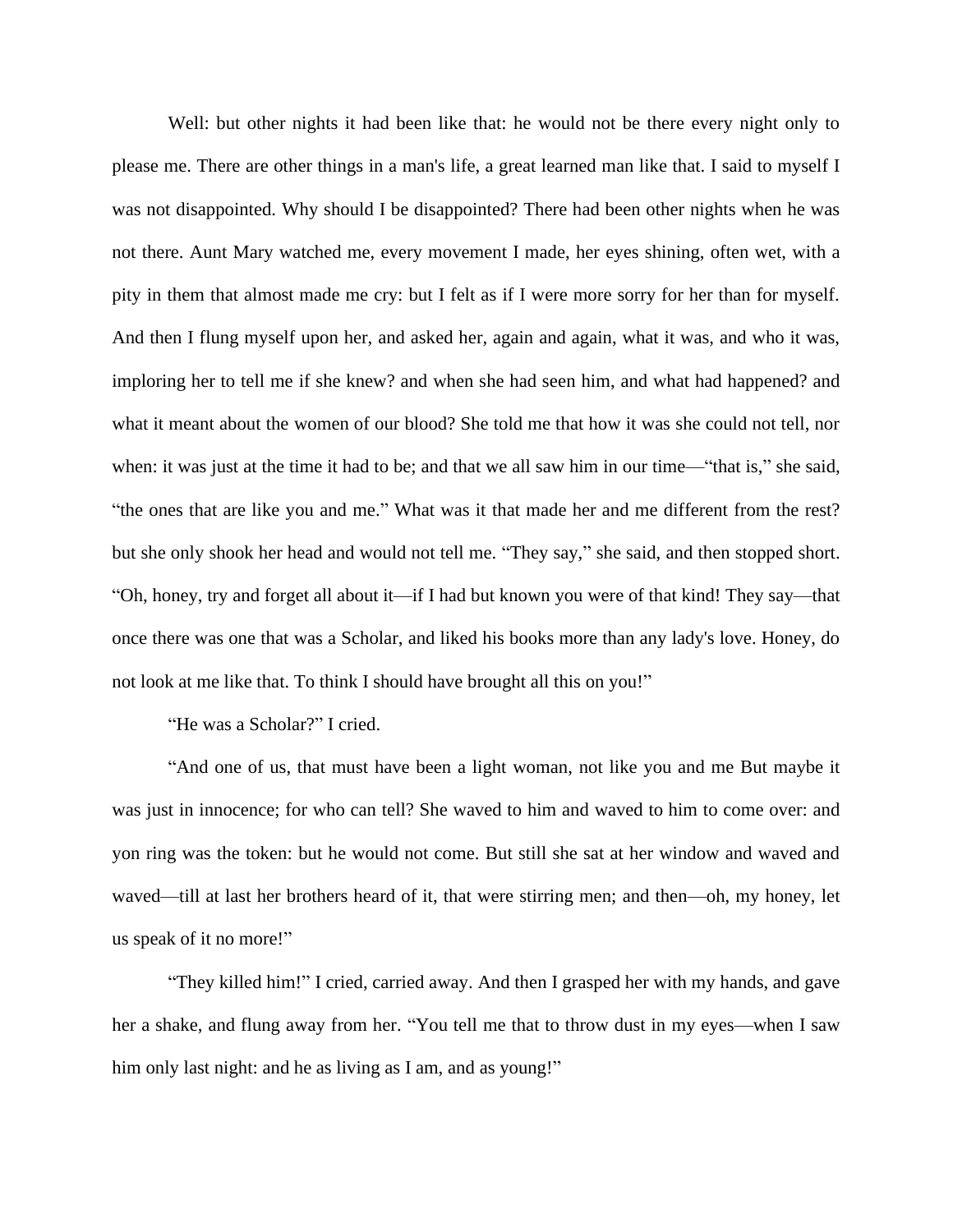"My honey, my honey!" Aunt Mary said.

After that I would not speak to her for a long time; but she kept close to me, never leaving me when she could help it, and always with that pity in her eyes. For the next night it was the same; and the third night. That third night I thought I could not bear it any longer. I would have to do something if only I knew what to do! If it would ever get dark, quite dark, there might be something to be done. I had wild dreams of stealing out of the house and getting a ladder, and mounting up to try if I could not open that window, in the middle of the night—if perhaps I could get the baker's boy to help me; and then my mind got into a whirl, and it was as if I had done it; and I could almost see the boy put the ladder to the window, and hear him cry out that there was nothing there. Oh, how slow it was, the night! and how light it was, and everything so clear no darkness to cover you, no shadow, whether on one side of the street or on the other side! I could not sleep, though I was forced to go to bed. And in the deep midnight, when it is dark dark in every other place, I slipped very softly down-stairs, though there was one board on the landing-place that creaked—and opened the door and stepped out. There was not a soul to be seen, up or down, from the Abbey to the West Port: and the trees stood like ghosts, and the silence was terrible, and everything as clear as day. You don't know what silence is till you find it in the light like that, not morning but night, no sunrising, no shadow, but everything as clear as the day.

It did not make any difference as the slow minutes went on: one o'clock, two o'clock. How strange it was to hear the clocks striking in that dead light when there was nobody to hear them! But it made no difference. The window was quite blank; even the marking of the panes seemed to have melted away. I stole up again after a long time, through the silent house, in the clear light, cold and trembling, with despair in my heart.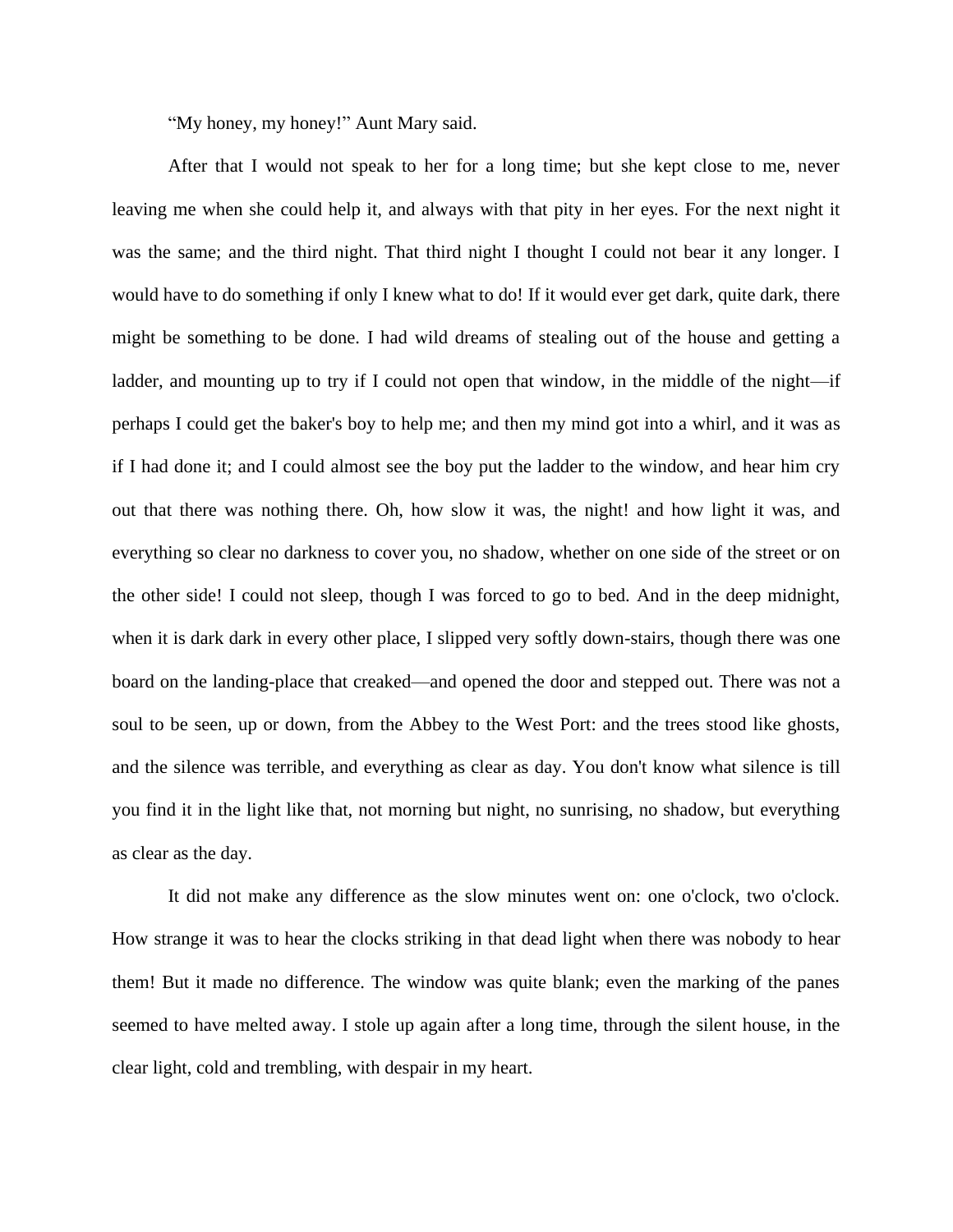I am sure Aunt Mary must have watched and seen me coming back, for after a while I heard faint sounds in the house; and very early, when there had come a little sunshine into the air, she came to my bedside with a cup of tea in her hand; and she, too, was looking like a ghost. "Are you warm, honey—are you comfortable?" she said. "It doesn't matter," said I. I did not feel as if anything mattered; unless if one could get into the dark somewhere—the soft, deep dark that would cover you over and hide you—but I could not tell from what. The dreadful thing was that there was nothing, nothing to look for, nothing to hide from—only the silence and the light.

That day my mother came and took me home. I had not heard she was coming; she arrived quite unexpectedly, and said she had no time to stay, but must start the same evening so as to be in London next day, papa having settled to go abroad. At first I had a wild thought I would not go. But how can a girl say I will not, when her mother has come for her, and there is no reason, no reason in the world, to resist, and no right! I had to go, whatever I might wish or any one might say. Aunt Mary's dear eyes were wet; she went about the house drying them quietly with her handkerchief, but she always said, "It is the best thing for you, honey—the best thing for you!" Oh, how I hated to hear it said that it was the best thing, as if anything mattered, one more than another! The old ladies were all there in the afternoon, Lady Carnbee looking at me from under her black lace, and the diamond lurking, sending out darts from under her finger. She patted me on the shoulder, and told me to be a good bairn. "And never lippen to what you see from the window," she said. "The eye is deceitful as well as the heart." She kept patting me on the shoulder, and I felt again as if that sharp wicked stone stung me. Was that what Aunt Mary meant when she said yon ring was the token? I thought afterwards I saw the mark on my shoulder. You will say why? How can I tell why? If I had known, I should have been contented, and it would not have mattered any more.